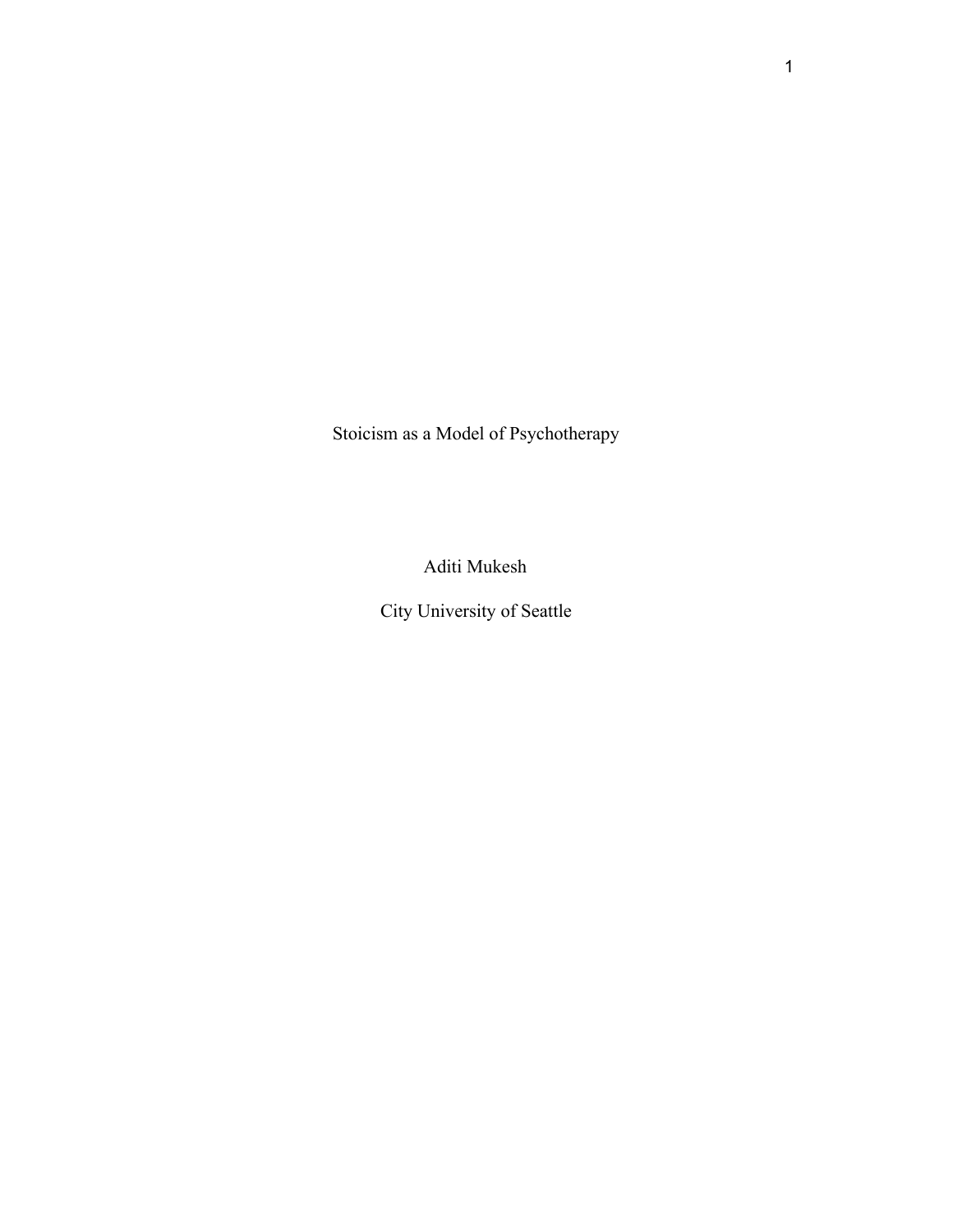#### Abstract

The purpose of this paper is to examine the philosophical origins of modern day psychotherapeutic practice, specifically the Hellenistic philosophy of Stoicism. Philosophical counselling engages the client in existential discussions and empowers the client to form their own opinions. The Stoic doctrines address many of the issues that frequently come up in therapy. This thesis examines the topics of death, responsibility, meaning and purpose, anger, and resilience. Each topic is explored through comparison of perspectives from Stoicism and contemporary models of therapy. This thesis examines Stoicism's contribution to major mainstream models of therapy including existential therapy, logotherapy, CBT, and REBT. This paper argues that Stoicism can be useful as a stand alone model of therapy, and future research is needed in order to develop its use in therapeutic practice.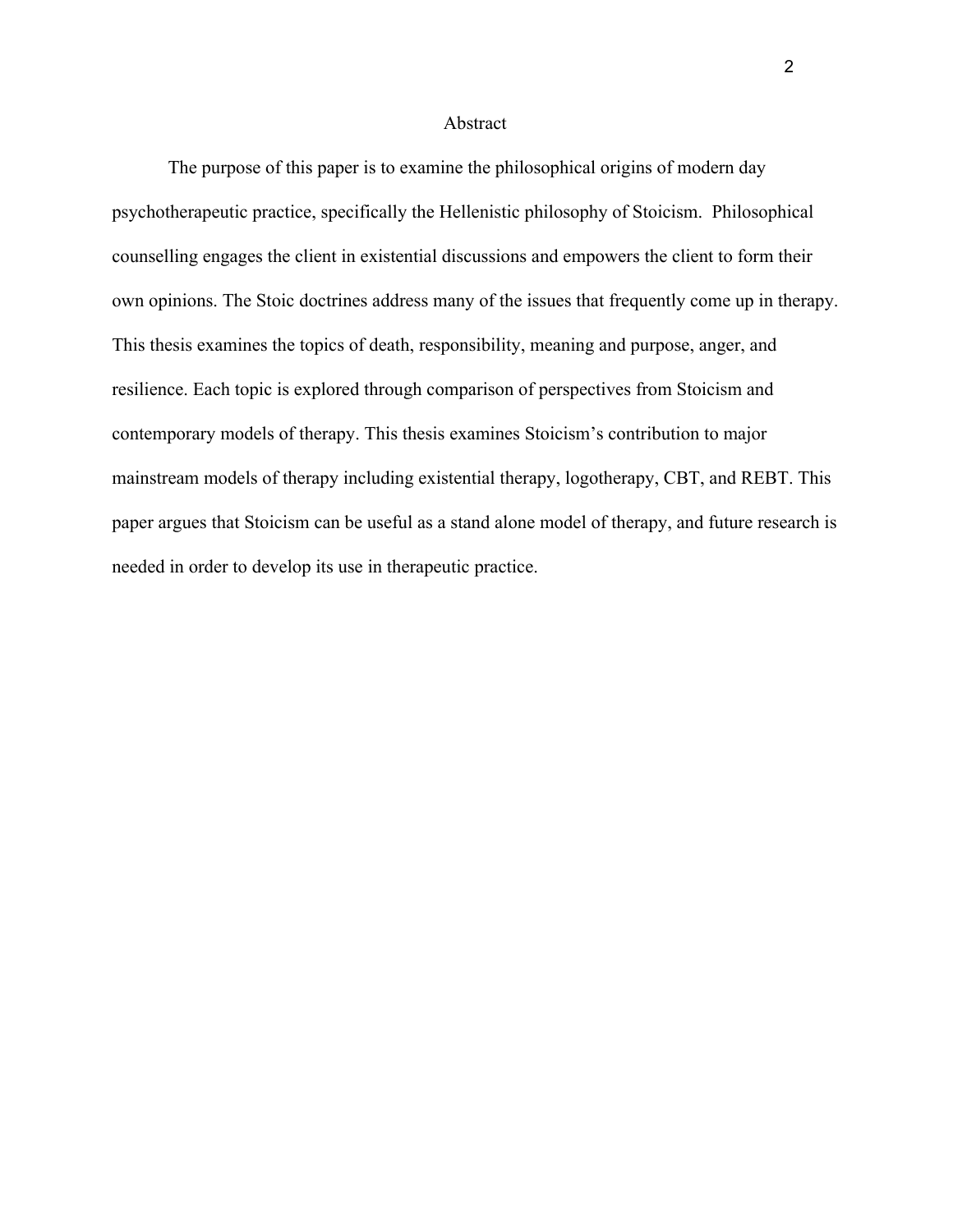## Acknowledgements

I would like to thank the instructors and staff at City University of Seattle, for their endless amount of patience and support in helping me complete this thesis. There were many times I felt discouraged and did not believe I would complete the project. The unconditional positive regard I received from my instructors made a huge difference in pushing me to the finish line. I would like to thank my thesis supervisor, Chris Kinman, for being the first person to appreciate the content of my work and remind me that philosophy was important to psychotherapy. I would like to thank my FT-8 cohort, I have a genuine connection and love for each of you. Being a part of this group was one of the most therapeutic experiences of my life, and I left with memories I will cherish forever. Most importantly, I would like to thank my family. They provided me with endless inspiration when writing this paper, and in many ways, this paper is about them. My parents, brother, uncles, aunts, grandparents, and cousins, are the most incredibly strong people I have encountered. They are my example of Stoicism, never allowing obstacles to impede the pursuit of their goals. I know how to be strong because I have witnessed their strength, and it inspires me endlessly. I would like to thank them for never giving up on me, even when I wanted to give up on myself. This paper is written in service of my family, whom I love endlessly. Thank you for everything, I am proud to call you my family.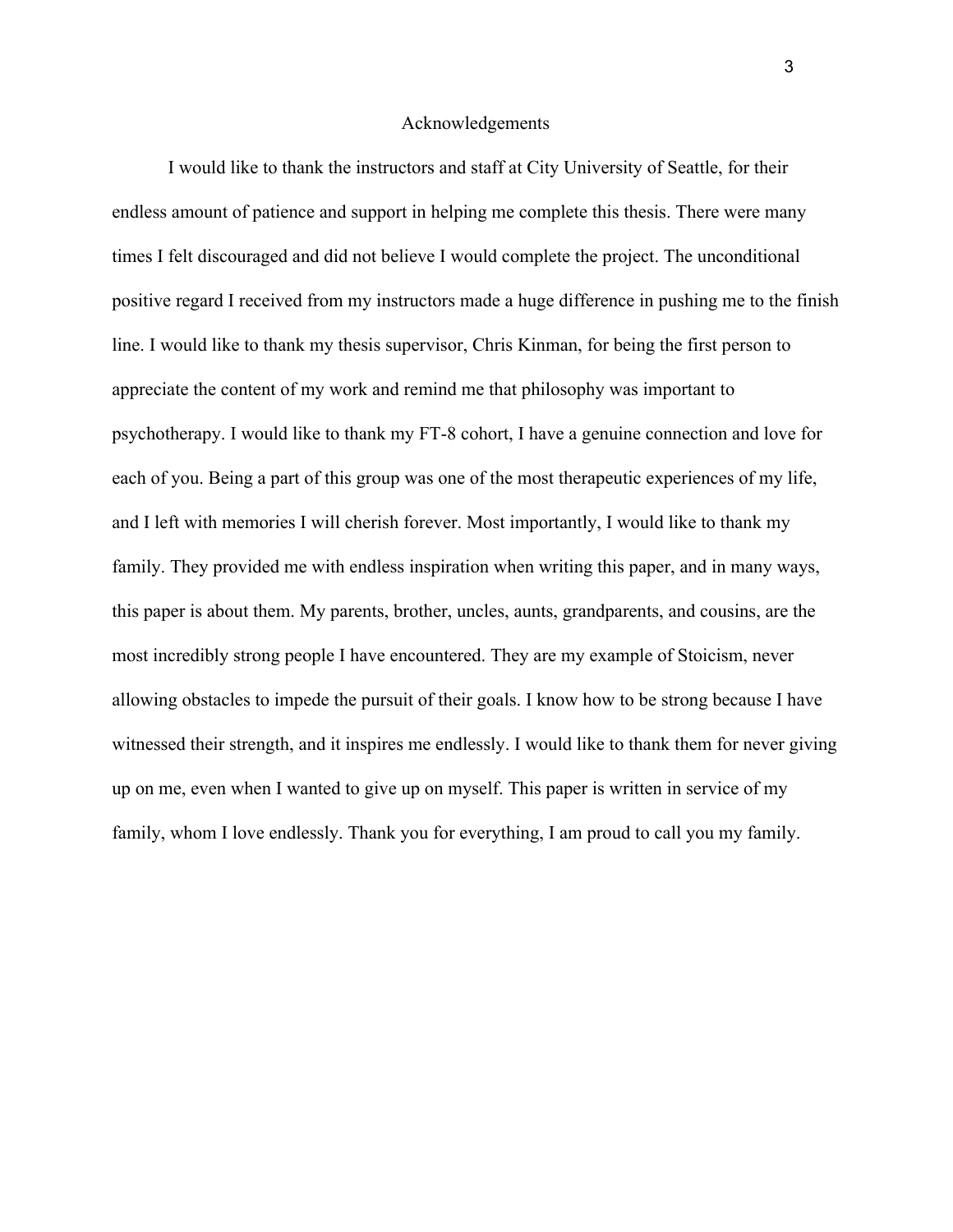# Table of Contents

| A Summary of Seneca's "De Ira", A Stoic Treatise on Anger40 |  |
|-------------------------------------------------------------|--|
|                                                             |  |
|                                                             |  |
|                                                             |  |
|                                                             |  |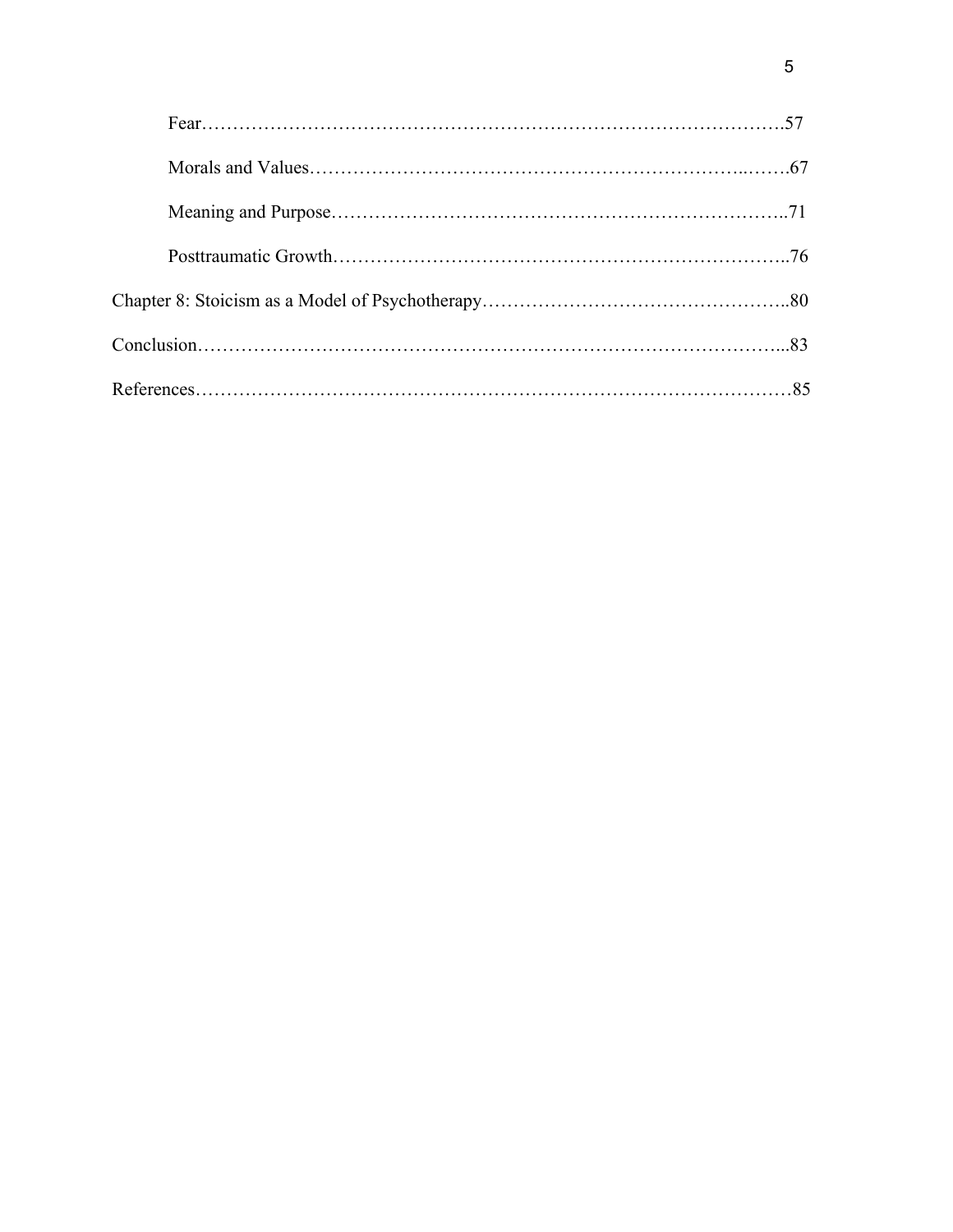#### **Chapter 1: Situating the Author**

There are many unique characteristics and experiences that feed into my personal identity. In a shorter description, I would characterize myself as an Indian woman, in her early 30s, who immigrated to Canada from the Middle East. As someone who has lived in both the eastern and western parts of this world, I am in a unique position and often feel torn between these two sides of myself. I have struggled with health issues for most of my life, and have spent more time then I would have liked in various hospitals. My family has had several conflicts and issues, multiple mental health diagnoses, and each member has their own stories of hardships and struggles. When examining different therapeutic models, I needed to find a model that would be useful for all aspects of my diverse identity and experiences. In that search, I found that Stoic psychotherapy had something beneficial to offer each part of my identity, without inconsistencies or internal conflicts.

This is an important part of philosophy and Stoicism, the original philosophers developed Stoicism as a means of capturing what is true about the human experience. They believed that truth could not have inconsistencies nor could it be hypocritical, for that would make it untrue. This drive towards truth attracted me to Stoicism, there were clear and concise messages in the Stoic texts that built upon each other. The Stoics welcomed criticism and challenges because their interest was not in defending their ideas, rather to change their ideas if any were proven to be wrong. This approach of Stoicism resembles the scientific method, where criticism plays an important role in molding a concept or theory. Stoicism attracted my interest because the Stoics were not dogmatic or forceful, they believed they did not need to push any ideas on people, as the truth spoke for itself. They believed that all people desire the knowledge of truth, and when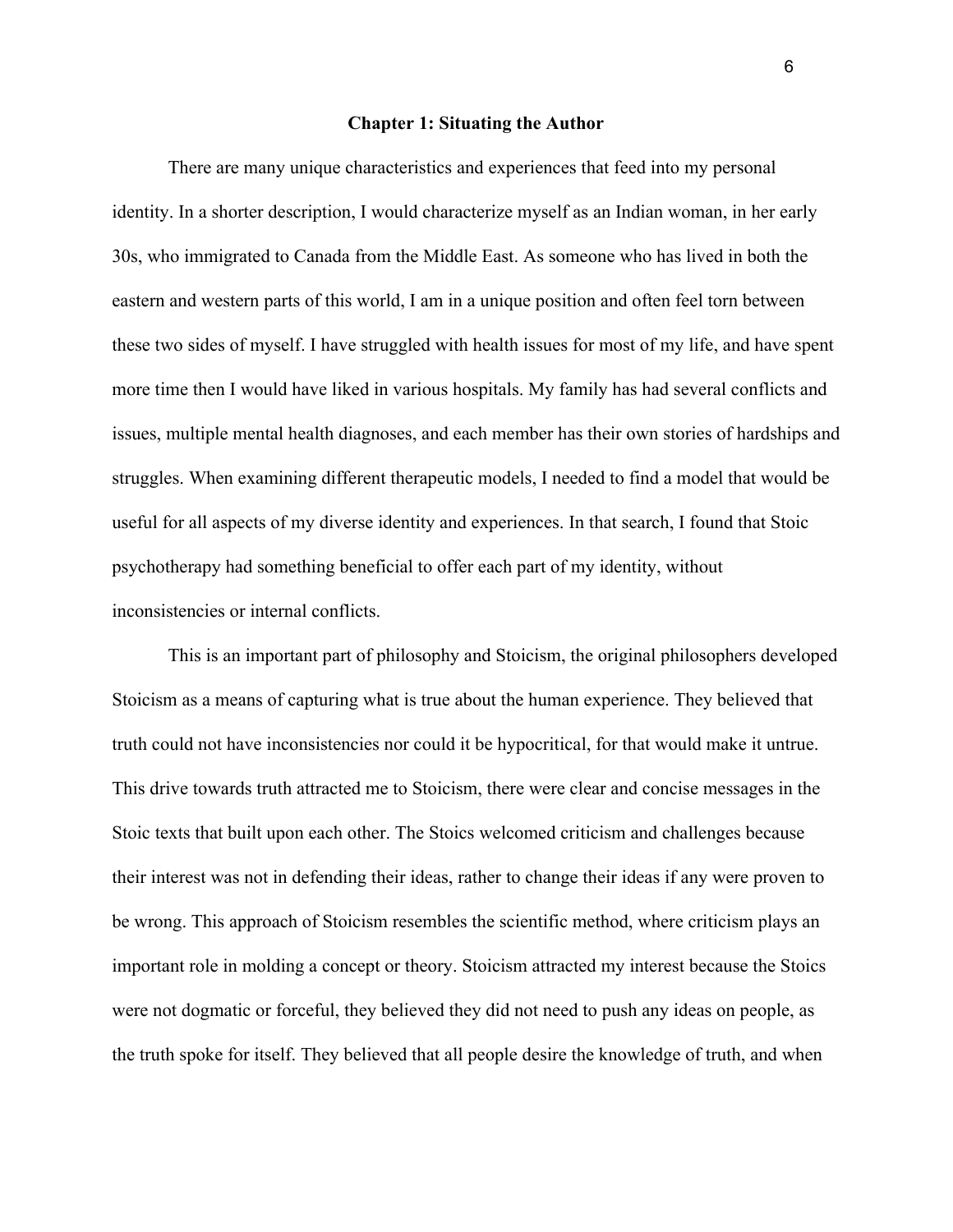truth is revealed to them, they will recognize it as such. Likewise, I felt this way when I read the Stoic texts, that these innate truths resonated deep within me, and I felt a strong desire to bring Stoic ideas into my therapeutic practice.

Stoic psychotherapy is not a model of exploration, it builds its foundation on the idea that change is both possible and tangible. What drew me to this model was that it promised me the ability to pursue my goals, and guided me to be relentless in this pursuit. In many ways, the Stoic texts inspired me to develop my strength of character. I realized that being a good person was intrinsically valuable, and goodness was a reward in itself, I did not need to expect external rewards for being a good person. I learnt to find joy in helping others, and appreciate the connection between human beings, as this is a sacred and meaningful part of my humanness. The Stoics centered their guidance around logical based discourse, which was important to me. Their texts gave me practical and sensible reasons why I should develop a Stoic philosophy of life. As I developed my inner Stoic, I felt more confident, hopeful, and most importantly, my negative and critical internal voices became quieter. I felt more clarity around my sense of purpose, which was very important at a time where I was increasingly depressed and felt meaningless.

What makes Stoicism incredibly special to me is its ability to touch people who are in the absolute worst times of their lives. When people are suffering, imprisoned, ill, being oppressed, persecuted, losing loved ones, and other truly deplorable conditions, they may feel like giving up, or that life is not worth living. Stoic ideology infiltrates their mindset and inspires them to keep trying, Stoicism tells them they are worthy of love and a beautiful life, and they should never stop fighting for that. When a person feels completely broken, Stoicism can help them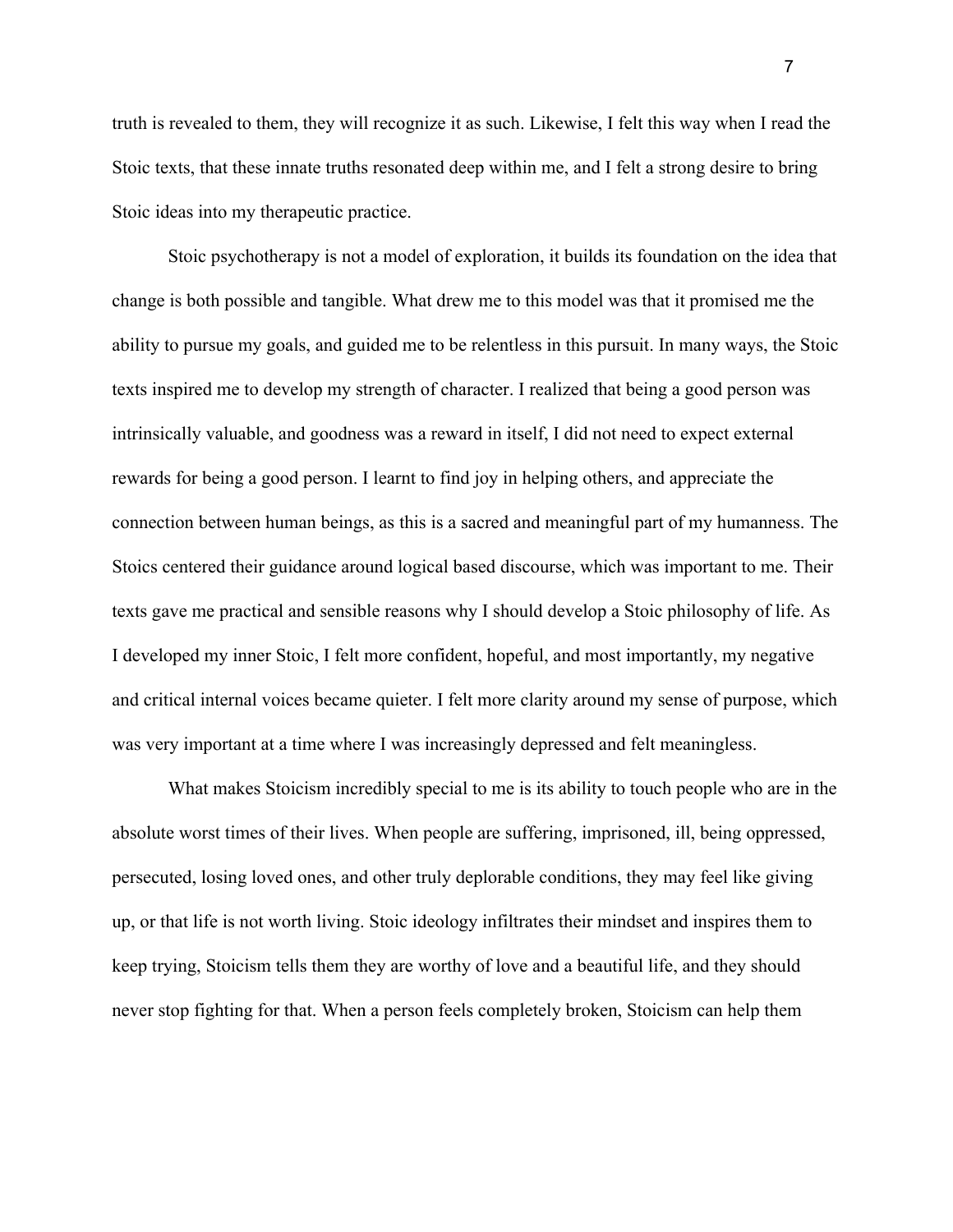guide their actions, and empower them. I believe this model is unrivaled in its ability to support an individual through hardship.

Stoic therapy does not promise a life free from pain, but it does offer the individual advice on how to prepare, combat, and persevere in the face of struggles. At a time where I was struggling with health issues, physical pain, and having to spend months in a hospital or in bed, the Stoic doctrines encouraged me to develop a resilient mindset. The Stoics reminded me of the many ways people have gone through suffering and overcame it. Many people have channeled their painful experiences into building their personal character and goals for their lives. I was inspired to do the same upon overcoming my own hardships. I was reminded that even when I felt helpless, I always had power within, and could use this to exert some amount of control over any situation. The Stoics inspired me to seek joy, rather than passively expect it, I learned to appreciate the small things, when I felt like I had nothing.

What the Stoics provide is a philosophy of life, a means by which a person can approach their lives on a daily basis. The hope is that by having a strong sense of personal philosophy, an individual is equipped with the tools and techniques to conquer any challenges that they may encounter. They are able to do so in a manner that is meaningful and consistent with their personal belief system. The goal of Stoic philosophy is for the person to achieve "eudaimonia", a truly good and flourishing life.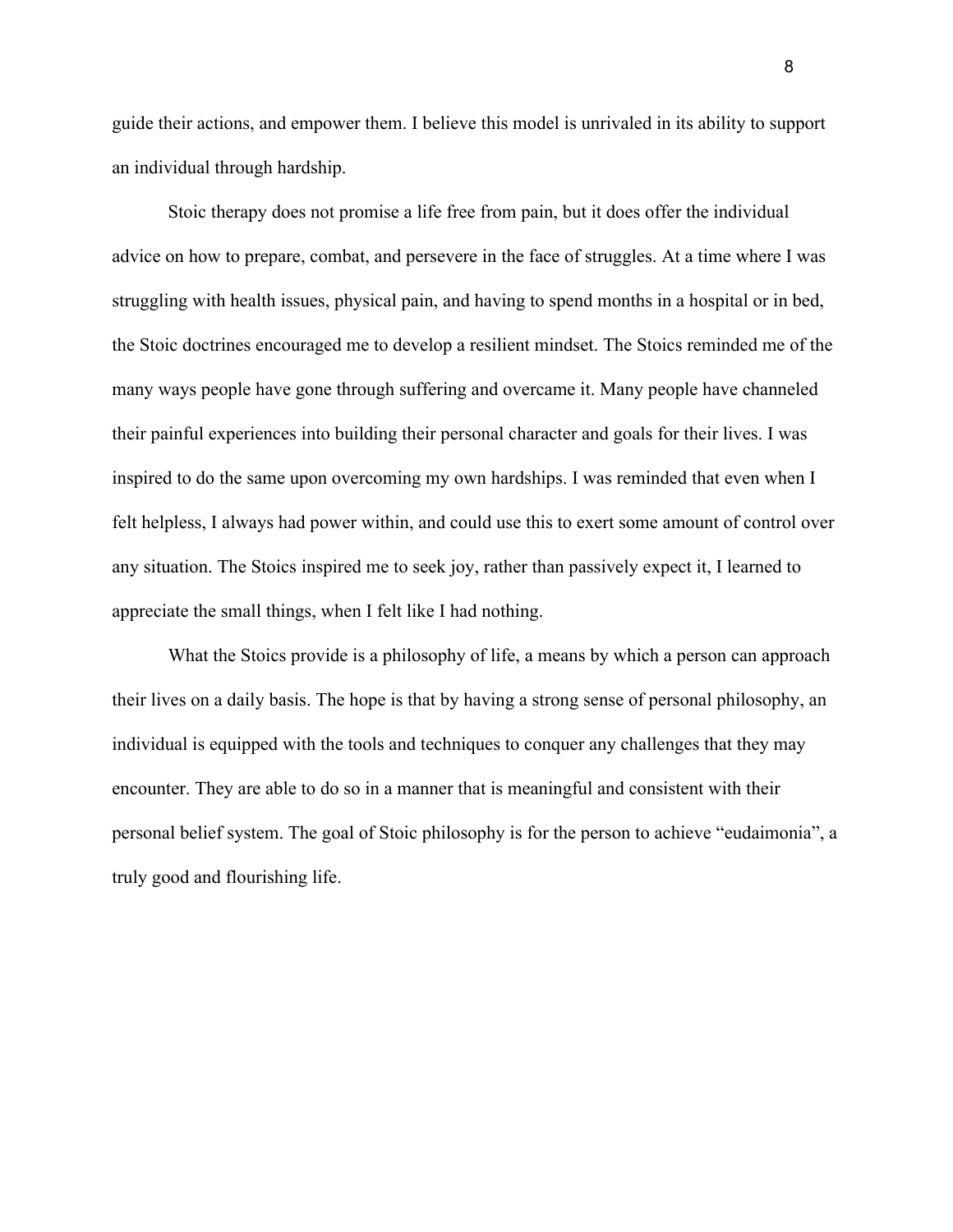# **Chapter 2: Why Philosophy?**

The history and origin of psychotherapy is a commonly discussed topic within the discipline of psychology and its related academic institutions (Marks, 2017). While there are multiple viewpoints on how it originated, there are two commonly accepted narratives (Marks, 2017). From one angle, psychotherapy can be traced back to the last half of the 19th century (Norcross, VandenBos, & Freedheim, 2011). Prior to this time, there was widespread societal stigma against people with mental illness (Norcross et al., 2011). They were labeled as sinful, demonically possessed, and deserving of punishment (Norcross et al., 2011). The end of the enlightenment era brought about societal transformation and support for moral and intellectual approaches in the treatment of mental illness (Norcross et al., 2011). In the early 1900s, Sigmund Freud's psychoanalytic theories received widespread acclaim across North America (Norcross et al., 2011). This led to the establishment of professional societies and psychoanalytic journals, and a place within the scientific community (Norcross et al., 2011). Freud's contributions paved the way for other models of therapy to become established (Marks, 2017).

While this narrative describes the progression of modern psychotherapy, it entirely skips over the philosophical roots of the discipline. To understand this part of its origin, we must turn far back in time, all the way to ancient Greece (Marks, 2017). In 323 BC, the death of Alexander the Great marked the beginning of the Hellenistic period (Sharples, 1996). Several schools of philosophy flourished across Greece giving them the title of "Hellenistic" philosophies (Nussbaum, 1994). The Hellenistic schools were influenced by social and political crises of the time, their philosophies offered people a way to redefine their lives during turbulent times (Long, 2006).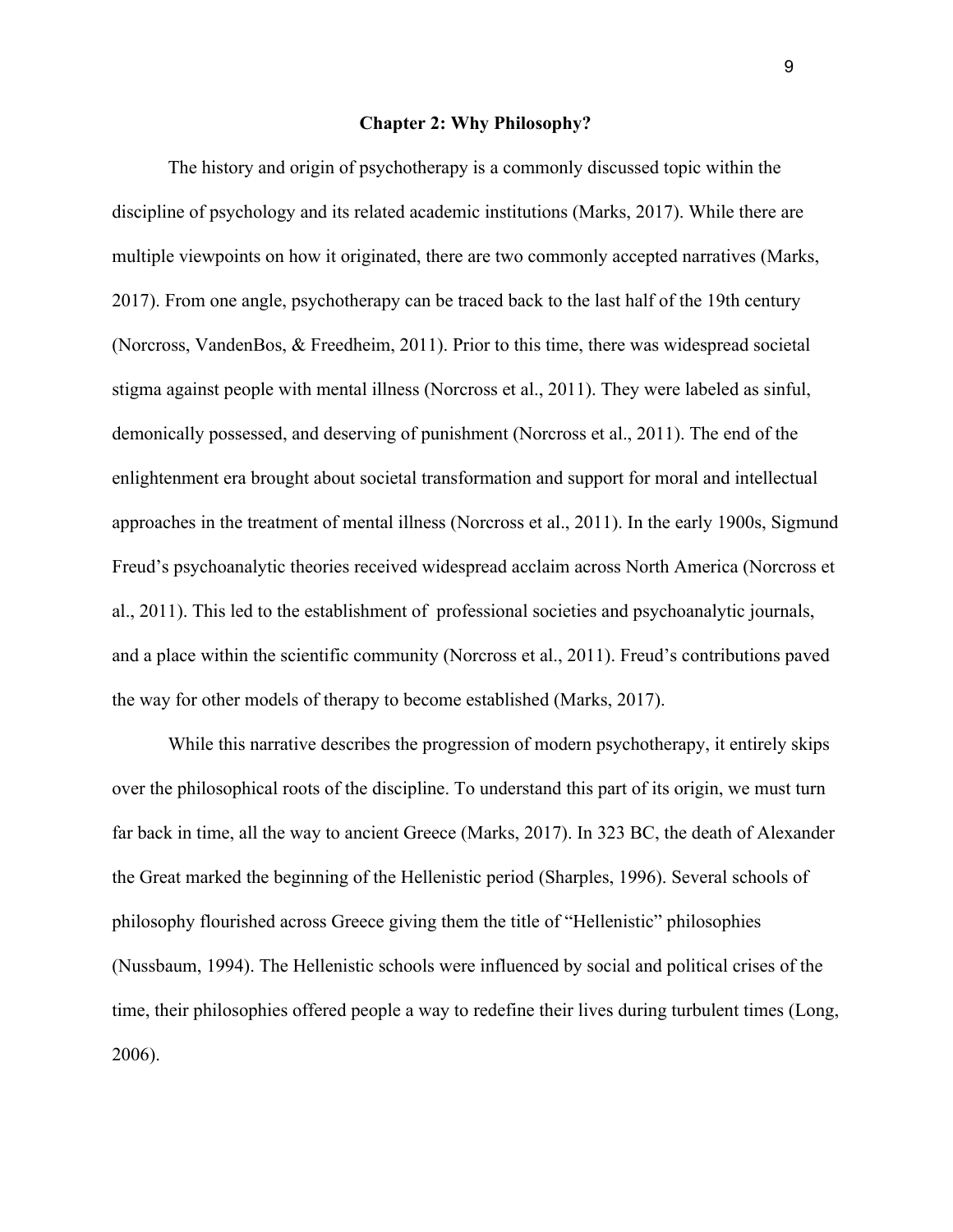The Hellenistic philosopher desired to address the underlying suffering that is innate to the human condition (Nussbaum, 1994). Philosophy was not a detached tool or technique that tried to impress people with its cleverness (Nussbaum, 1994). The philosopher immersed himself in the human experience, and wrestled with the deepest of human needs and suffering (Nussbaum, 1994). Philosophers were both practical and compassionate, they confronted difficult topics such as fears, love, death, sexuality, anger, and more (Nussbaum, 1994). They understood the complexity of both human nature, and the nature of the world around us (Nussbaum, 1994). They developed equally complex strategies that allowed people to engage with their struggles (Nussbaum, 1994).

True to the nature of philosophers, they conveyed their messages through carefully structured logical arguments, their teachings were clear, concise, and comprehensive (Nussbaum, 1994). They used language and rhetoric to capture what is true about the world, and share these ideas with others (Nussbaum, 1994). Truth is the highest pursuit because it gives people freedom to be their authentic self, free from the influence of tyranny, customs, or conventions (Nussbaum, 1994). People can shape their own thoughts, build their lives, and join together to create communities of autonomous people (Nussbaum, 1994).

The Hellenistic philosophers believed that people could be raised out of suffering and into a higher existence, one where they are thriving and flourishing (Nussbaum, 1994). The philosophers believed happiness was within reach to all people, regardless of their circumstances (Long, 2006). Instead, they believed one's capacity for happiness was influenced by a person's ability to understand the nature of the world, themselves, and excellence of human character (Long, 2006).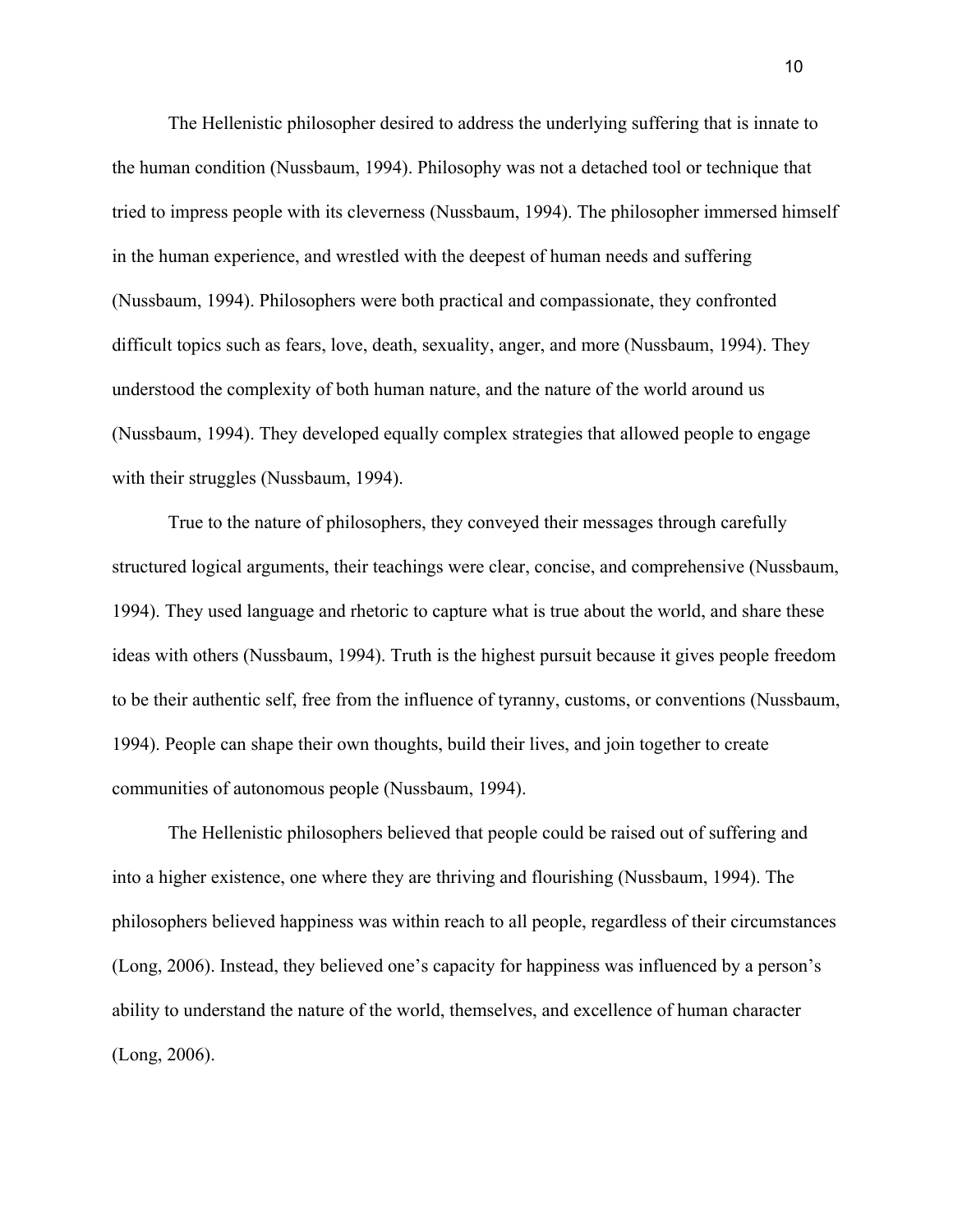## **Why Stoicism?**

In 300 BCE, Zeno of Citium conducted informal gatherings at the "Painted Stoa", a colonnade by the "Agora", a major marketplace and assembly space in Athens (Sellars, 2006). The term "Stoic" came from this meeting place, as a way to refer to the group of people who would come to the Stoa to learn from Zeno, and engage in discussion (Sellars, 2006).

At the time when Hellenistic schools like Stoicism began to develop, Greece had already seen major advancements in science and medicine in the past few centuries (Sallam, 2010). These were spearheaded by figures such as Hippocrates and Aristotle (Sallam, 2010). Hippocrates relied on clinical observation of symptoms and empirical methods in both teaching and practicing medicine (Sallam, 2010). Contemporary theorists often refer to Hippocrates as the father of Western medicine (Sallam, 2010). Aristotle was both a physician and philosopher, he developed the ideas of practical logic, the scientific method, and evidence based medicine (Sallam, 2010). Scholar of Classical antiquity, John Burnet (1930, as cited in Longrigg, 1989), once stated that "it is impossible to understand the history of philosophy...without keeping the history of medicine constantly in view" (p. 1). In ancient Greece, during the 5th and 6th centuries, philosophy and medicine were intertwined, they shared general assumptions, methods of reasoning, and core concepts (Longrigg, 1989). In his treatise, *De respiratione*, Aristotle (as cited in Longrigg, 1989) writes, "Concerning health and disease it is the business not only of the physician but also of the natural philosopher to discuss their causes up to a point." (p. 1).

The Hellenistic philosophical schools were greatly influenced by the development of medicine, and this laid the foundation for the art of psychotherapy. The Stoics referred to medical analogies in their practice of philosophy far more than their peer schools (Nussbaum,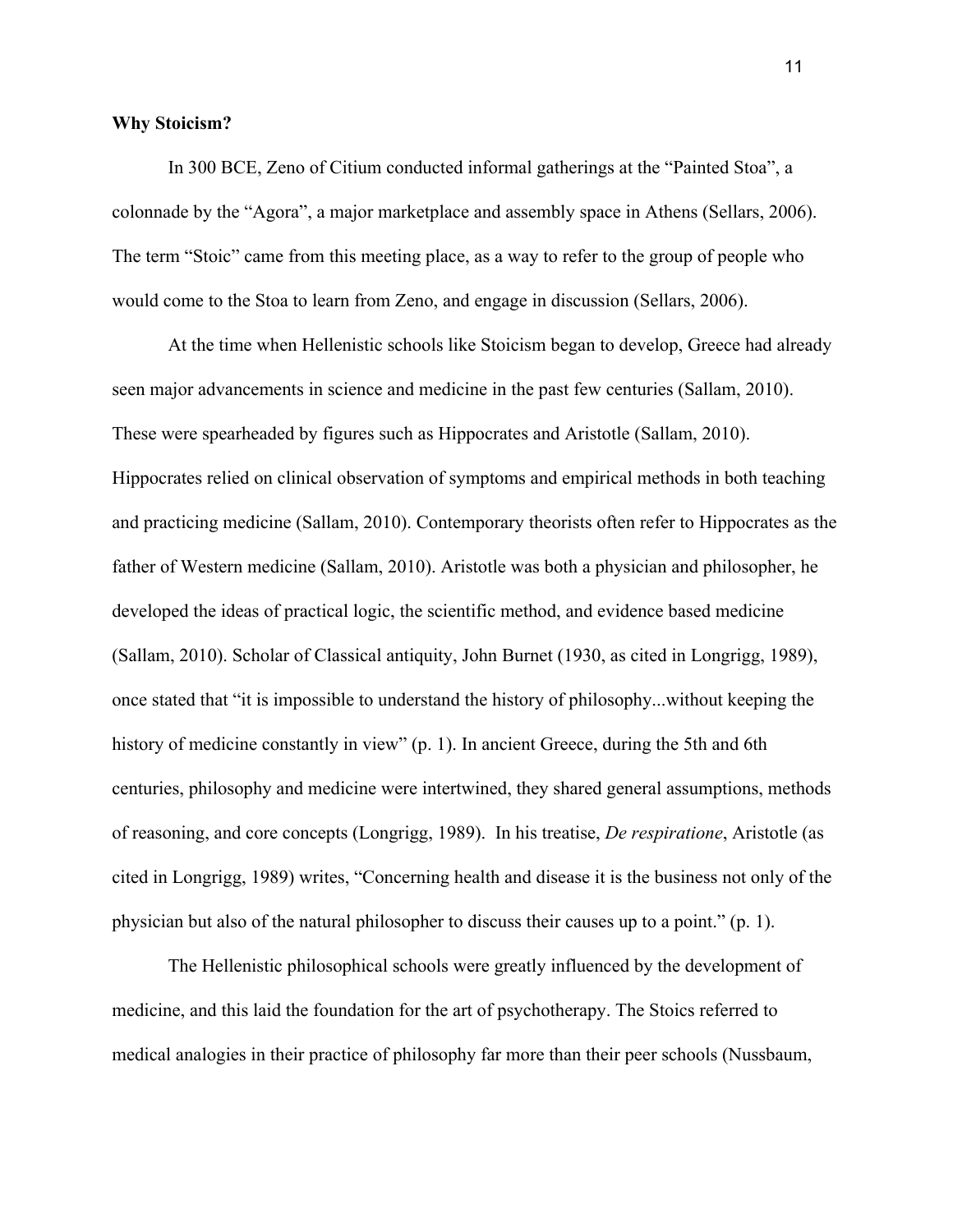1994). They believed that just as disease and illness can occur in the human body, so too can disease and illness occur in the soul (Nussbaum, 1994). What concerned them was that while the art of medicine continued to advance and develop, society seemed to be paying less attention to the development of the soul, which they believed to be far more important (Sellars, 2006). They sawf philosophy as an art of healing souls, creating happiness and peacefulness, and living the best possible life (Nussbaum, 1994).

Chrysippus was one of the founding teachers of the school of Stoicism (Hershbell, 1993). Chrysippius (as cited in Nussbaum, 1994) spoke about the art of treating mental health, and compared it to the art of medicine:

 It is not true that there exists an art that we call medicine, concerned with the diseased body, but no corresponding art concerned with the diseased soul. Nor is it true that the latter is inferior to the former, in its theoretical grasp and therapeutic treatment of individual cases...For the correlative affinity of the two will reveal to us, I think, the similarity of therapeutic treatments and the analogical relationship of the two modes of doctoring." (p. 316)

Roman Stoic philosopher and poet, Seneca (as cited in Nussbaum, 1994), spoke about using philosophy as a form of treatment, he stated "I am writing down some healthful practical arguments, prescriptions for useful drugs; I have found them effective in healing my own ulcerous sores, which, even if not thoroughly cured, have at least ceased to spread" (p. 316). Alternatively, we are warned by Cicero (as cited in Nussbaum, 1994), a Roman statesman and scholar of Stoicism, that "unless the soul is cured, which cannot be done without philosophy, there will be no end to our afflictions" (p. 317).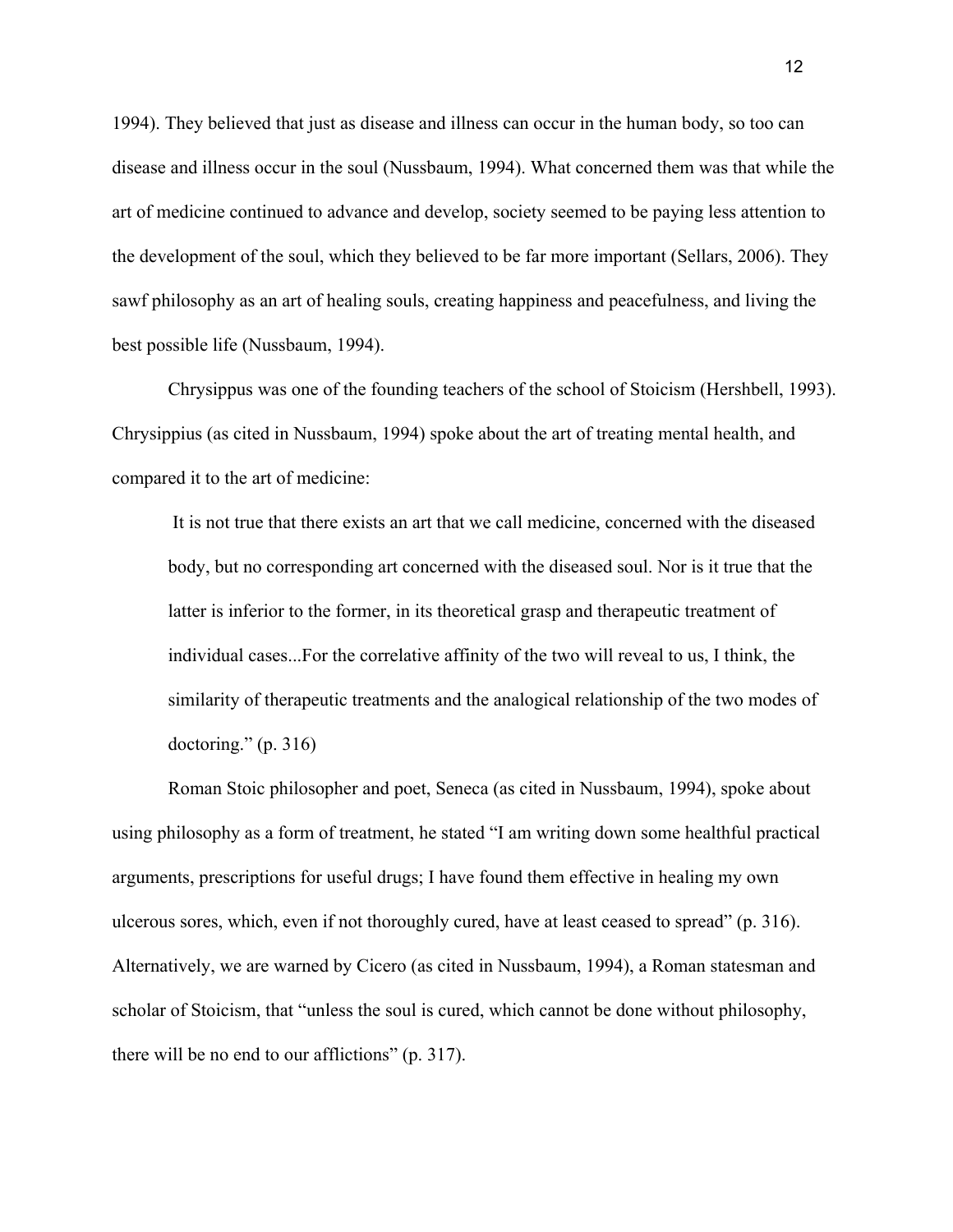In modern day psychology, it is common to use the terms mental health and mental illness (Nussbaum, 1994). The use of medical analogies in Stoicism and other Hellenistic philosophers indicate their influence on contemporary psychotherapy (Nussbaum, 1994). The Stoics believed that philosophy is truly the only thing we need to achieve "eudaimonia", a term representing deep tranquility, a flourishing life, and true happiness (Nussbaum, 1994). Philosophy enables us people to become mentally and emotionally strong and develop their soul's muscles (Nussbaum, 1994). They are able to rise to any challenge, while still maintaining a sense of inner peace (Nussbaum, 1994).

#### **Philosophical Counselling as a Distinct Model**

Philosophical counselling, also known as philosophical practice, can be characterized as a way of reviving the practices of the Hellenistic philosophers. They aimed to define what it meant to have a good life, and how one could acquire this (Cohen & Zinaich, 2013. Philosophical counselling deals with the core life issues that all human beings face, such as what defines a meaningful life, the nature of good and evil, love, and more (Cohen & Zinaich, 2013. Philosophy is not just for philosophers, but for any human capable of self reflection (Cohen & Zinaich, 2013. The aim of practicing philosophy is for the individual to connect with their soul, and understand their human nature. This connection provides them with a sense of peace, and ability to live in harmony with the world around us (Cohen & Zinaich, 2013).

There are both similarities and differences between psychological and philosophical counselling (Cohen & Zinaich, 2013). There is some controversy as to whether philosophical practice can be helpful to clients diagnosed with psychological disorders (Cohen & Zinaich,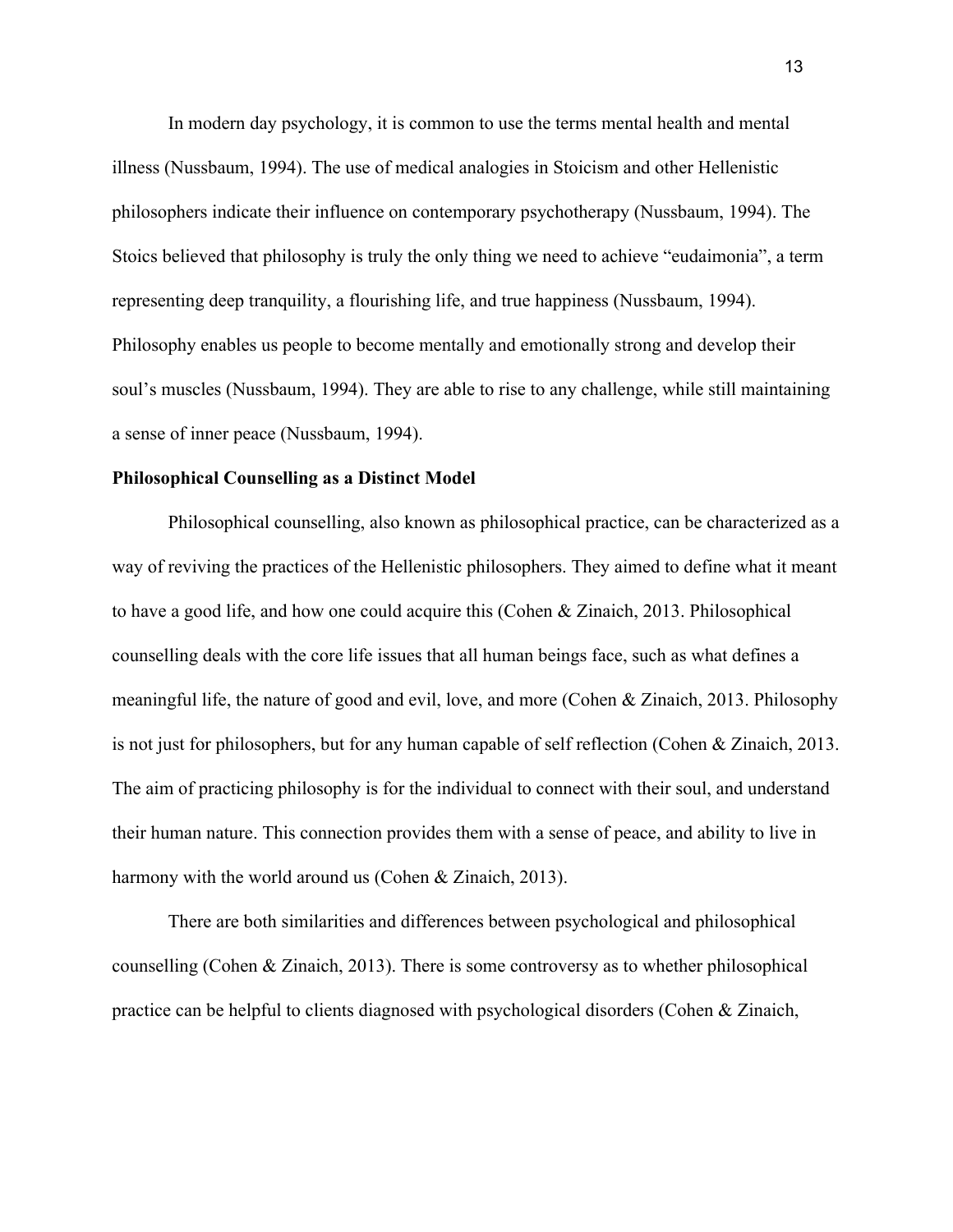2013). Many philosophical counsellors view traditional psychology as being unequipped to deal with a person's existential concerns (Cohen & Zinaich, 2013).

There are several underlying assumptions in philosophical counselling, also known as philosophical practice (Cohen & Zinaich, 2013). The client is valued as an autonomous, independent thinker, to the extent that it enhances their well being (Cohen & Zinaich, 2013). The therapist assists the client to examine and evaluate themselves, as well as develop and clarify their worldview (Cohen & Zinaich, 2013). The therapist places importance on developing the client's logical and critical thinking (Cohen & Zinaich, 2013). A dogmatic or authoritative counsellor, who expects the client to automatically comply with their perspective, is likely to be incompatible with philosophical practice (Cohen & Zinaich, 2013). The client develops awareness of their personal freedom and works to take full responsibility for their own behaviour (Cohen & Zinaich, 2013). This view also liberates therapists from taking on a heavy burden of responsibility for the client's well being (Cohen & Zinaich, 2013).

Philosophical counselling rejects the assumptions that thoughts and feelings should be addressed separately, instead suggesting that a person's cognitive beliefs directly influence how they feel in any situation (Cohen & Zinaich, 2013). This manifests in different ways, such as the Stoic view that an individual's capacity for reason regulates and restrains their emotions, or from the philosophical counselling model, where a deeper understanding of the self naturally enables change (Cohen & Zinaich, 2013).

Contemporary philosophical counsellors are inspired by Socrates' methodology, especially Socratic dialogue (Cohen & Zinaich, 2013). While not as critical as Socrates, they admire the way he showed great respect for anyone he debated with. Socrates made the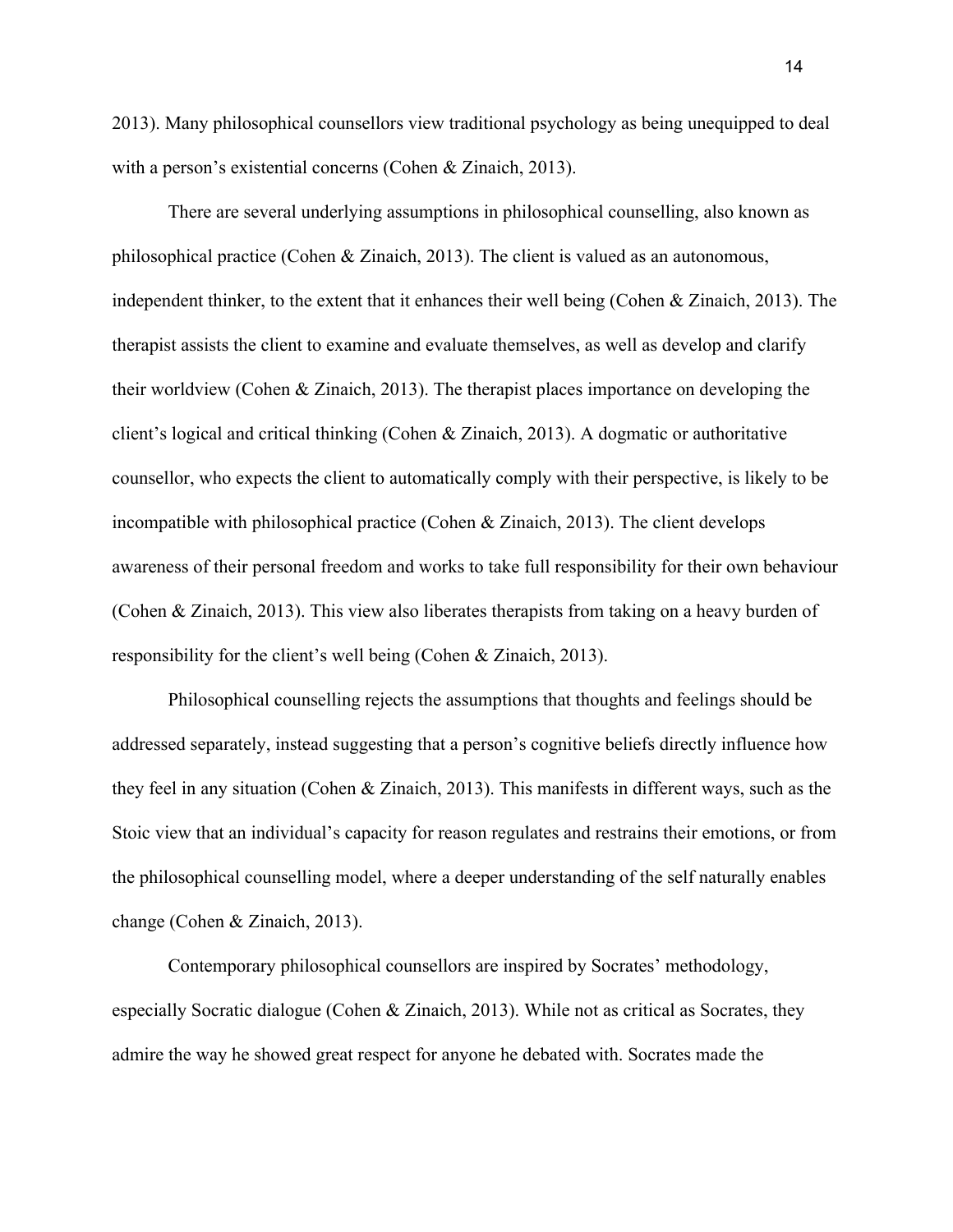interlocutor's statements and questions central to the dialogue, and allowed their responses to guide the conversation (Cohen & Zinaich, 2013). This method of facilitating self examination, is universally held as necessary to philosophical counselling (Cohen & Zinaich, 2013). Socratic dialogue does not tell the client what to do, rather asks questions to help the client to explore their perspective, and uses this information as a way to address their issues (Cohen & Zinaich, 2013).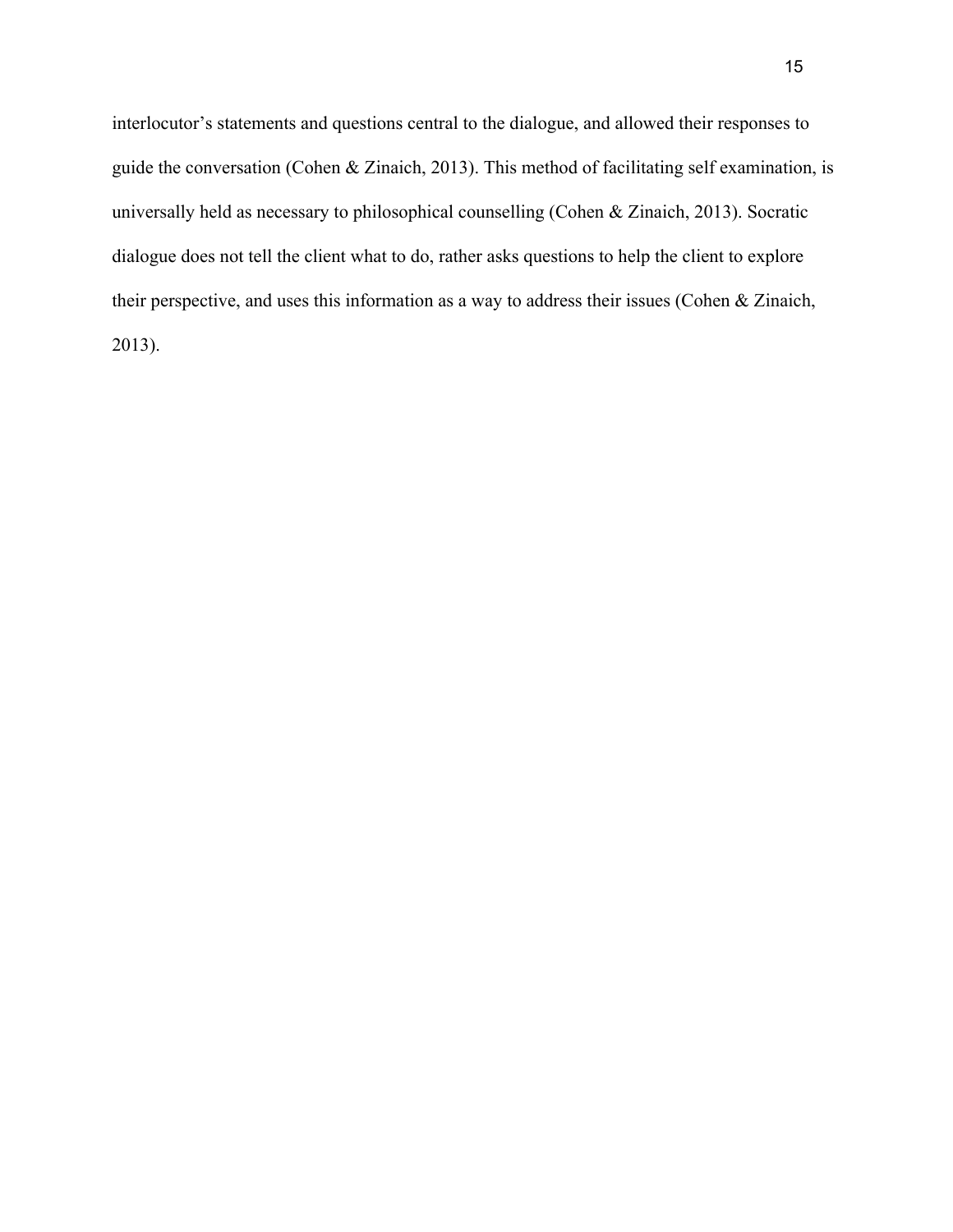#### **Chapter 3: Death**

Death is one of the most discussed topics in Stoic literature, as well as a key topic in existential psychotherapy. In his therapeutic sessions, existential psychotherapist Dr. Yalom noted that people had a tendency to avoid discussing death (Yalom, 1980). The commonly held view is that clients are already suffering enough, why would a therapist remind them that the worst is yet to come (Yalom, 1980). It seems counterproductive that a therapist would direct their client's attention towards a painful and morbid topic of death (Yalom, 1980). However, Dr Yalom and the Stoics both contend that contemplating death is essential to the therapeutic endeavor, as life and death are interdependent and do not exist without each other (Yalom, 1980).

# **Death Anxiety**

One of the most common recurring issues a therapist will face in session is their client's difficulties with anxiety (Yalom, 1980). In fact, a significant portion of psychopathology is variations of defense mechanisms that a person manifests in order to cope with underlying anxiety (Yalom, 1980). A large portion of therapy focuses on identifying causes of anxiety in order to uproot and dismantle them (Yalom, 1980). Dr. Yalom (1980) contends that the fear of death is the most abundant and primal source of anxiety. It permeates through one's entire being, to the extent that much of our life's energy is consumed in protecting us from this fear (Yalom, 1980). The most fundamental principle of human existence is to avoid death, it is seen in our most common behaviours (Yalom, 1980). People tend to live in communal settings, because they feel safer when they are together (Yalom, 1980). People look for symbolic ways of preventing their death, such as continuing lineage through their offspring, upholding theological beliefs that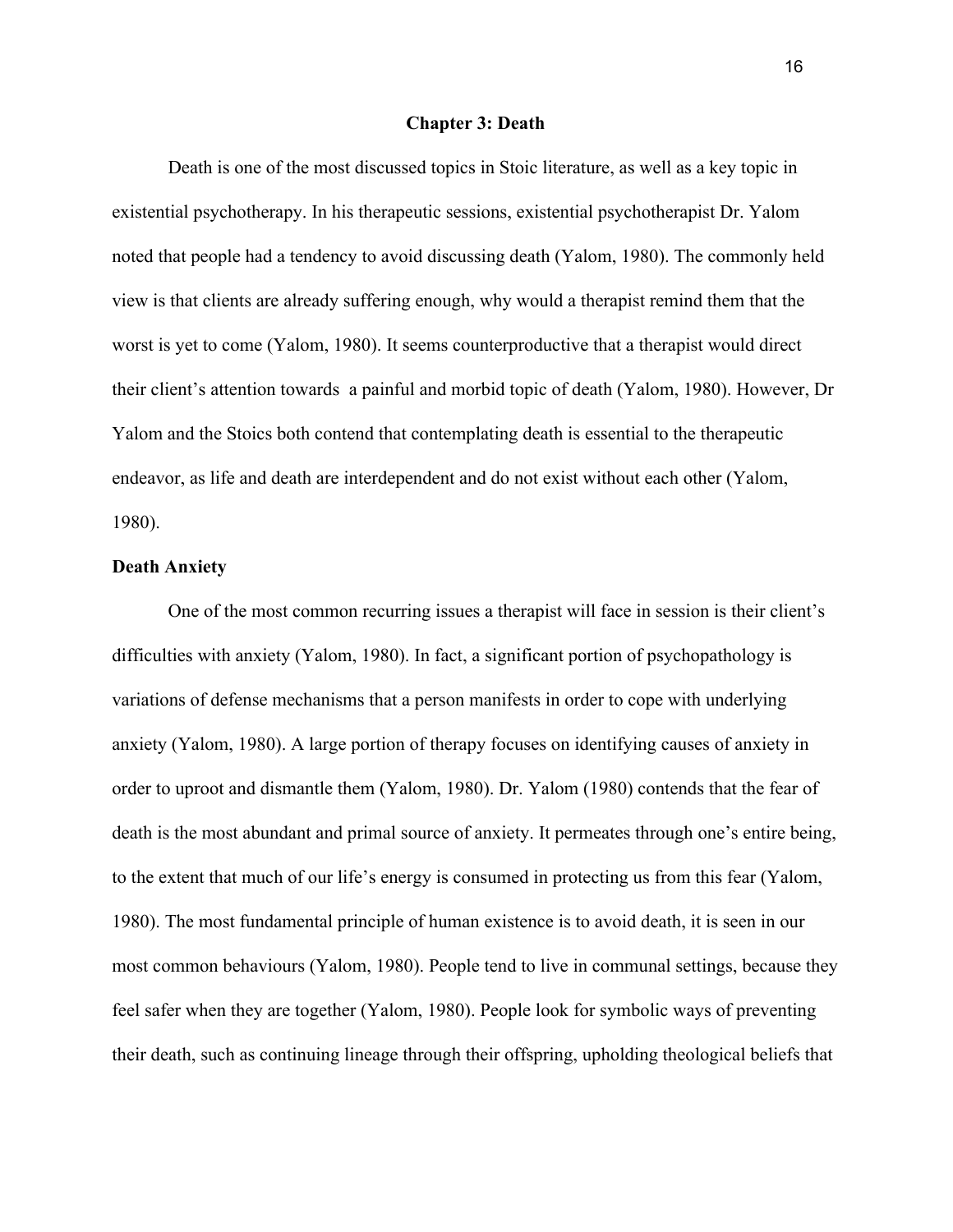promise immortality after death, and looking for ways to make a lasting impact in the world (Yalom, 1980). R.J. Lifton (as cited in Yalom, 1980) stated that even becoming a therapist is a manifestation of human desire for immortality. Helping others sets off a series of chain reactions that continue through their impact on people around them, and even into future generations (Lifton, as cited in Yalom, 1980).

When researchers examine the phenomenon of death anxiety, they find that it can be broken down into multiple components (Yalom, 1980). In one study, a large sample of people from the general population were asked to list common fears around death, and rank them according to severity (Yalom, 1980). The results showed that the most common fears included causing grief and pain to loved ones, not being able to complete plans and projects, experiencing pain while dying, not longer being able to have more life experiences, unable to continue caring for dependants, fear of life after death, and fear of what will happen to one's body after death (Yalom, 1980).

Among these fears, the specific themes that can be found are fears about pain, the afterlife, fears for loved ones, and fear of no longer existing which was one of the most common answers (Yalom, 1980). The fear that death brings about a state of non existence, and "nothingness" is a central to death anxiety (Yalom, 1980).

Philosopher Kierkegaard was the first to identify the difference between fear of something and fear of nothing, and how this difference impacts the human experience (Kierkegaard, as cited in Yalom, 1980). In the context of death anxiety, fear of no longer existing represents a fear of nothingness (Yalom, 1980). This type of fear is unique because it cannot be treated through traditional anxiety reduction techniques (Yalom, 1980). When one has a fear of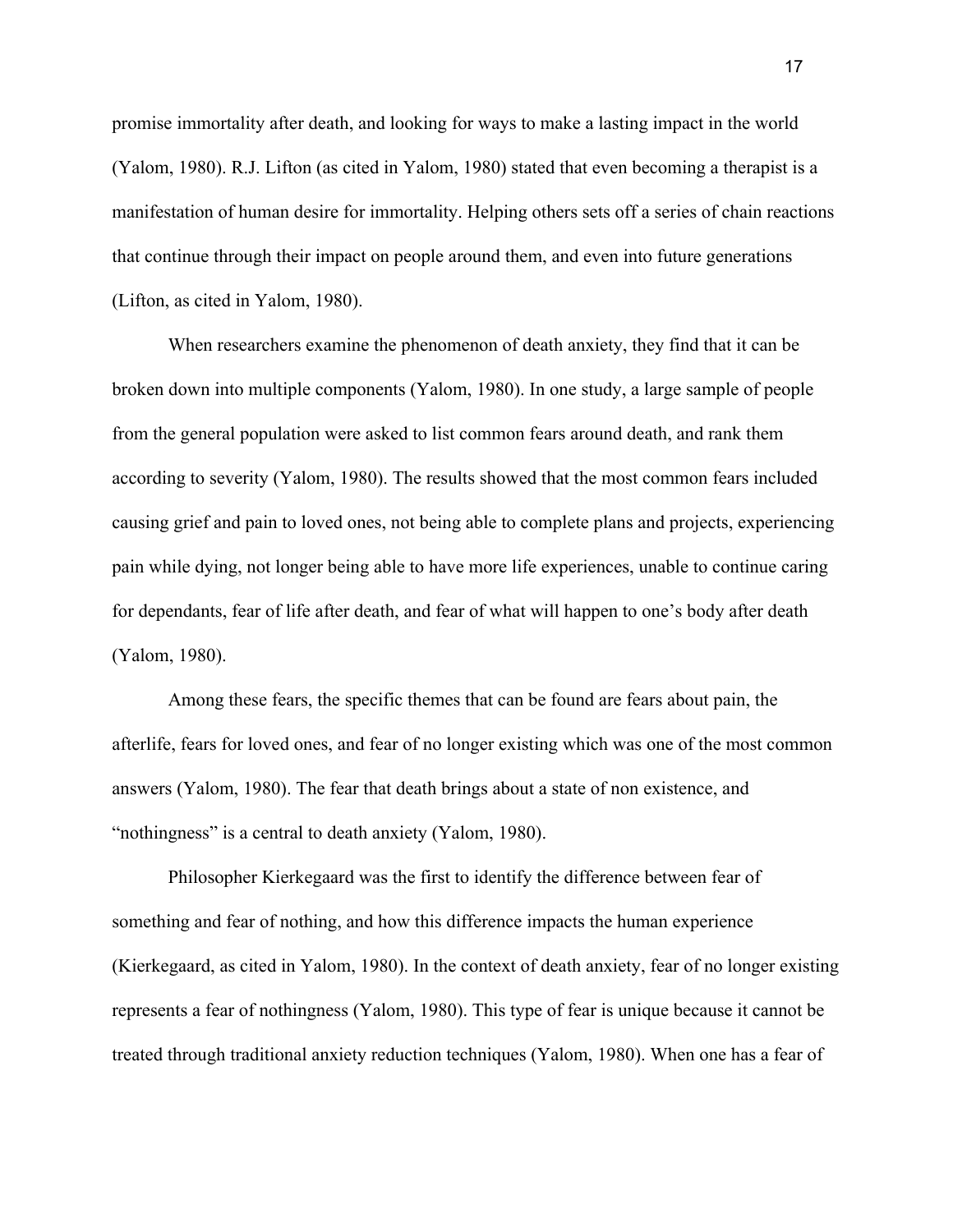something tangible, they can confront it, and work to reduce the fear through a form of exposure therapy (Yalom, 1980). When the fear cannot be located or confronted, as is the case with nothingness, it continues to generate more anxiety, and the person develops feelings of helplessness (Yalom, 1980). In order to combat death anxiety, one must displace their fear from nothingness to a particular something, so that they can engage in specific defenses to protect themselves from this fear (Yalom, 1980).

It is rare for the psychotherapist to encounter clients who present death anxiety in its raw form, instead it presents through displacement, repression, denial, sublimation, and conversion (Yalom, 1980). Death anxiety is primal and one's entire sense of being is affected by this hidden dread, it is pushed into their subconscious in order to protect them from being overwhelmed with having to confront it (Yalom, 1980). By being transformed into defense mechanisms, it becomes a less primal type of anxiety that the conscious mind can handle (Yalom, 1980). One example of how death anxiety can be brought back into consciousness is the intensity of major life experiences or trauma, as these shock the system and tear through the self protective defenses (Yalom, 1980). However, the system will quickly reorganize, repair, and adapt, it will once again conceal death anxiety within the subconscious, hidden behind defenses (Yalom, 1980).

Yalom (1980) presents several research studies that show how death anxiety affects people through physical health, mental health, gender differences, marginalized groups and more. Yalom (1980) also points out that conscious and subconscious death anxiety influence a person's presenting behaviours and personality. For example, a study on nightmares found that the most common expressions of anxiety came from nightmares involving murder and death (Yalom, 1980). The study identified multiple death related themes such as being in a life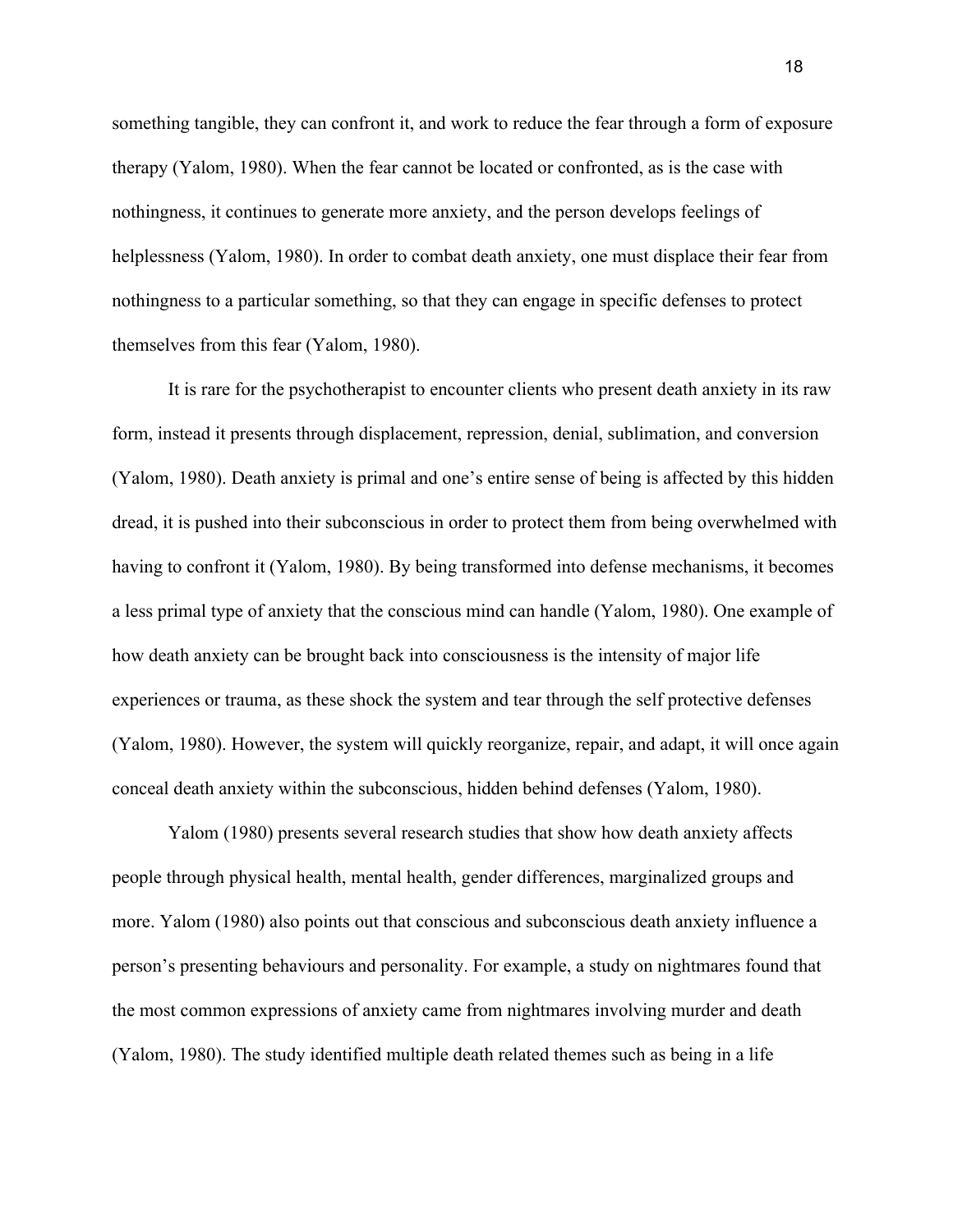threatening accident, witnessing a loved one dying, being chased after someone in a life threatening manner, and more (Yalom, 1980). Another study examined the relationship between conscious death anxiety and dreams (Yalom, 1980). The results showed a curvilinear relationship, where people who rate either high or low on conscious death anxiety, have a higher tendency to dream about death (Yalom, 1980). A possible explanation is that high levels of conscious death anxiety spills over into the person's dreams, and low levels of conscious death anxiety are due to the individual's ability to suppress it, but they are unable to maintain this suppression while asleep (Yalom, 1980).

#### **Stoicism on Death**

*" Soon you'll be ashes, or bones. A mere name, at most—and even that is just a sound, an echo." (*Aurelius, 161-180 /2002, section 5.33)

Death is an important theme in Stoic philosophy, it would be difficult to read any of the Stoic texts without being faced with constant reminders of our mortality. Consistent with Yalom's theories on death anxiety, the Stoics affirmed that the fear of death influenced how people approach their lives. Epictetus (107-109/2014) states "In a word, it is neither death, nor exile, nor distress, nor anything else of that kind, that causes us to do something or not to do it, but rather our judgements and opinions" (section 1.33). Epictetus suggests that death is not intrinsically bad, however labelling it as terrible, and living in fear of death, is what creates harm in a person's life. Seneca (65/2010) tells people to "First free yourself from the fear of death, for this has set the yoke upon us" (pp. 142-143). The term yoke brings vivid imagery of beasts of burden, being harnessed and constricted, submitting to the will of its master. It is suited to the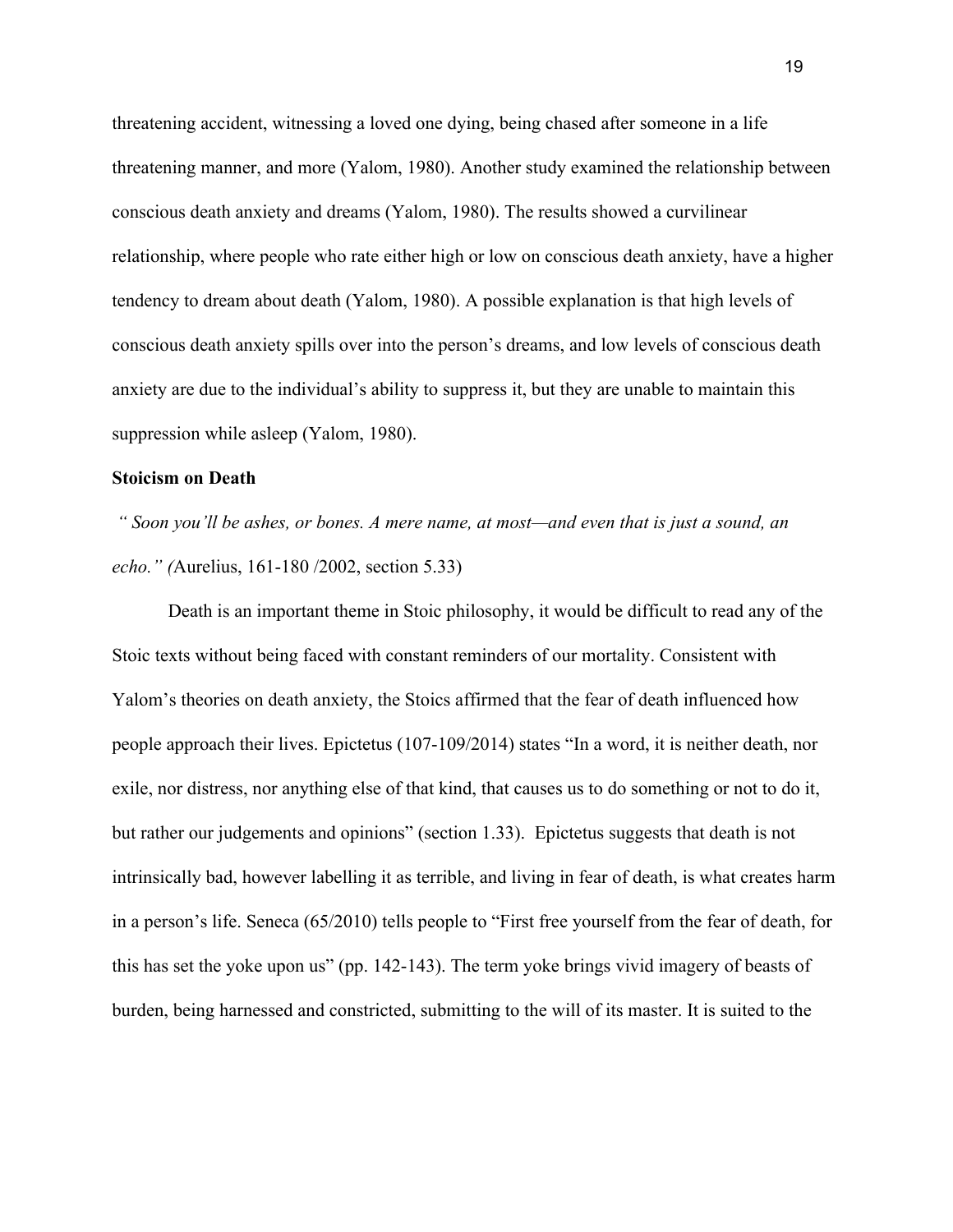message in the statement. The fear of death restricts and suffocates us, its turns us into a slave for a truly evil master, our sense of fear.

Through their practice of logic, the Stoics give us several key reasons as to why one should make intentional efforts to embrace death:

# *1. We cannot escape death*

Epictetus (107-109/2014) mocks the reader by asking them "Where can we go to escape from death? Point me to the place, show me." (section 1.9). He engages in morbid humour to point out the absurdity of denying death, yet many do exactly that, existing in a state of death denial. He goes on to remind them that fearing death is pointless, for they are wishing for the impossible. What is possible, and within their power, is escaping fear.

## *2. The impermanence of nature*

The Stoics point out that nothing is permanent, not even for a moment. Philosopher Heraclitus, inspiration to Stoics, stated "We cannot step twice into the same river," (as cited in Aurelius, 161-180 /2002, "Introduction"). Nature is constantly changing and transforming itself, and humans must transform along with it. Marcus Aurelius (161-180/2002) tells the reader to contemplate on how nature transforms itself:

Nature takes substance and makes a horse. Like a sculptor with wax. And then melts it down and uses the material for a tree. Then for a person. Then for something else. Each existing only briefly. It does the container no harm to be put together, and none to be taken apart. (section 7.23)

In another chapter, he states "Everything's destiny is to change, to be transformed, to perish. So that new things can be born" (Aurelius, 161-180 /2002, section 12.21). Marcus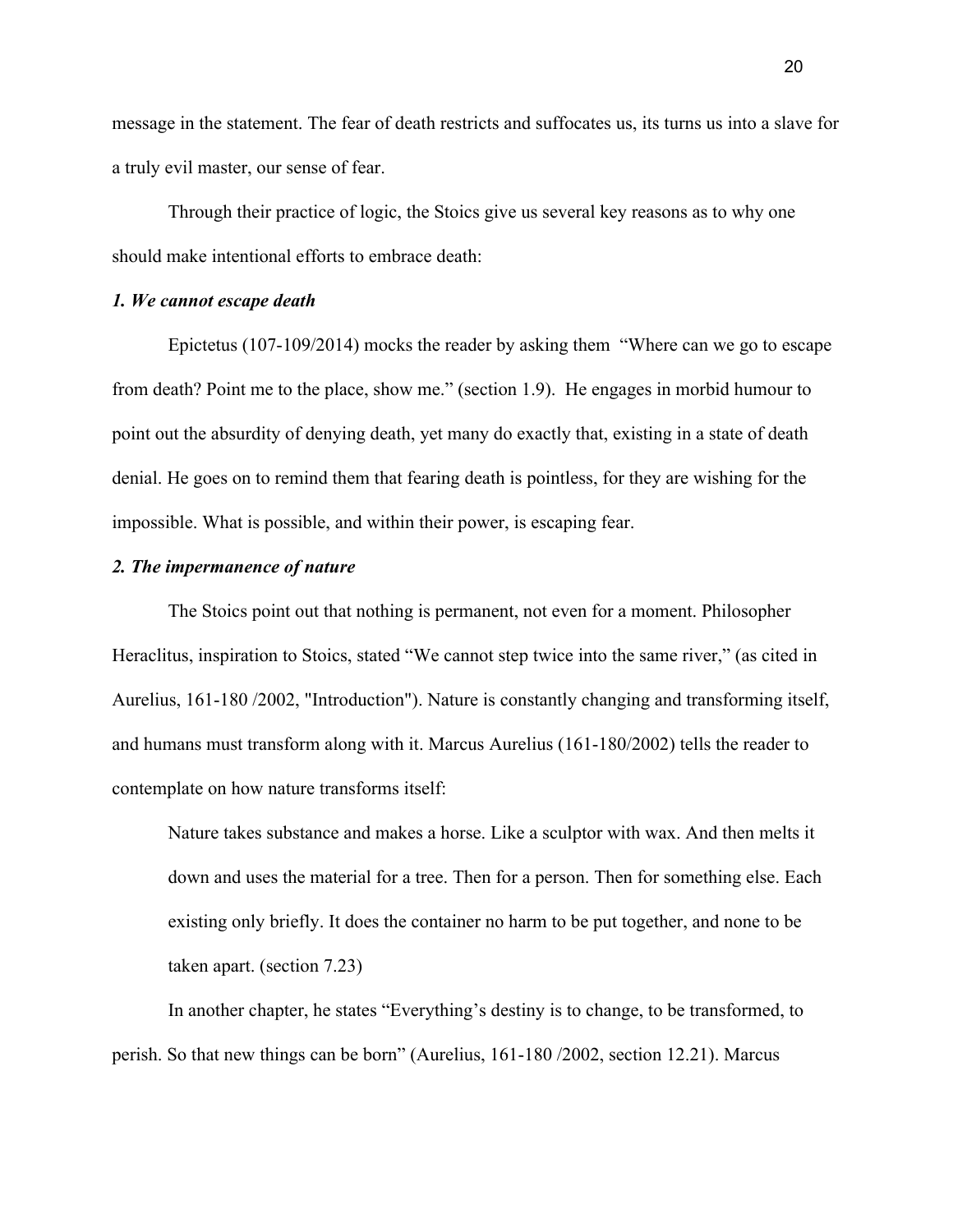Aurelius reminds the reader, everything that brings us joy in life exists because of death, from the beauty of nature, to the relationships we cherish. The nature of existence is cyclical, what exists is created from what no longer exists, and all things remain in constant transformation. From this perspective, it is death that is responsible for everything that is beautiful and valuable in our lives.

## *3. We have already been dead, and did not fear it.*

Seneca (65/2010) believes there is no need to fear death, as everyone has experienced death before:

I say to myself: 'What is this? Is death testing me so often? Well, let it then. But I have had a long experience of this.' 'When was that?' you say. Before I was born. Death is not-being. But I already know what that is like. It will be the same after me as it was before. If this entails any torment, then it must have done so previously, before we came into the light of day. But we felt no trouble at that time. I ask you, wouldn't you say a man was very stupid to think a lantern was worse off when it was put out than before it was lit? We too are put out and set alight: in the time between we have some experiences, but on either side there is deep freedom from care. (pp. 81-82)

According to Yalom's (1980) theories on death anxiety, a large part of what causes anxiety is the belief that death brings about a state of nothingness. Seneca agrees that after death, humans enter a state of non-existence, however he maintains there is nothing to fear. Seneca reminds the reader that all people were dead for an infinite number of years before they were born, and will be dead for an infinite number of years after they die. No one remembers suffering before their birth, nor do they display fear and anxiety towards the time before birth. By this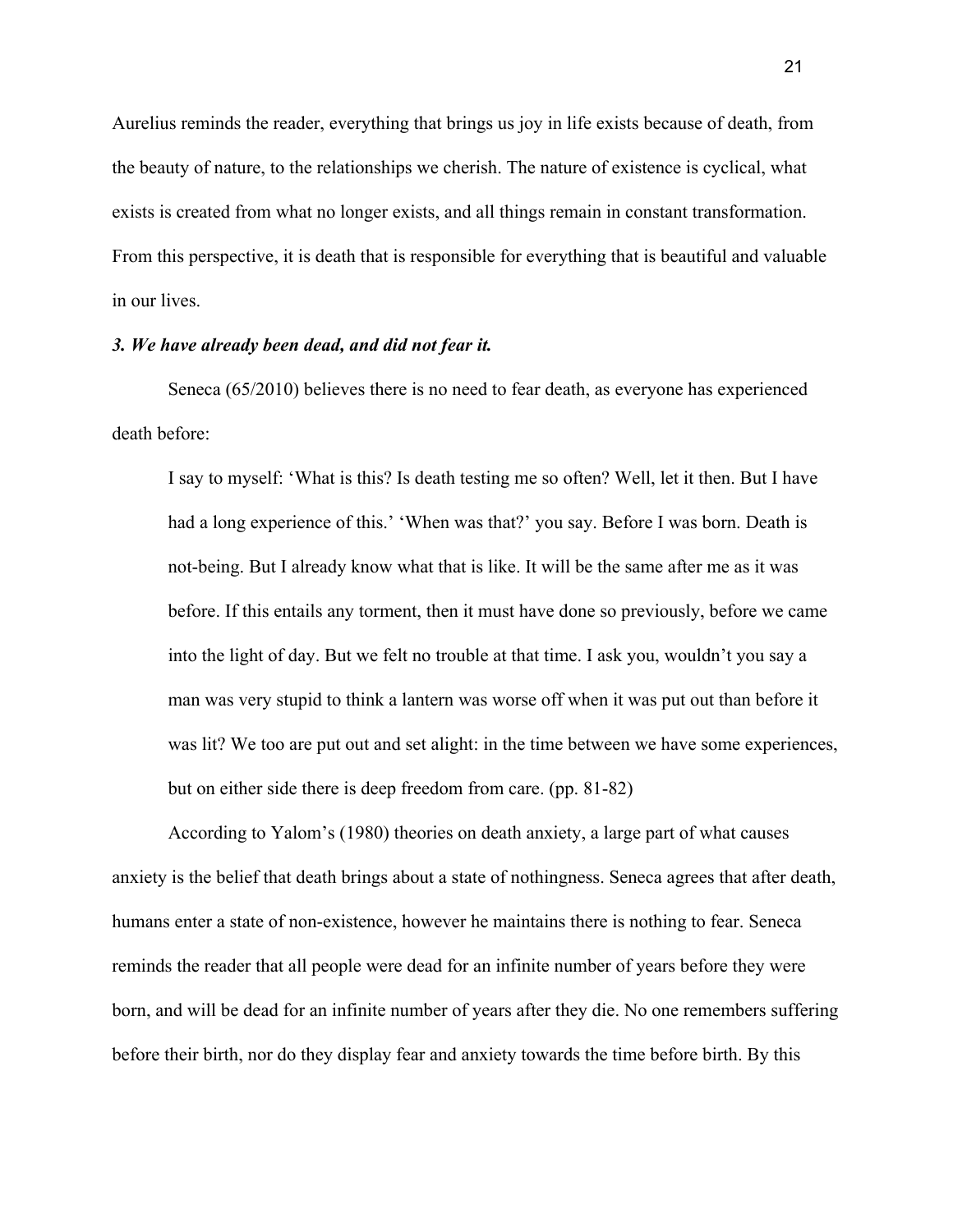argument, everyone returns to that same state, and it is irrational to have fear and anxiety about this return. Seneca goes as far as to tell the reader that the only period of suffering is what is in between, when people are alive and experiencing painful emotions like fear and anxiety. The worst is not yet to come, the worst is happening right now, and people are clearly capable of handling this "worst". If anything, they should look forward to death, as we will be in a deep state of peace.

The act of embracing death allows us to confront our existential and subconscious death anxiety, yet there are more significant therapeutic benefits that arise from this process, as will be discussed in the next chapter.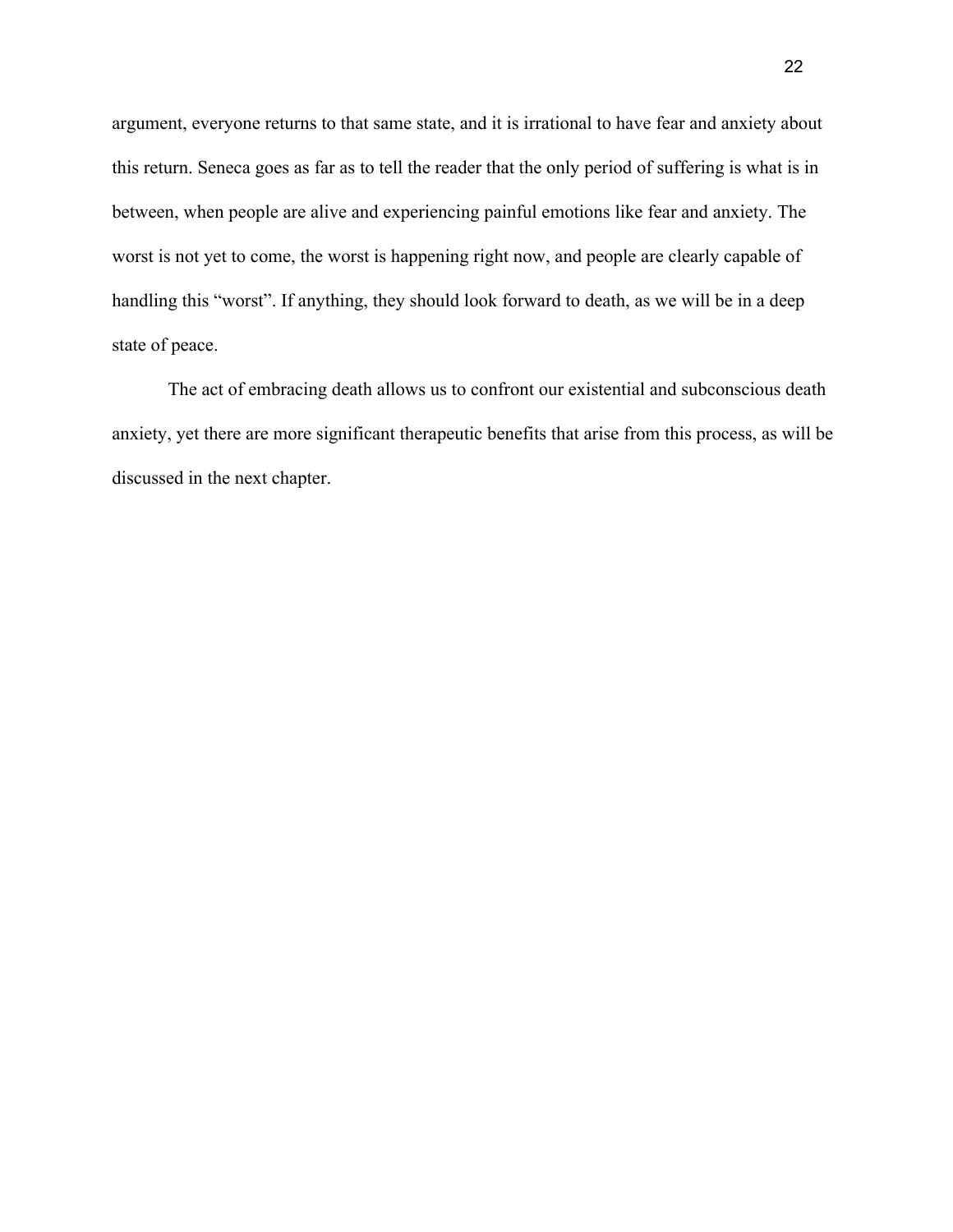#### **Chapter 3: Responsibility**

In 1926, German philosopher Martin Heidegger proposed a concept that is central to the practice of existential psychotherapy (Heidegger, as cited in Yalom, 1980). He stated that while the physical experience of death destroys life, contemplating the idea of death is what saves us (Heidegger, as cited in Yalom, 1980). His model put forth the idea that we are suspended within one of two fundamental states of existence (Heidegger, as cited in Yalom, 1980). The first mode is known as "forgetfulness of being" , or "everyday mode" (Heidegger, as cited in Yalom, 1980). In this mode, the individual is focused on the world around them, and how things are (Yalom, 2008). Their attention may be directed towards styling their appearance, acquiring material goods, maintaining a social reputation etc. (Yalom, 2008). "Everyday mode" is the default mode in which most people live (Yalom, 1980).

 The second mode is called "mindfulness of being" or "ontological mode", derived from the Greek word "ontos", meaning "existence" (Yalom, 1980). In this mode,the individual is less focused on how things are in the world, and instead, are amazed that things exist to begin with, the fact that they exist at all (Yalom, 2008). The ontological mode affects people more deeply than everyday mode, one becomes fully aware of their existence, they are faced with their own mortality, and accept the immutable aspects of life (Yalom, 2008). The individual feels anxious in the wake of these realizations, and becomes compelled to make personal changes (Yalom, 2008). Upon fully realizing their own potential and limitations, one faces absolute freedom and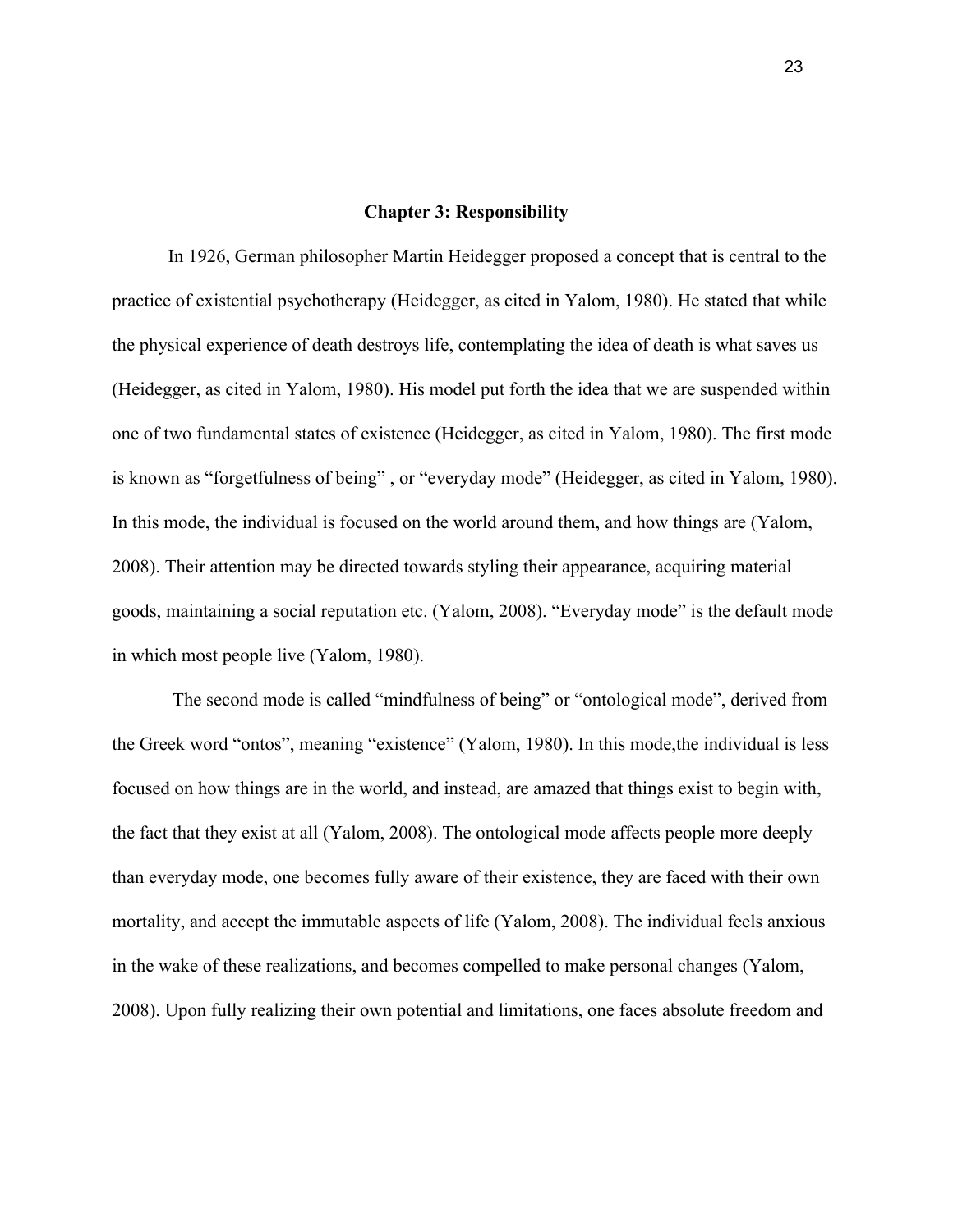absolute nothingness, this is the space where personal responsibility begins to take form (Yalom, 1980).

The term "authentic'' is often used in modern psychotherapy, Heidegger uses authentic as a synonym for authorship (Yalom, 1980).The inauthentic person remains unaware or in denial of their authorship in life (Yalom, 1980). They avoid making choices, and instead let the world choose for them, they passively drift along with the current (Yalom, 1980). Heidegger (as cited in Yalom, 1980) describes everyday mode as inauthentic, and the ontological mode as authentic. In ontological mode, the person willingly takes authorship of their life (Yalom, 1980). They maintain an awareness of their personal responsibility over how they experience life (Yalom, 1980).

Heidegger stated that people do not switch from "everyday mode" to "ontological mode easily (Yalom, 1980). Simply thinking about the concept, or trying to force one's self to change, does not trigger this type of transformation (Yalom, 1980). Instead, major life experiences that greatly impact us and shake us to our core, can "jolt" us out of everyday mode into ontological mode (Yalom, 1980). While there are many urgent experiences that can trigger this change, a brush with death is unrivaled in its ability to do so (Yalom, 1980).

In existential psychology, responsibility is an important existential concept, as it accounts for how we experience our existence (Yalom, 1980). Jean Paul Sartre illuminates this concept in his novel "Nausea", the protagonist is in a park and observing the setting around him (Sartre, 1938, as cited in Yalom, 1980). He realizes that all of the physical matter were just random, obscure masses that he was taking in through his senses (Sartre, 1938, as cited in Yalom, 1980). The idea that one mass is a tree, and another is a bench, were subjective descriptions that he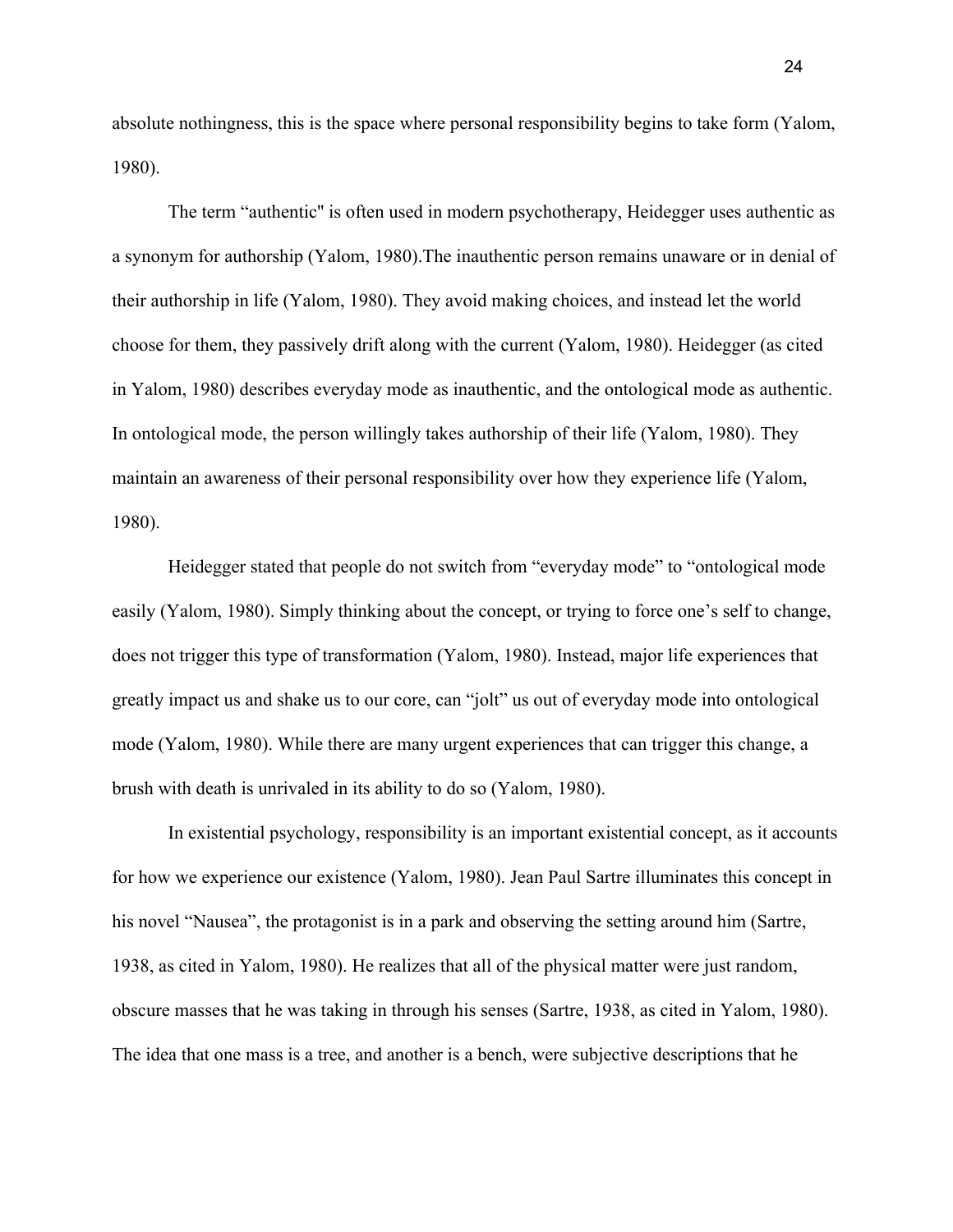applied to the matter (Sartre, 1938, as cited in Yalom, 1980). Trees and benches do not exist, until he comes along and chooses to view them as such (Sartre, 1938, as cited in Yalom, 1980). Heidegger (as cited in Yalom, 1980) described the human ego as having dual characteristics, where the empirical ego exists as an object within the world, and the transcendental ego, creates itself and the world it interacts with. Responsibility and freedom are inextricably connected, where the individual has freedom to define their world in an infinite number of ways (Yalom, 1980). Without this freedom, responsibility is meaningless (Yalom, 1980). This is a double edge sword, where the individual is free to create their experience, but also cursed with an infinite number of choices of how to act, including the choice to not act at all (Yalom, 1980). When the individual understands and embraces their existential responsibility, it is overwhelming and dizzying, the ground beneath them opens up and they feel groundless (Yalom, 1980).

There are many ways in which people protect themselves from being overwhelmed by groundlessness (Yalom, 1980). It is common for the individual to avoid making choices, or to isolate themselves, in order to remain unaware of feeling groundless (Yalom, 1980). Instead they turn to something larger than themselves to get structure, authority, and a grand design (Yalom, 1980). Even a tyrannical authority figure is better than no leader at all (Yalom, 1980). This pattern underlies the development of transference in therapy sessions, where the client looks to the therapist as the authority figure (Yalom, 1980). Fear and denial of death is another way people keep groundlessness out of their awareness, as denial of death goes hand in hand with denial of responsibility (Yalom, 1980). The strongest defense of all is to simply view reality as independent, objective, and external to the self, where one enters the world and eventually exits it (Yalom, 1980).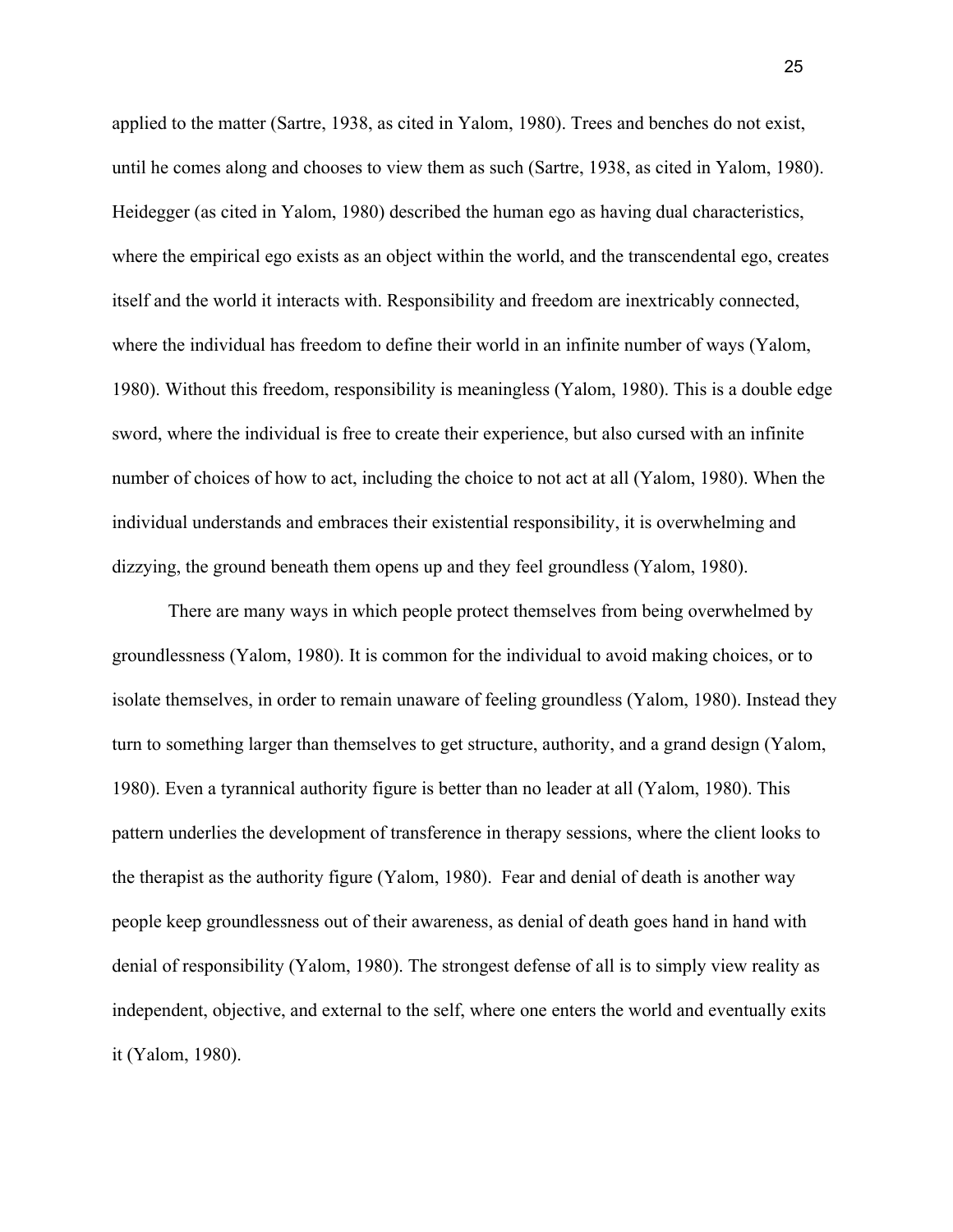Yalom (1980) points out that compared to previous times, modern therapy has a heavier focus on personal responsibility, and this is a necessary change. In the times of Frued, society emphasized restricting and repressing personal thoughts and behaviours (Yalom, 1980). This is drastically different from contemporary American culture where there is a permissive atmosphere from childhood, people are coddled and overindulged (Yalom, 1980). Rigid structures are a thing of the past, nothing is forbidden, and people are bombarded with unlimited choice (Yalom, 1980). While in the past, the individual struggled with meeting expectations of what must be done, today, the person struggles with figuring out what they want to do (Yalom, 1980). In his clinical work, Yalom (1980) noticed an increased frequency of clients who don't know what the problem is, but they know they feel like something is missing in life, they feel empty, and like they are drifting in open waters. Yalom (1980) states that not knowing what the problem is, actually is the problem in itself. Yalom (1980) discusses typical manifestations of groundlessness and responsibility avoidance in his clinical sessions.

- 1. Compulsivity: the individual is not responsible for their actions because there is an internal alien force that acts on their behalf (Yalom, 1980).
- 2. Displacement of responsibility: The individual avoids personal responsibility by placing it on another (Yalom, 1980). This is commonly seen in therapy sessions, where a client displaces their responsibility to the therapist (Yalom, 1980). As long as the problem is caused by someone else, there is no need for the client to change (Yalom, 1980).
- 3. Innocent victim: The individual is constantly a victim of circumstances beyond their control (Yalom, 1980). They are shocked and confused by what is happening to them, and remain in a state of denial (Yalom, 1980).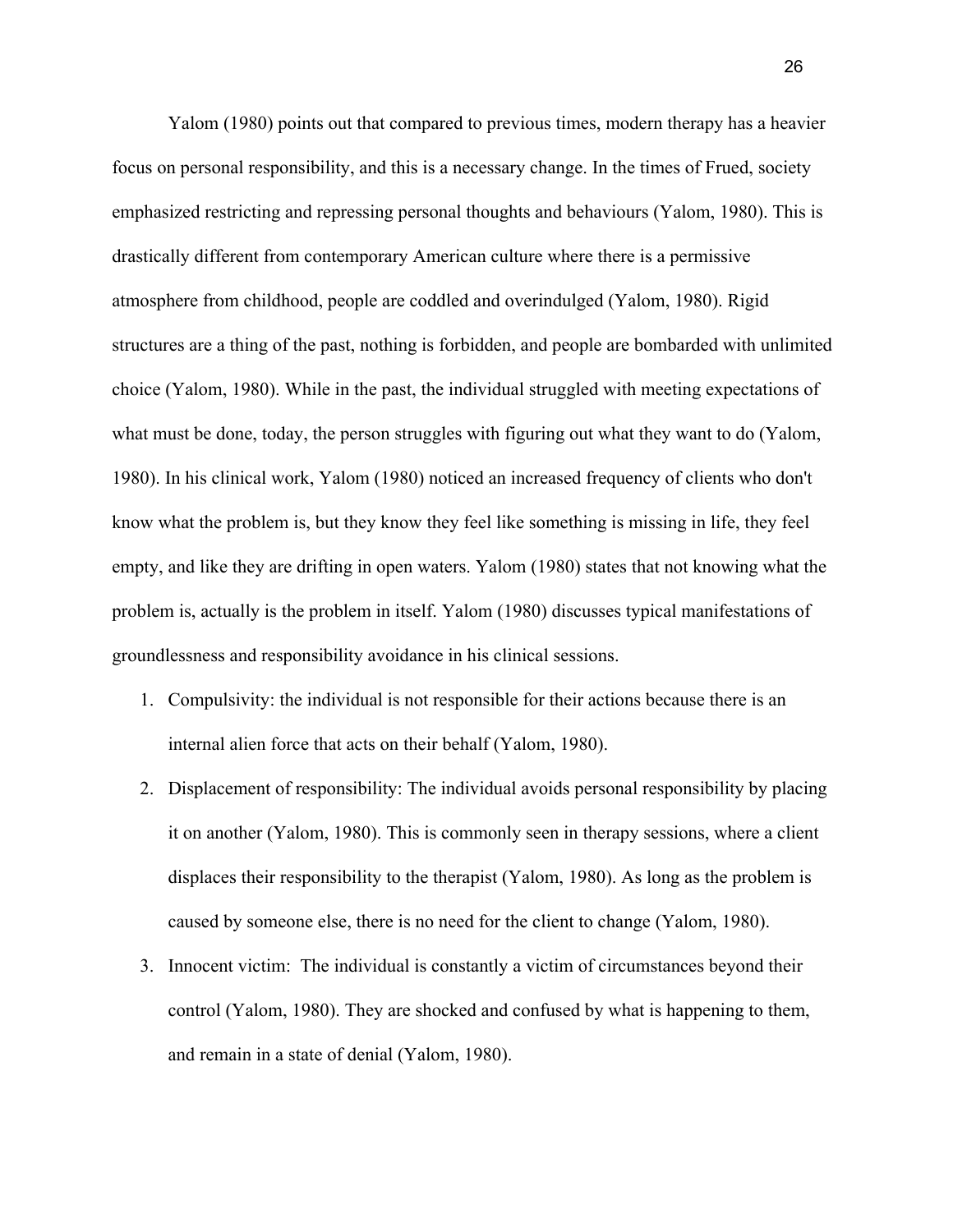- 4. Losing control: The individual was temporarily "out of their mind" during their actions, and did not purposely choose to act (Yalom, 1980). Yalom (1980) points out that even if acting unconsciously, it is still that person's unconscious, and still their own behaviour .
- 5. Avoiding autonomous behaviour: The individual knows what they need to do in order to help themselves, but feel like they cannot do it, and refuse to take action (Yalom, 1980).

# **Assuming Responsibility in Therapy**

The therapist approaches the client from the frame of reference that the client plays a major role in their own problems, and they are not a victim of bad luck (Yalom, 1980). Accepting responsibility is the necessary step that comes before enacting personal change, and therefore solving the problem at hand (Yalom, 1980). Yalom (1980) advocates for working with material that comes up in the "here and now" of the session, as this material is fresh and has not yet been altered by defensive mechanisms. A clinical example of personal responsibility is seen in depression, a significant amount of research shows the importance of one's locus of control in this disorder (Yalom, 1980). Depressed patients experience hopelessness and helplessness, they believe in an external locus of control, where they do not have the power to influence or create their experiences (Yalom, 1980). Yalom (1980) presents multiple research studies that show numerous therapeutic benefits of switching from an external to an internal locus of control, where the individual assumes personal responsibility.

## **Stoicism on Personal Responsibility**

As Stoicism is one of the schools of thought that contributed to existentialism, it is not surprising that there is much overlap in the concepts and ideas presented by each. Yalom (1980) discusses Sartre and Heidegger's concept, that the world is not objective and external to us,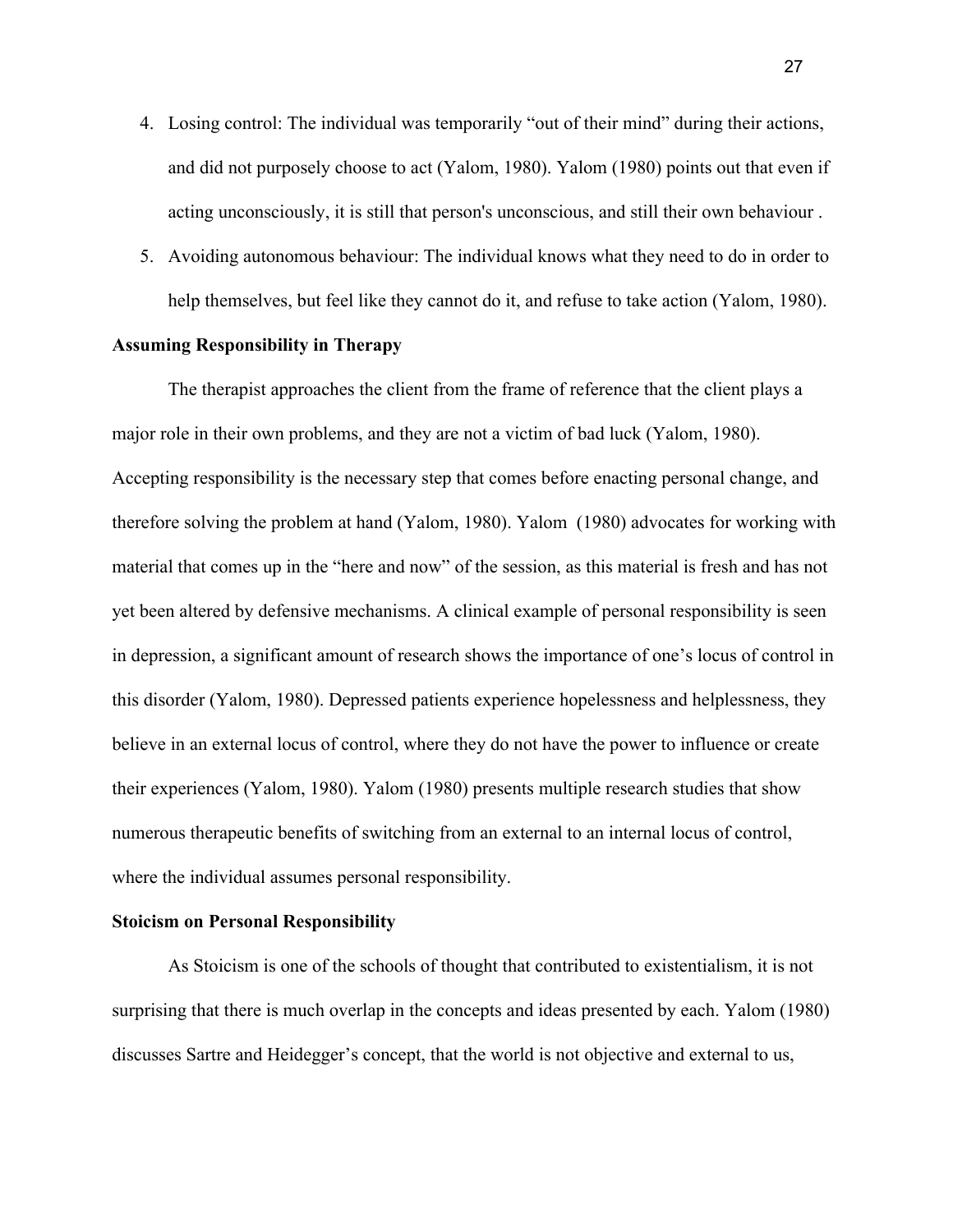rather it is subjective and something that we create in our minds. In order for us to take personal responsibility over our life, we must start by acknowledging that our perceptions create our experience, and therefore we must take responsibility for how we create our perceptions (Yalom, 1980).

 The Stoic texts are overwhelmingly filled with reminders that our problems start with our perceptions, which ultimately we are responsible for. In the first book of his Discourses, Epictetus (107-109/2014) lets the reader know,

From this day forth, then, whenever we fail to act rightly, we'll ascribe the blame to nothing other than the judgement that led us to act as we did, and will endeavour to destroy it and cut it out, even more than with the tumours and abscesses of our body. In like fashion, we will also ascribe what we do rightly to the same cause. And no longer will we blame slave, or neighbour, or wife, or children as being responsible for any of our ills, since we're now convinced that unless we judge things to be of a certain nature, we don't carry out the actions that follow from that judgement. Now when it comes to forming a judgement, or not forming one, we're the masters of that, and not things outside ourselves … So accordingly, from this day onward, we'll investigate and examine the nature and condition of nothing else at all—be it land or slaves or horses or dogs—but only of our judgements.—'That's my wish. (section 1.1)

Epictetus comes off as insistent and strict in this demand, he is willing to talk with any students who want to discuss their own perceptions and judgements. He is not willing to listen to someone talk about why their life is unfair, and how they have been victimized, he wants the individual to place their focus solely on their own judgements and nothing else . He sets the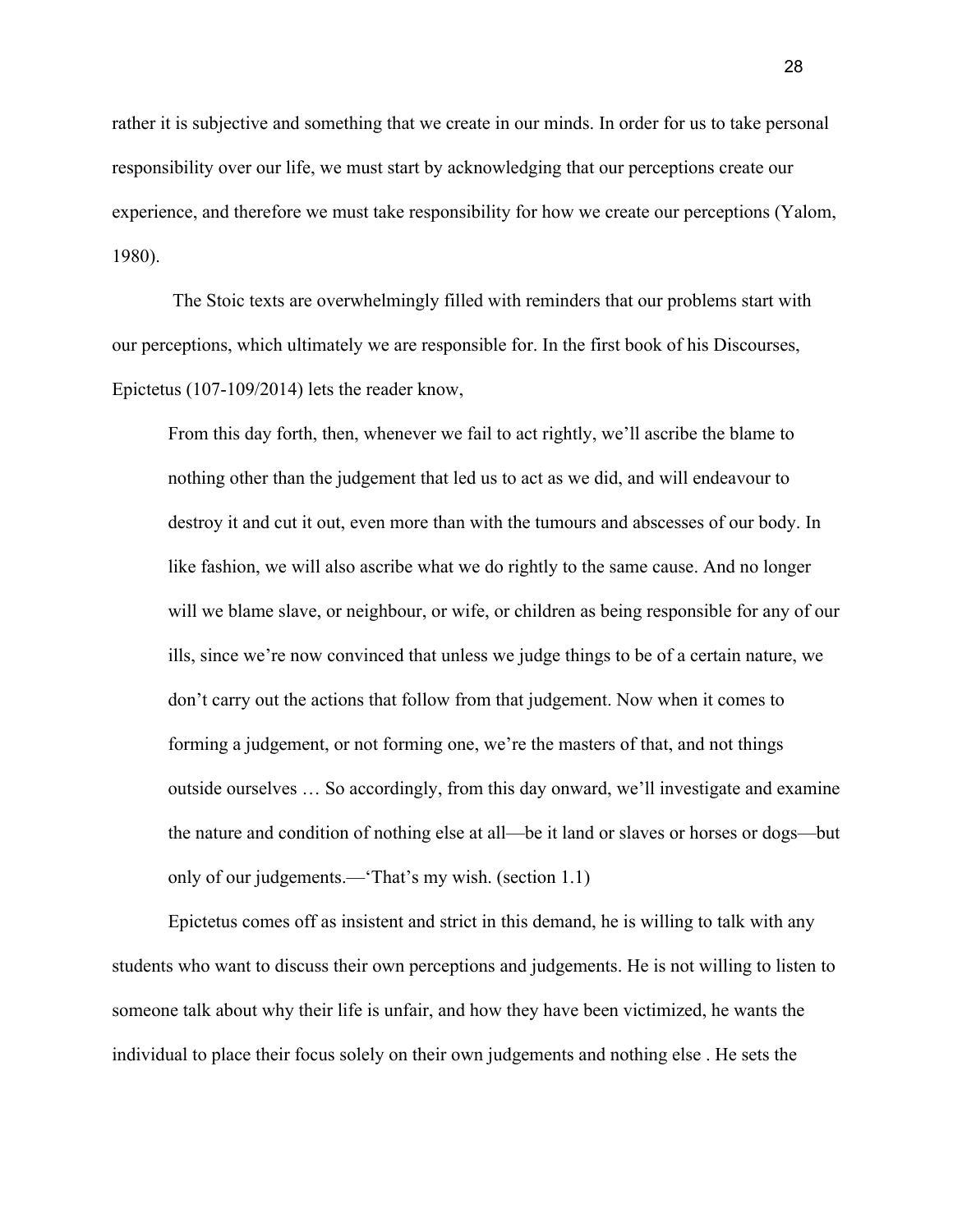expectation for their discussion, and does so purposefully. Those who approach him in conversation must be aware that he will only engage in this type of discussion.

There are advantages to this strict methodology that Epictetus employs. It does not allow the client to rely on commonly used methods of avoidance and distractions, such as the methods observed by Yalom (1980) in his clinical sessions. For example, Yalom (1980) pointed out the tendency for clients to displace responsibility to others, and portray themselves as the victims of actions taken by other people.

Epictetus (107-109/2014) illustrates this concept through an example:

The first difference between a layman and a philosopher is this, that the one says, 'Ah, how I suffer because of my child, because of my brother, ah, how I suffer because of my father,' whereas the other, if he can ever be compelled to say, 'Ah, how I suffer,' adds after a moment's thought, 'because of myself'. For choice cannot be hindered or harmed by anything that lies outside the sphere of choice, but only by choice itself. So if we too incline towards this latter course, and whenever we go astray, blame ourselves for it and remember that nothing except our own judgement is capable of causing us to become disturbed or confused, I swear to you by all the gods that we've made progress. (section

3.19)

When taking this quote as an analogy for therapy, Epictetus suggests that a client makes progress when they stop blaming others for their suffering, and instead see their suffering as a product of their own perceptions.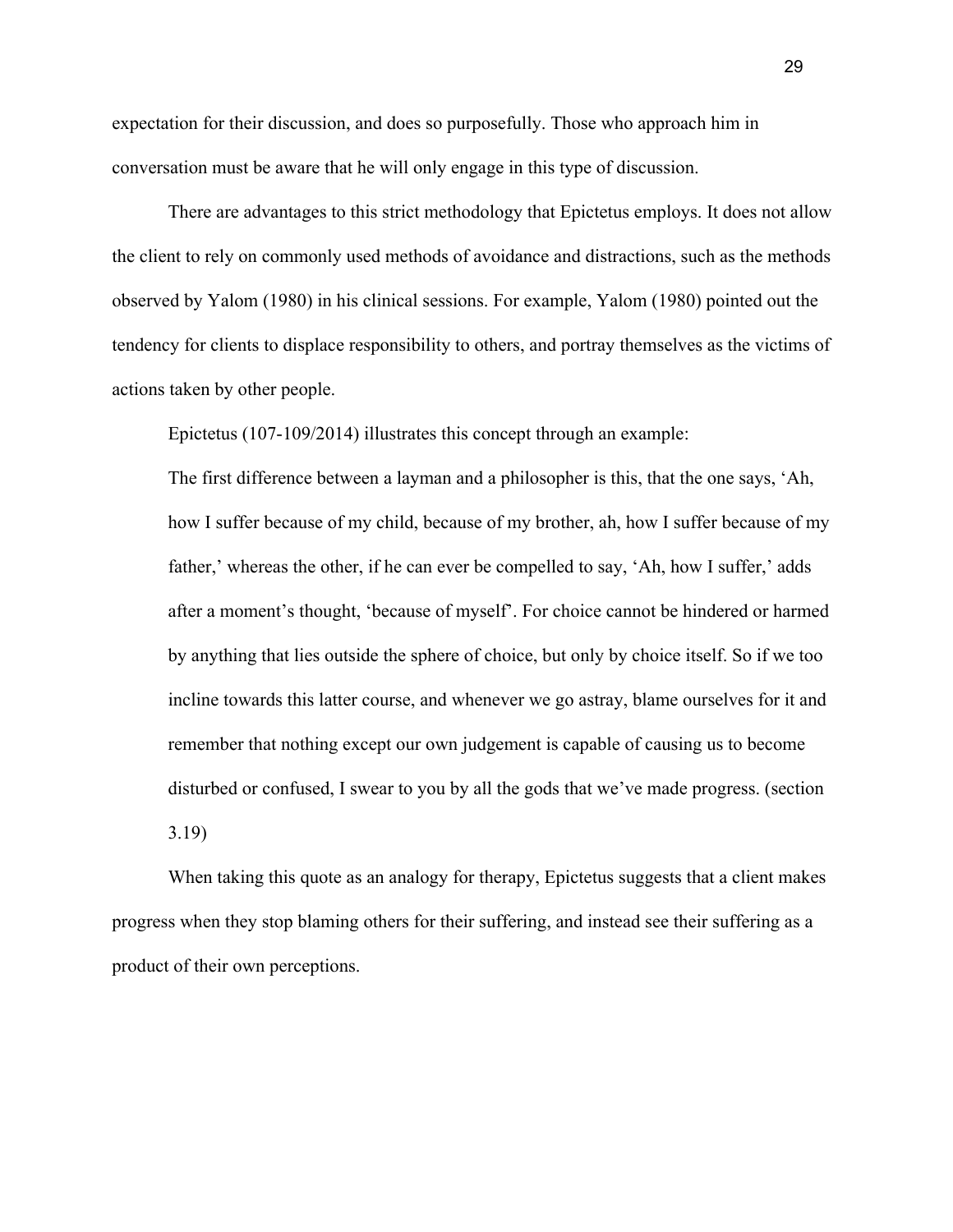Epictetus and the other Stoics also remind us that it is equally important not to take responsibility for that which is not in our power. Epictetus (107-109/2014) lectures a student who is complaining:

Oh, how miserable I am to have such a father and mother!' What, was it granted to you to choose your parents in advance and say, 'May this man have intercourse with this woman at this hour so that I may come into this world'? No, that wasn't granted to you, but your parents had to exist before you, and then you had to be born in the way that you were. And from parents of what kind? From parents of such a kind as they were. (section 1.12)

Epictetus chastises a student who is complaining about his parents, for these types of statements indicate that the individual is still in everyday mode. He is bothered about something that has nothing to do with him, and is not in his power whatsoever. As Epictetus points out, he did not ask his parents to conceive him nor did he choose which parents he was born to. Epictetus makes statements like this to demonstrate that we should not waste our precious faculties on what is extraneous details, but maintain focus on what is within our power. He also points out that there is a grand scheme in life, a series of chain reactions, that have led to a person's current state. If they are complaining about it and wishing it were different, in that alternate reality, they may not even exist at all.

Alternately, Epictetus (107-109/2014) proposes that one should be grateful that one of their purposes in life is to take personal responsibility. Instead of having to worry or be upset at things in our life that cause stress, they can walk away from situations and say this is not my responsibility. The fact that one is only accountable for what is in their power simplifies things,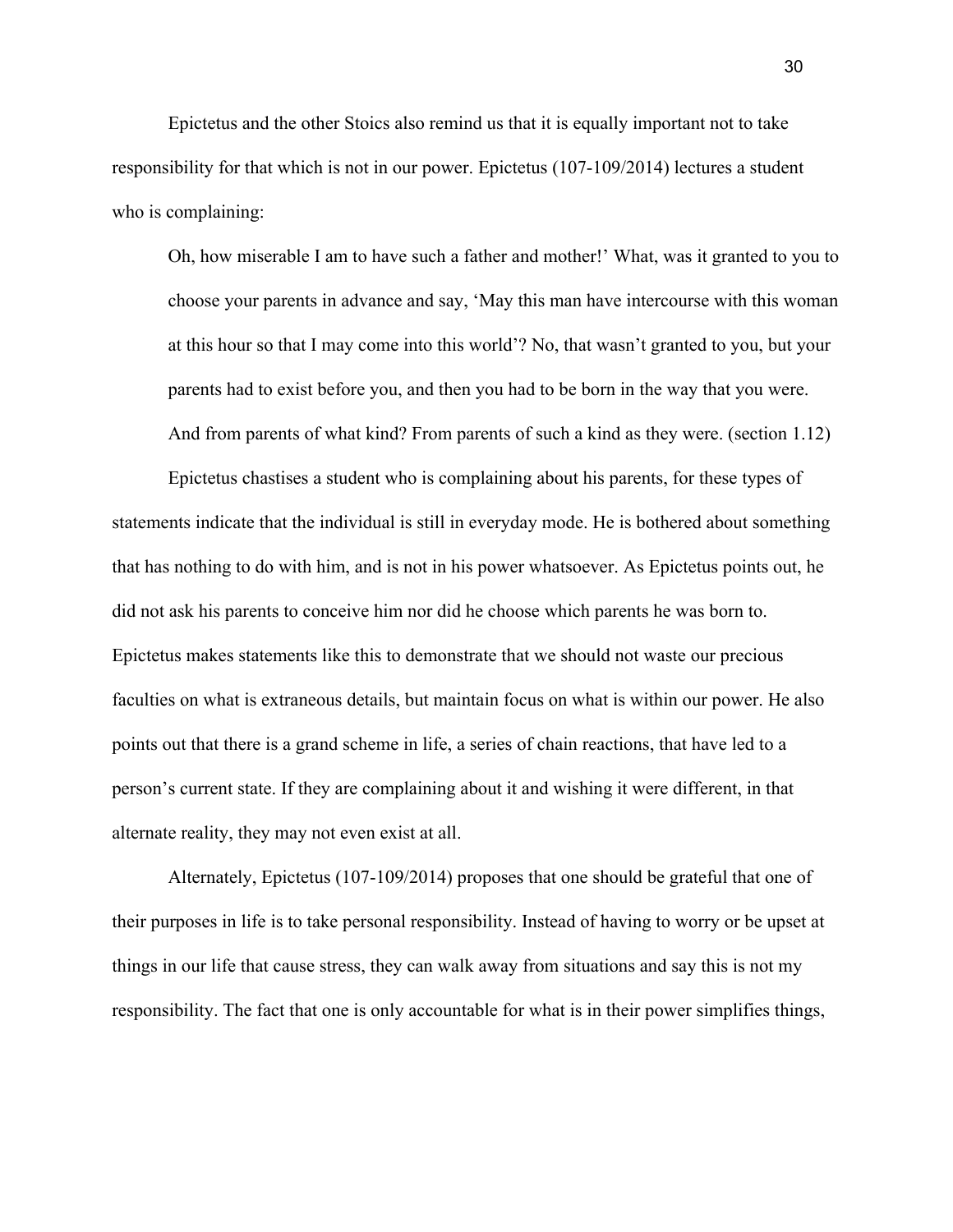reduces their burden, and empowers the person to create a meaningful life. Epictetus (107-109/2014) states:

Shouldn't you be giving thanks, rather, to the gods for having enabled you to rise above everything that they have placed within your power, and having rendered you accountable only for what is subject to your control? With regard to your parents, they have discharged you from all accountability; and likewise with regard to your brothers and sisters, and to your body, and to your property, and life and death. Well then, what have they made you accountable for? Only for what lies within your power, the right use of your impressions. Why do you charge yourself, then, with things for which you're not accountable? You're merely creating trouble for yourself. (section 1.12)

Epictetus is giving his student permission to stop worrying about what their family member is doing wrong, or what is wrong with their body, or the fact that death looms in the near future. None of these things are within their power, and therefore not within an individual's responsibility. Epictetus tells his student to stop creating problems where there are none. The Gods have created the human experience such that they are only accountable for that which is in their power. Epictetus (107-109/2014) proposes that becoming educated is one and the same as understanding what is in your power, and what is outside your power:

What does it mean, then, to become properly educated? It is to learn to apply our natural preconceptions to particular cases in accord with nature; and further, to draw the distinction that some things lie within our power while others do not; within our power lie moral choice and all actions that depend on that choice, whereas our body and every part of it are not in our power, and likewise our possessions, parents, brothers and sisters,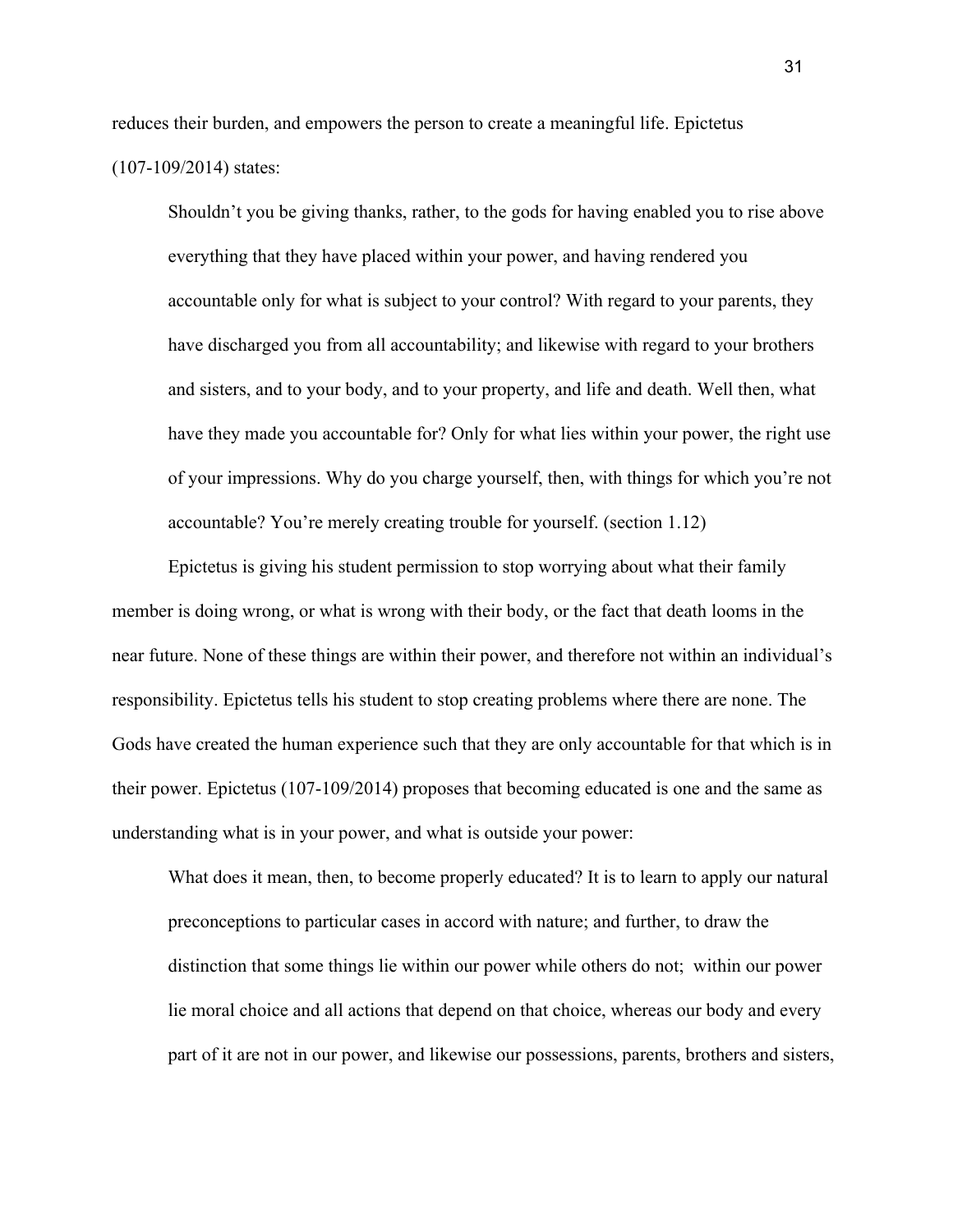children, country, and, in short, everyone with whom we associate. Where, then, are we to place our good? To what kind of reality are we to apply that name? To what lies within our power. (Section 1.22)

To Epictetus, real progress comes from the education and understanding of how to use one's own senses to create accurate perceptions, and determine what falls under our personal responsibility. This concept is of such importance, that Epictetus uses it as a way of defining what is "good" in life, where the terms good and bad can only be applied to that which we are accountable for.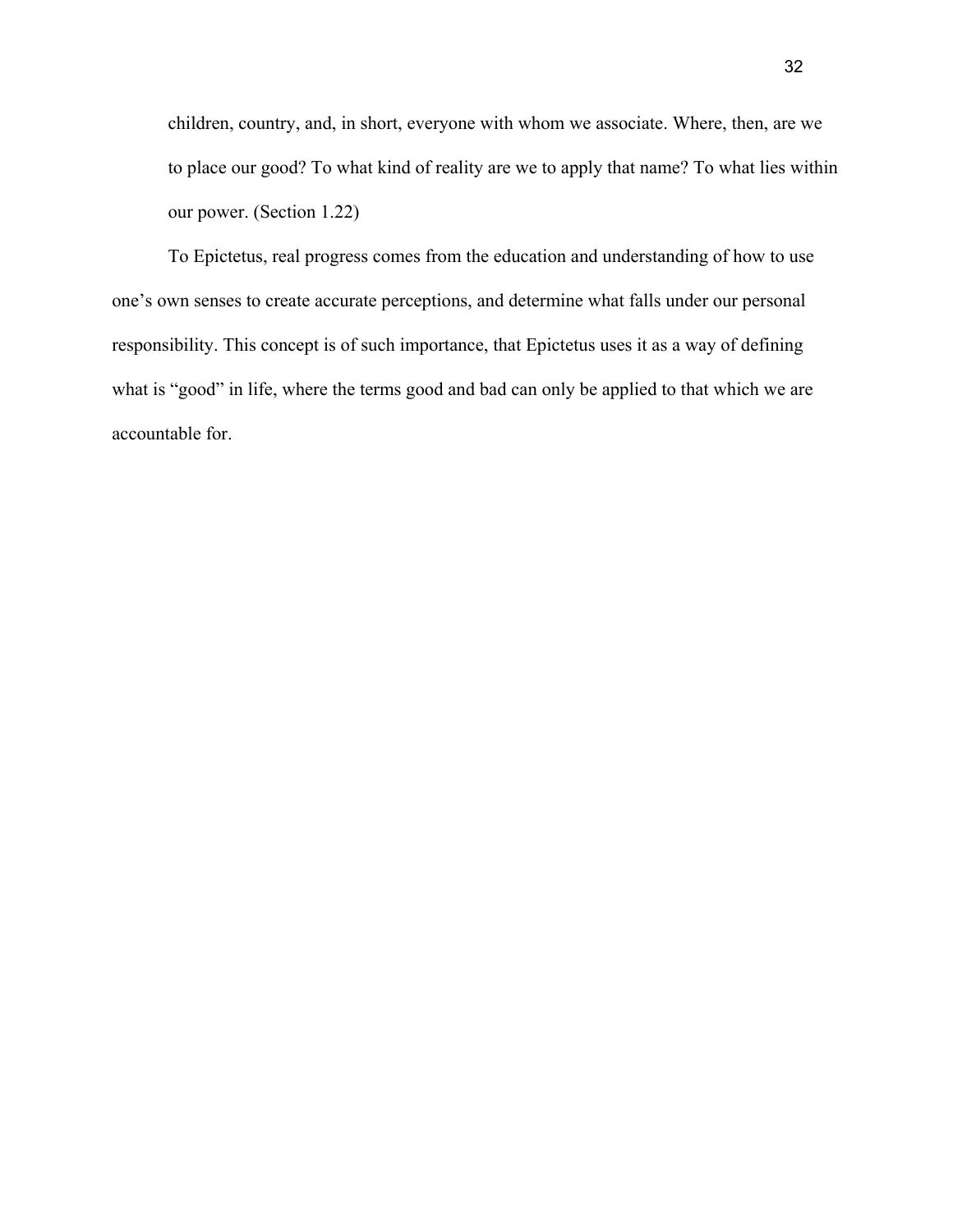#### **Chapter 4: Meaning and purpose**

Marcus Aurelius (Aurelius, 161-180/2002) writes:

 At dawn, when you have trouble getting out of bed, tell yourself: "I have to go to work—as a human being. What do I have to complain of, if I'm going to do what I was born for—the things I was brought into the world to do? Or is this what I was created for? To huddle under the blankets and stay warm?

—But it's nicer here. . . .

So you were born to feel "nice"? Instead of doing things and experiencing them? Don't you see the plants, the birds, the ants and spiders and bees going about their individual tasks, putting the world in order, as best they can? And you're not willing to do your job as a human being? Why aren't you running to do what your nature demands? (section 5.1)

There is a sense of comfort in knowing that even the emperor of Rome from 2000 years ago faced a familiar human struggle, getting out of bed in the morning (Holiday & Hanselman, 2016). Marcus Aurelius describes a pep talk that he gave himself in the mornings just to find the willpower he needed to pull off the blankets and get out of his warm and cozy bed (Holiday  $\&$ Hanselman, 2016). Marcus Aurelius reminded himself that while it would be more pleasurable to stay in bed, one must remain focused (Irvine, 2008). There are duties to perform, and an important purpose to work towards, this is what humans were born to do (Irvine, 2008).

In another section, Marcus Aurelius (161-180/2002)writes "Everything is here for a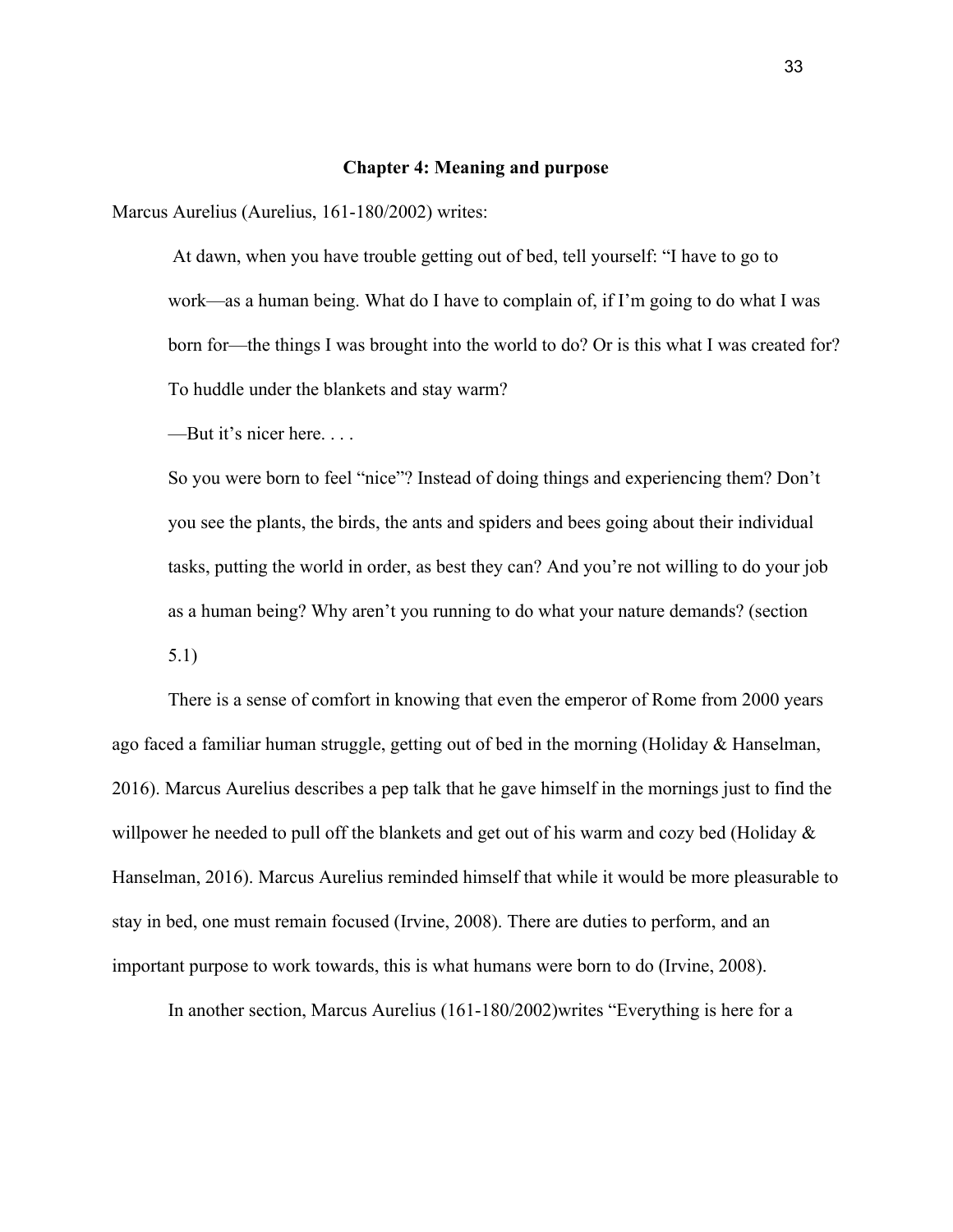purpose, from horses to vine shoots. What's surprising about that? Even the sun will tell you, "I have a purpose," and the other gods as well. And why were you born?" (section 8.19).

Yalom agrees with Marcus Aurelius on this matter, he contends that humans need meaning and purpose in their lives (Yalom, 1980). Yalom relates meaning to freedom, where one is free to create their experience, and therefore their own meaning and purpose (Yalom, 1980). Yalom cites Frankl's theory that modern society contributes to a sense of meaninglessness in people (Yalom, 1980). The individual experiences existential neurosis after losing interest in a life that they believe ultimately has no value (Yalom, 1980). Yalom describes Viennese psychiatrist Viktor Frankl as the pioneer of meaning focused therapy, who dedicated much of his career toward developing this school of thought, and made important contributions to its concepts and ideology (Yalom, 1980).

# **Logotherapy**

Frankl was a Viennese psychiatrist who wrote about his experience in a concentration camp during WW2 (Schulenberg, Hutzell, Nassif, & Rogina, 2007). Frankl asserted that finding meaning in struggle and hardship was therapeutic, and reduced the person's subsequent distress (Schulenberg et al., 2007).

Frankl underwent extremely adverse conditions in his time at a concentration camp, survival did not seem like an option, much less something to hope for (Frankl, 1988). The chances of survival were, at best, one in twenty eight (Frankl, 1988). Through his time in camp. Frankl observed prisoners dealing with the experience of being held captive (Frankl, 1988). He noticed that those who gave up hope of a future, also began to decay physically and mentally (Frankl, 1988). Without meaning and purpose, there was no reason to hope or fight for survival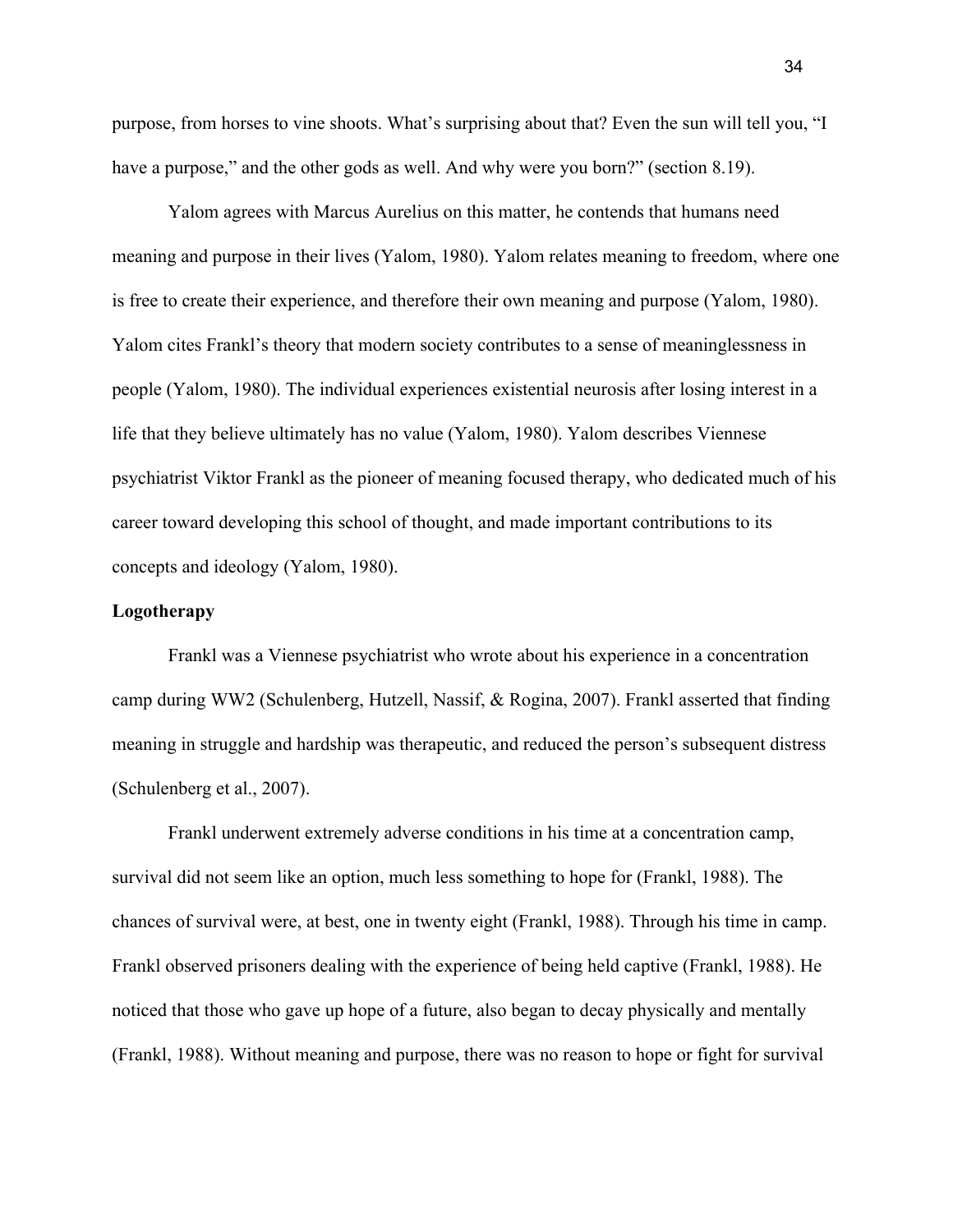(Frankl, 1988). Frankl (1988) saw that the prisoners needed a purpose in order to develop inner resilience to live through this experience:

Whenever there was an opportunity for it, one had to give them a why—an aim—for their lives, in order to strengthen them to bear the terrible how of their existence. Woe to him who saw no more sense in his life, no aim, no purpose, and therefore no point in carrying on. He was soon lost. The typical reply with which such a man rejected all encouraging arguments was, "I have nothing to expect from life any more." What sort of answer can one give to that? (pp. 97-98)

Viktor Frankl developed Logotherapy, derived from the Greek word for meaning, 'logos' (Frankl, 1988). Logotherapy contends that a primary motivational drive in people is their will to find one's own purpose, their unique mark on the world, that makes them feel valuable and needed (Frankl, 1988). Taking personal responsibility is at the core of a meaningful life (Frankl, 1988). The individual must choose to find meaning through the context of their environment and personal circumstances, and direct their behaviour in service of this meaning (Frankl, 1988).

Logotherapy offers an alternative to mainstream models of therapy that encourages people to be happy, and deem unhappiness as a symptom of mental illness that needs to be treated and cured (Frankl, 1988). Many people become caught in a cycle where they are unhappy, then feel ashamed about feeling unhappy, and in turn become even more unhappy (Frankl, 1988). Logotherapy acknowledges that one may be suffering, but they do not have to suffer in vain, they can find meaning and purpose through their suffering, and create something that they can feel proud of, rather than ashamed (Frankl, 1988).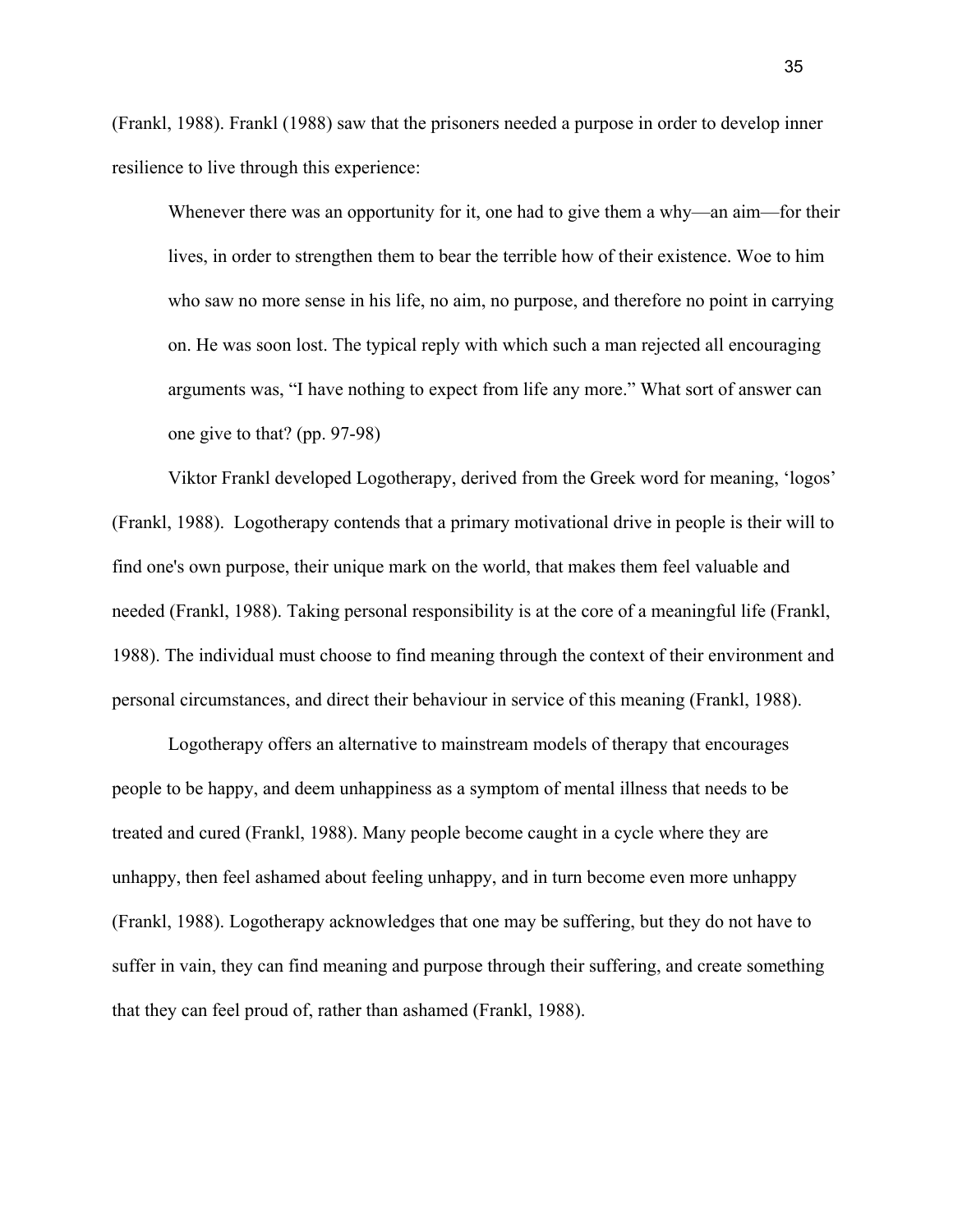Frankl contested the idea that mental health and wellbeing was a satiated state of mind that one should attain, where the individual is tranquil, happy, and balanced (Frankl, 1988). He (Frankl, 1988) asserted that people thrive under the right amount of tension, their mental health is strengthened when they feel driven, and they are working toward a greater purpose:

Thus it can be seen that mental health is based on a certain degree of tension, the tension between what one has already achieved and what one still ought to accomplish, or the gap between what one is and what one should become. Such a tension is inherent in the human being and therefore is indispensable to mental well-being. We should not, then, be hesitant about challenging man with a potential meaning for him to fulfill. It is only thus that we evoke his will to meaning from its state of latency. I consider it a dangerous misconception of mental hygiene to assume that what man needs in the first place is equilibrium or, as it is called in biology, "homeostasis," i.e., a tensionless state. What man actually needs is not a tensionless state but rather the striving and struggling for a worthwhile goal, a freely chosen task. What he needs is not the discharge of tension at any cost but the call of a potential meaning waiting to be fulfilled by him. (pp. 127)

Marcus Aurelius seems to agree with Viktor Frankl that humans need a level of tension in order to be challenged and work toward a greater purpose. Marcus Aurelius (161-180/2002) tells the reader that "People who love what they do wear themselves down doing it" (section 5.1). He uses the example of dancers and artists, who "when they are really possessed by what they do, they'd rather stop eating and sleeping than give up practicing their arts" (Aurelius, 161-180/2002, section 5.1). Marcus Aurelius's descriptions bring vivid imagery of a dancer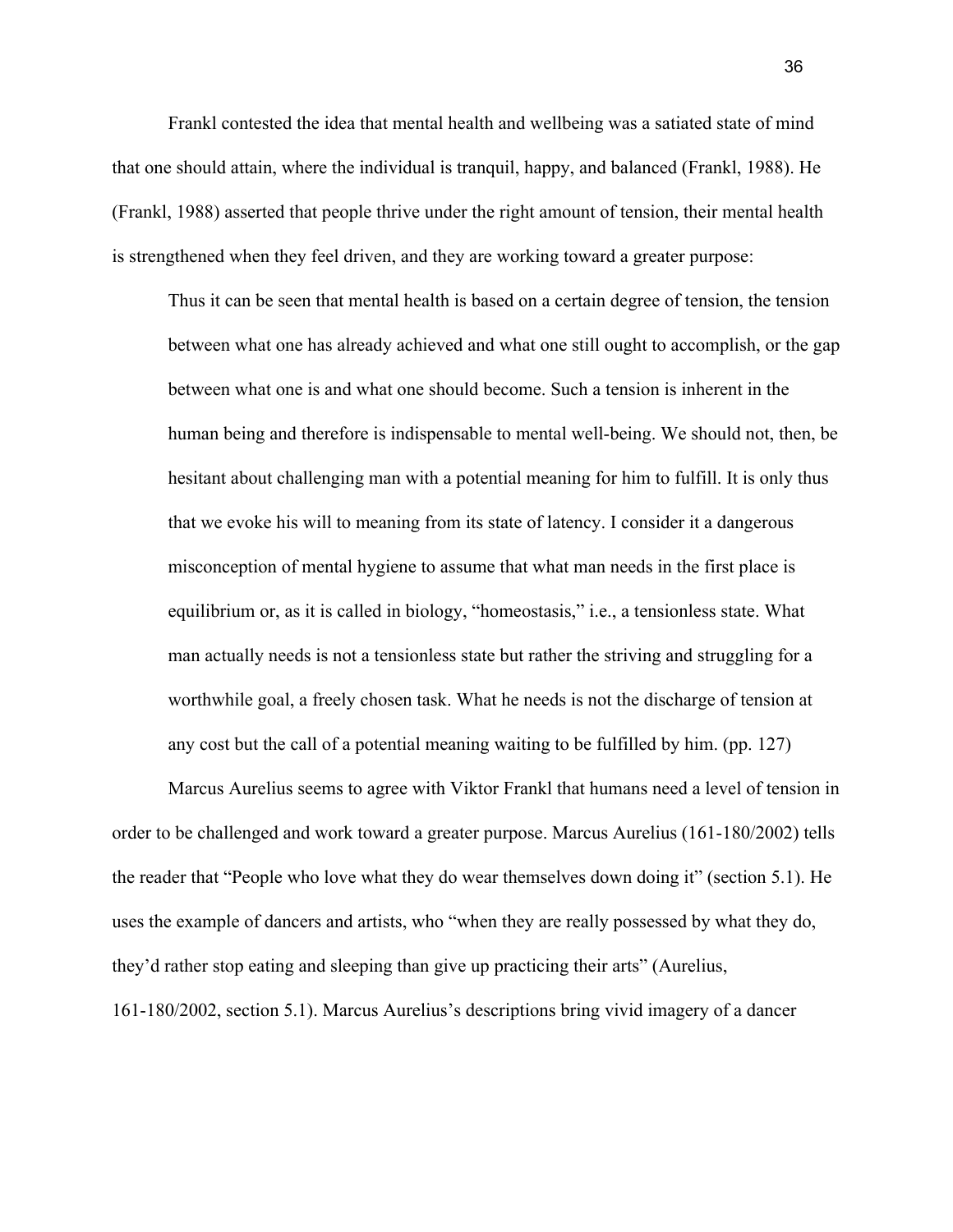possessed by their passion of dancing, driven toward the purpose of perfecting their art, and finding fulfillment in this pursuit.

## **ACT Therapy**

While logotherapy approaches meaning and purpose from an existential perspective, another model approaches it from a behavioural perspective (Hayes, Strosahl, & Wilson, 1999). In ACT therapy, meaning and purpose is molded through personal values, this is central to the therapeutic endeavour (Hayes et al., 1999). As a behavioural approach, all ACT techniques aim to help clients align their behaviour with their chosen values, even when faced with obstacles (Hayes et al., 1999).

An example of an ACT technique is an exercise called "What do you want your life to stand for" (Hayes et al., 1999), the purpose of this exercise is to introduce the client to the concept of valuing (Hayes et al., 1999). The therapist asks the client to imagine a scenario where the client has passed away, and their family is attending the client's funeral service (Hayes et al., 1999). The client is asked to imagine their friends and family members stepping up to deliver their eulogies (Hayes et al., 1999). The therapist asks the client to think about how his loved ones describe him in their eulogies, what does the client want them to say? (Hayes et al., 1999) As they reflect on his life, how would he want to be described, how would he like to be characterized? (Hayes et al., 1999) The purpose of the exercise is to shine light on the disconnect between the client's current problems, and how he is spoken about by his loved ones (Hayes et al., 1999). For example, if the client is worried about money, the therapist may point out that his loved ones did not bring up his financial worth in their eulogies (Hayes et al., 1999). Through

37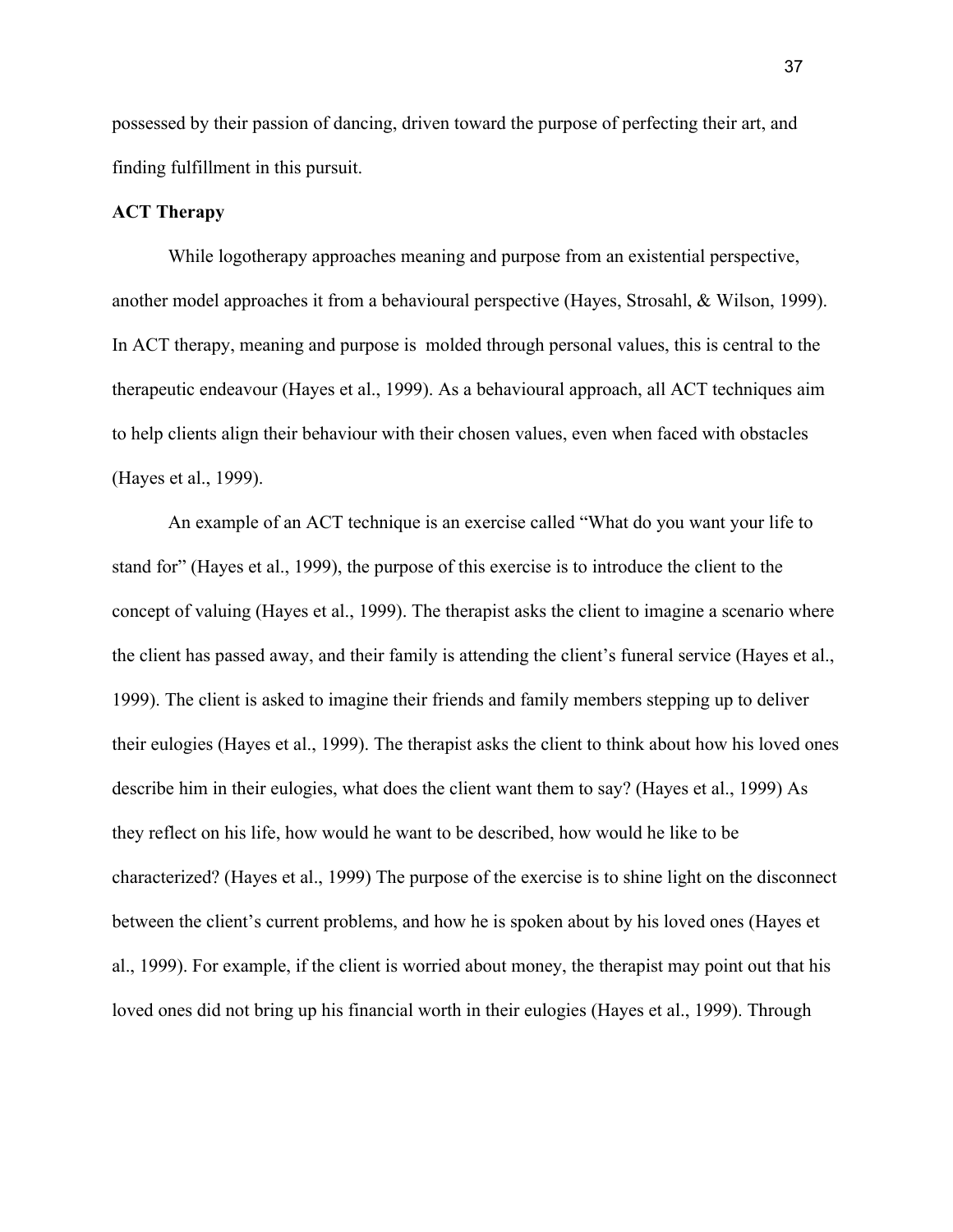this exercise, the therapist can demonstrate to the client that they are preoccupied with stress and worry over things that they do not truly value (Hayes et al., 1999).

It is important for clients to clearly understand the difference between values and goals (Hayes et al., 1999). Values can never be achieved or satisfied the way that goals can (Hayes et al., 1999).They are symbolic of a perfect and idealized version of self (Hayes et al., 1999). In ACT's value assessment, the therapist encourages the client to fantasize about their life as if anything was possible, and no obstacles were present (Hayes et al., 1999). The task in therapy is to guide one's intentional actions in the direction of what is valued (Hayes et al., 1999). ACT appropriately uses the metaphor of a compass to describe valuing, where the individual continually uses it to guide their trajectory(Hayes et al., 2012).

To illustrate the difference between goals and values, one example is through the context of romantic relationships (Hayes et al., 1999). An individual can value being a partner who is trustworthy, loyal, loving, and committed (Hayes et al., 1999). This is not a task that a person accomplishes, rather it is something they continually put effort into, throughout their lifetime. In contrast, the goal is a concrete and specific outcome, such as marriage (Hayes et al., 1999). The act of getting married is an important task, and contributes toward the desired value. However maintaining a loving and happy marriage is more complex and requires continuous effort (Hayes et al., 1999).

The concepts present in ACT therapy have similarities with the ideas presented by Marcus Aurelius. He asserted that "The human soul degrades itself ... When it allows its action and impulse to be without a purpose, to be random and disconnected: even the smallest things ought to be directed toward a goal." (Aurelius, 161-180/2002, section 2.16). Marcus Aurelius

38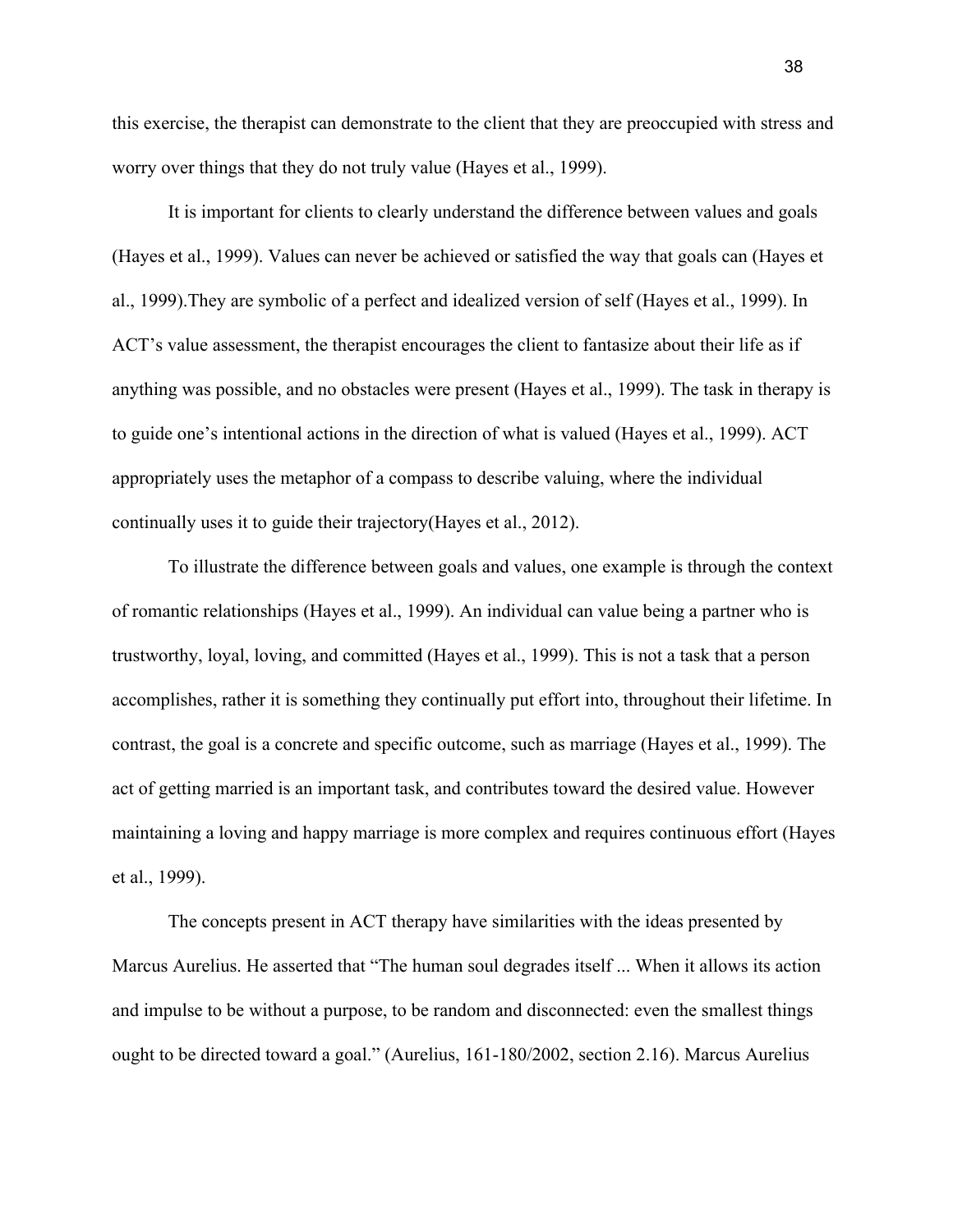suggests that all behaviors should be guided towards a meaningful direction and purpose, he warns against random and impulsive behaviours.

ACT therapy also overlaps with Frankl's stance on mental health benefiting from a certain level of tension, rather than feeling satisfied and tranquil (Hayes et al., 1999). ACT states that many people see achieving goals as a path to happiness, but it is actually harmful and oppressive. The person is missing a very important piece of their selves, their sense of striving toward something, losing this can take away from one's sense of vitality (Hayes et al., 1999). ACT has a saying "Outcome is the process through which process becomes the outcome." (Hayes et al., 1999) The purpose of goals is to steer one's self in the valued direction (Hayes et al., 1999). Goals are a behavioural and action oriented way of engaging with one's values (Hayes et al., 1999). The ACT therapist works with the client to choose goals that embody their values, and then come up with specific actions that the client can take to achieve those goals (Hayes et al., 1999). The Stoic ideology on values and goals will be revisited in chapter 6.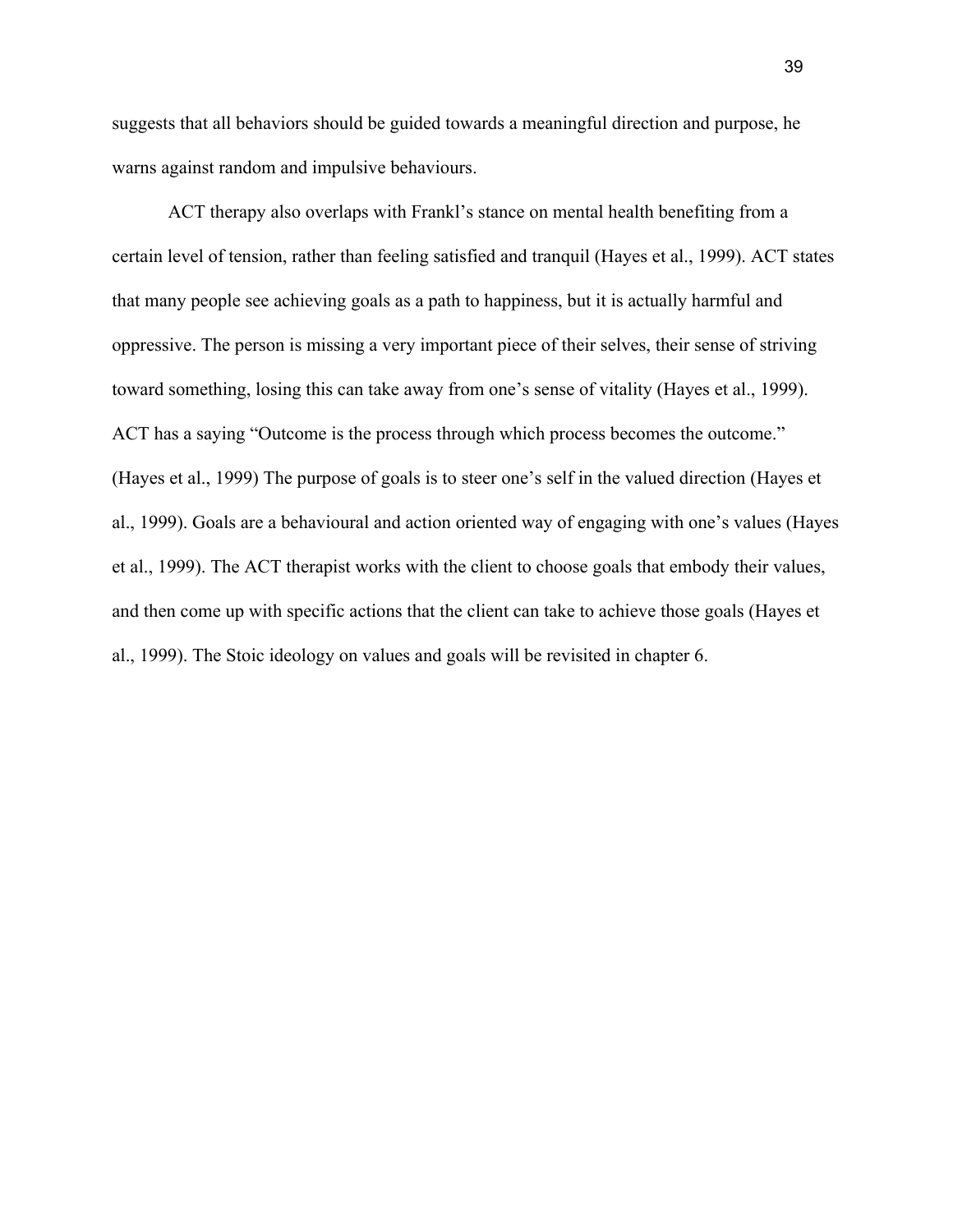#### **Chapter 5: Anger**

#### **A Summary of Seneca's "De Ira", A Stoic Treatise on Anger (Seneca, 65/1889)**

Seneca (65/1889) tells us to be especially concerned about anger, it is the most "hideous and wild" (p. 48) of all the emotions. Indeed just looking at the demeanor of a person in a rage will show that anger is a form of temporary insanity, the way that their eyes glaze, breath quickens, and speech becomes barely intelligible (Seneca, 65/1889). From a larger perspective, Seneca (65/1889) cites anger as the motivation behind the countless wars that destroy nations, "no plague has cost the human race more dear: you will see slaughterings and poisonings, accusations and counter-accusations, sacking of cities, ruin of whole peoples" (pp. 49-50).

No other living organism is subject to anger, it is found in humans alone, as we have the capacity of free will and reason (Seneca, 65/1889). Animals may become aggressive and violent, but they do not look to punish, nor do they take pleasure in punishing, they do not plot to return pain for pain (Seneca, 65/1889). Anger is innate to human nature either, it actually directly opposes it. Humans instinctively come to mutual aid and cooperation with others (Seneca, 65/1889). They happily help people, even strangers, and are willing to make sacrifices for the benefit of others (Seneca, 65/1889). Anger is cruel to others and tears people apart. It has no limits, willingly attacking loved ones, even turning on the agent himself (Seneca, 65/1889).

When a person is triggered by external events, their first movements are not anger, rather are just impulses (Seneca, 65/1889). Reason dictates the meaning of the events, "no impulse can take place without the consent of the mind: for it cannot be that we should deal with revenge and punishment without the mind being cognisant of them" (Seneca, 65/1889, p. 79). People design their revenge or punishment, through their cognitive thinking. Seneca gives an example of a man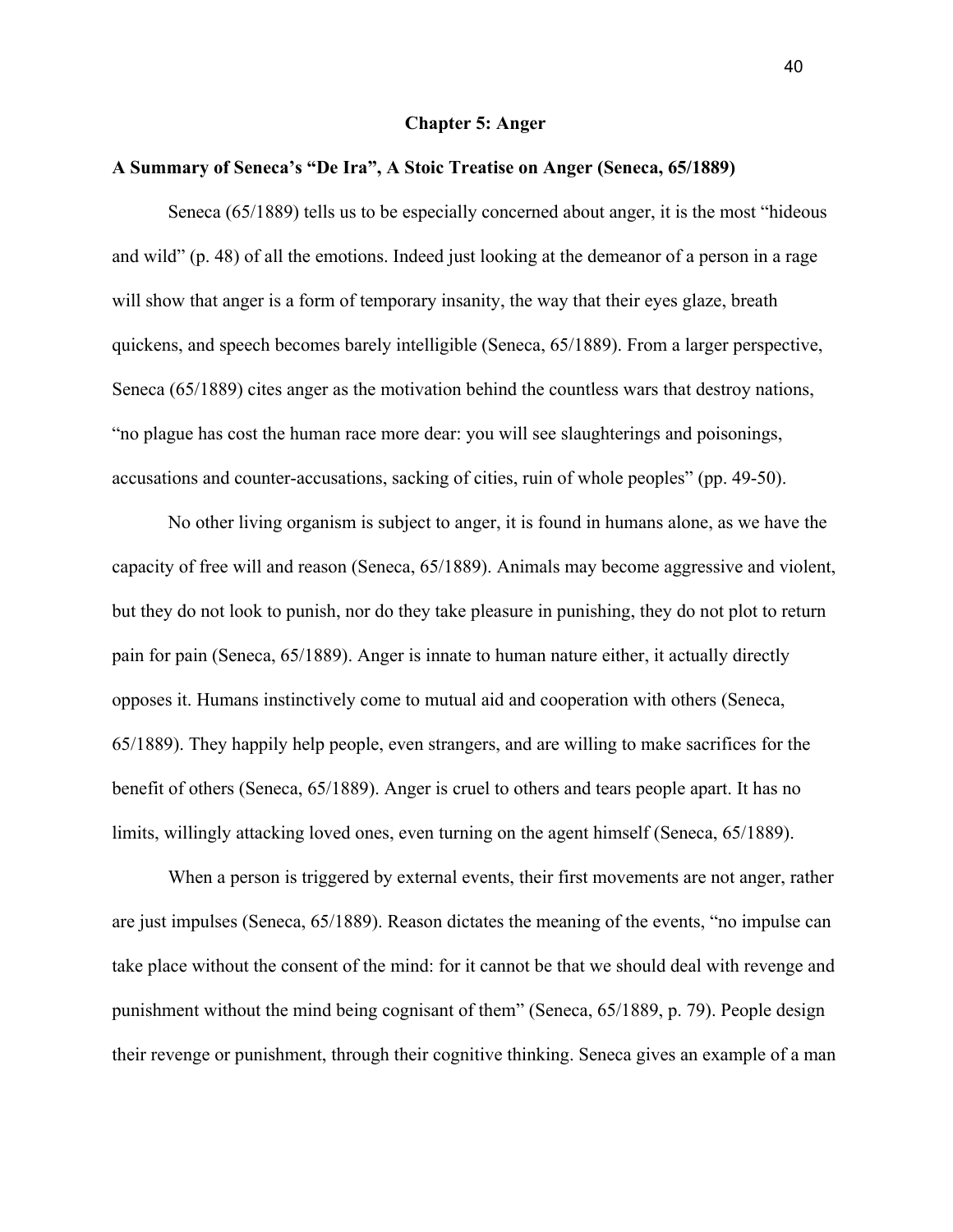who believes someone has wronged him, but after internal deliberation, chooses not to retaliate and calms down (Seneca, 65/1889). Seneca (65/1889) states "I do not call that anger, it is an emotion of the mind which is under the control of reason. Anger is that which goes beyond reason and carries her away with it" (p. 79).

What need is there for anger, when humans have the strongest tool at our disposal, the capacity to reason (Seneca, 65/1889). They can be motivated to act upon injustices from a place of virtue, rationale, and duty (Seneca, 65/1889). This is sufficient in itself, they can complete their task in a dignified manner, rather than being malicious from anger (Seneca, 65/1889). Seneca states (65/1889) "virtue will never be guilty of imitating vice while she is repressing it; she considers anger to deserve punishment for itself, since it often is even more criminal than the faults with which it is angry" (p. 81).

According to Seneca (65/1889), we live in a world where "men seem engaged in a vast race of wickedness" (p. 83). Everywhere one turns, they see people committing harm against each other, engaging in vices and wrong actions (Seneca, 65/1889). The strategy against this cannot be anger, for a person will spend much of their life angry, and never have a moment of peace (Seneca, 65/1889). Additionally, people are all aware of the world they live in, they can see that conflict and crime surrounds them, Seneca asks us why is anyone surprised when a wrong is done to them? (Seneca, 65/1889). Is it because they are arrogant and think it can happen to anyone, but not them? (Seneca, 65/1889). Are they so ignorant that they are not aware of the nature of the world they live in?(Seneca, 65/1889). Seneca tells the reader to "think of everything, expect everything" (Seneca, 65/1889, p. 106). It is in man's nature to go wrong, even good men can make mistakes (Seneca, 65/1889). Seneca (65/1889) advises the individual to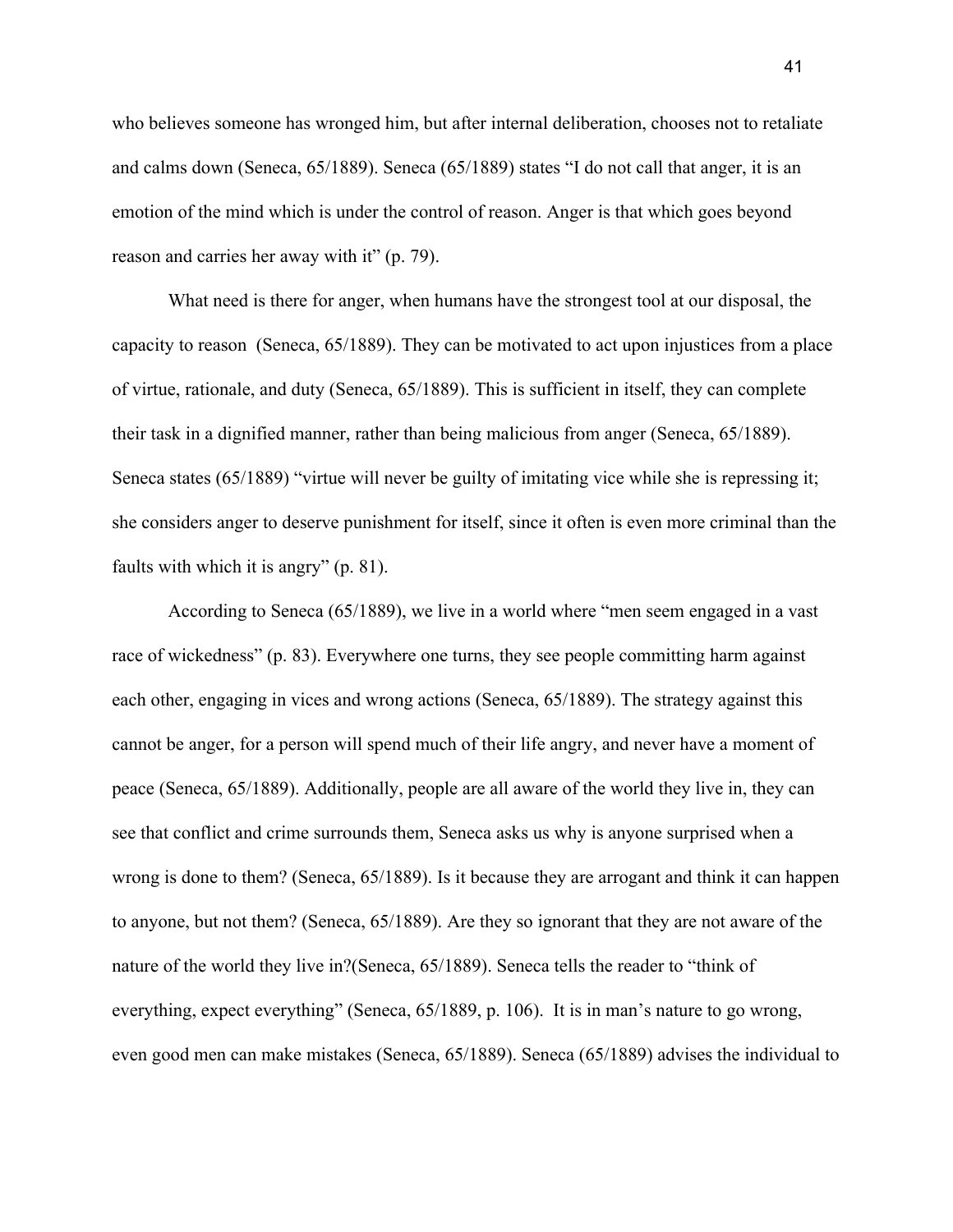"be especially on your guard: when everything seems to you to be peaceful, be sure that mischief is not absent, but only asleep" (p. 107).

Even though the world is filled with strife, the individual should not be angry with others for their faults or weaknesses (Seneca, 65/1889). One of the misfortunes of being born human is that everyone struggles with mental health, and how they engage with the world (Seneca, 65/1889). It is a common occurrence to misuse one' intellect and free will to do wrong, many are "leading one another into vice by our example" ((Seneca, 65/1889, p 85). None of us are born wise, and very few of us become truly wise (Seneca, 65/1889). Wisdom requires a thorough understanding of the circumstances of human life. which is difficult to attain (Seneca, 65/1889). "To avoid being angry with individuals, you must pardon the whole mass, you must grant forgiveness to the entire human race" ((Seneca, 65/1889, p. 85).

Knowing that people do wrong to each other because of poor decision making, Seneca tells the reader to respond from a desire to provide a corrective experience that improves the soul of the offender (Seneca, 65/1889). Try to alter their behaviour "with words, and even with gentle ones, that he may persuade them to do what they ought, inspire them with a love of honour and justice, and cause them to hate vice and set store upon virtue" ((Seneca, 65/1889, p. 55). A good man does not try to return pain for pain, he does not take pleasure in punishment (Seneca, 65/1889).

 Seneca tells the reader to imagine the situation from a doctor's perspective, take a neutral stance toward the patient, and work to find a cure for the "wrong" in the person's motivations (Seneca, 65/1889). This is how a person who is honourable and just, can show respect and care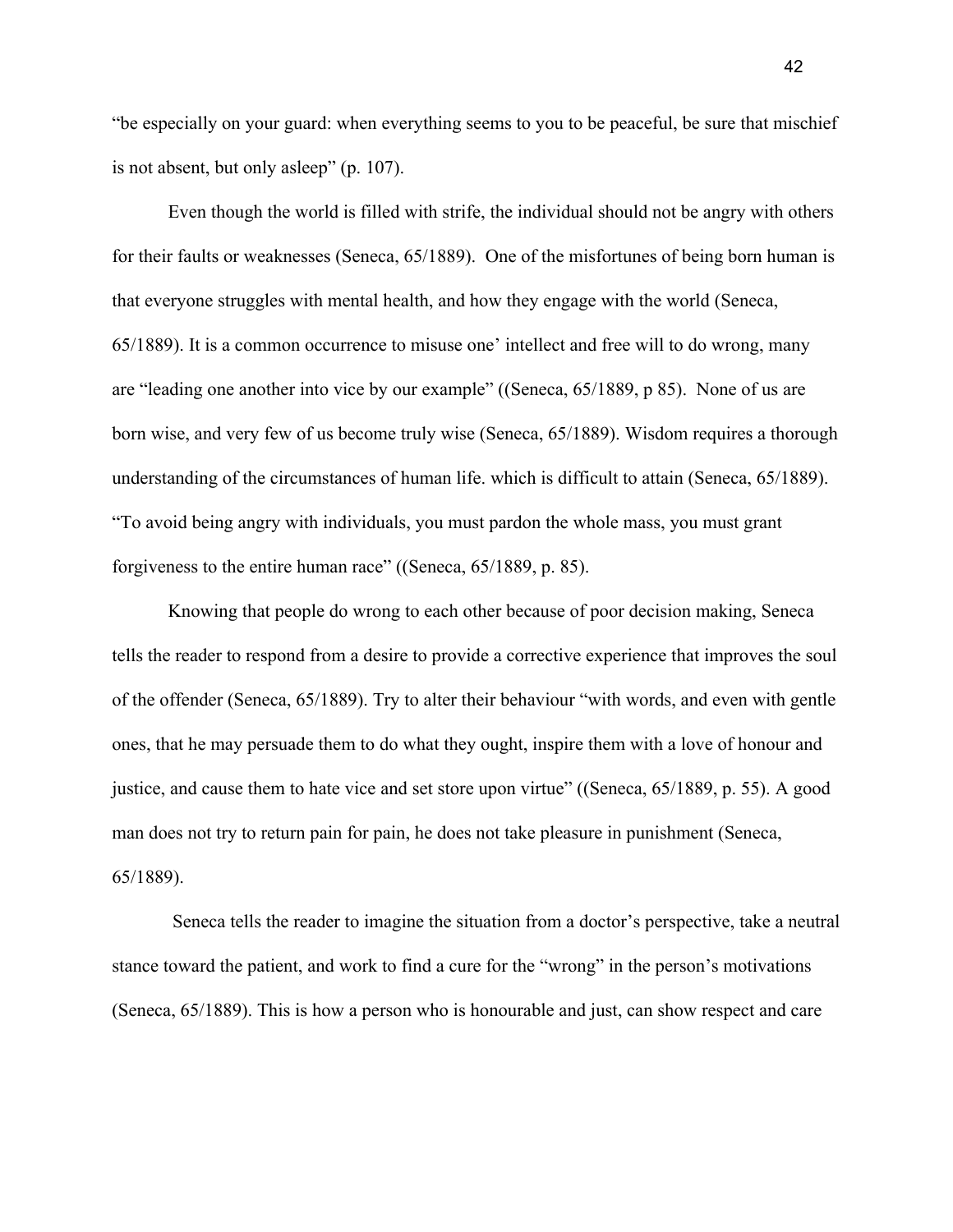for humanity without resorting to anger (Seneca, 65/1889). He does so without becoming cruel himself, as well as not allowing people to continuously harm people (Seneca, 65/1889).

Seneca advises the individual to never engage in a battle of anger, even if approached by another angry person. It is pointless to be pulled into a quarrel, instead respond to him with good will (Seneca, 65/1889). A conflict cannot take place unless both engage in it, and Seneca (65/1889) advises that true glory belongs to the person who can take the higher ground:

If anyone is angry with you, meet his anger by returning benefits for it: a quarrel which is only taken up on one side falls to the ground: it takes two men to fight. But suppose that there is an angry struggle on both sides, even then, he is the better man who first gives way; the winner is the real loser. (p. 111)

Seneca (65/1889) even tells the reader to befriend their supposed enemies, for "how can we gain more glory than by turning anger into friendship?" (pp. 110-111). Seneca (65/1889) believes these petty squabbles are not important, remember what matters:

Pass the little remnant of our lives in peace and quiet, may no one loathe us when we lie dead". While we are caught up in petty arguments and squabbles, life is quickly passing and soon death will be upon us. (p. 160)

# **Overlap with Other Therapeutic Models**

### *Breaking Anger into its Components*

It is a commonly held belief among people who struggle with anger, that it is an automatic, immediate response to an offense (Beck, 1999). They move through the process so fast that they are unaware of the subtle first responses that occur before anger, such as their interpretations (Beck, 1999). If they were to slow the response down, and allow for more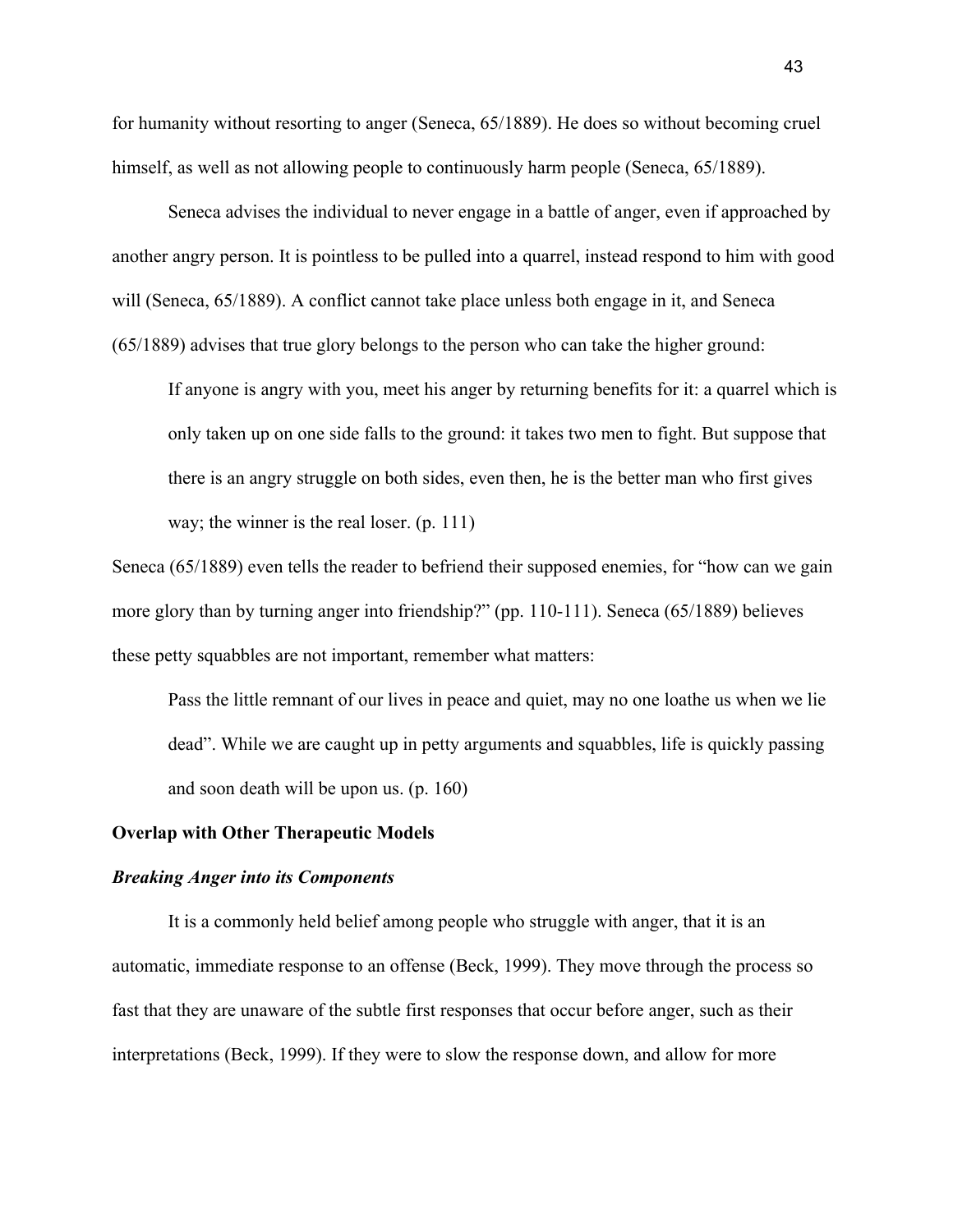reflection, they would be able to recognize the sequence of events, as described in this chart (Beck, 1999):

Event -- Distress -- Wronged -- Anger -- Mobilize to attack

After being triggered by an external event, and experiencing internal distress, the individual evaluates the distress as unfairly caused by another (Beck, 1999). This perception inevitably leads to anger, and the person mobilizes to attack, whether through physical violence or other passive aggressive means, such as hostile facial expressions (Beck, 1999).

This model of anger proposed in cognitive therapy has similarities with the model of anger proposed in ACT therapy, where they break down five components of the anger process. (Eifert, McKay, & Forsyth, 2006)

Pre Anger feelings -- Trigger thoughts -- Anger feelings -- Impulse to Act -- Anger Behaviour

Seneca's model outlines 3 stages of anger that describe how it grows, the first movement describes the involuntary reactions to a trigger/external event, where the body is preparing to launch into an emotion (Volk & Williams, 2006). The second movement is the agent's contemplation, the person thinks they have been harmed and debates whether they should retaliate (Volk & Williams, 2006). Seneca describes this movement as more flexible, the person actively and voluntarily contributes to it through their thoughts (Volk & Williams, 2006). The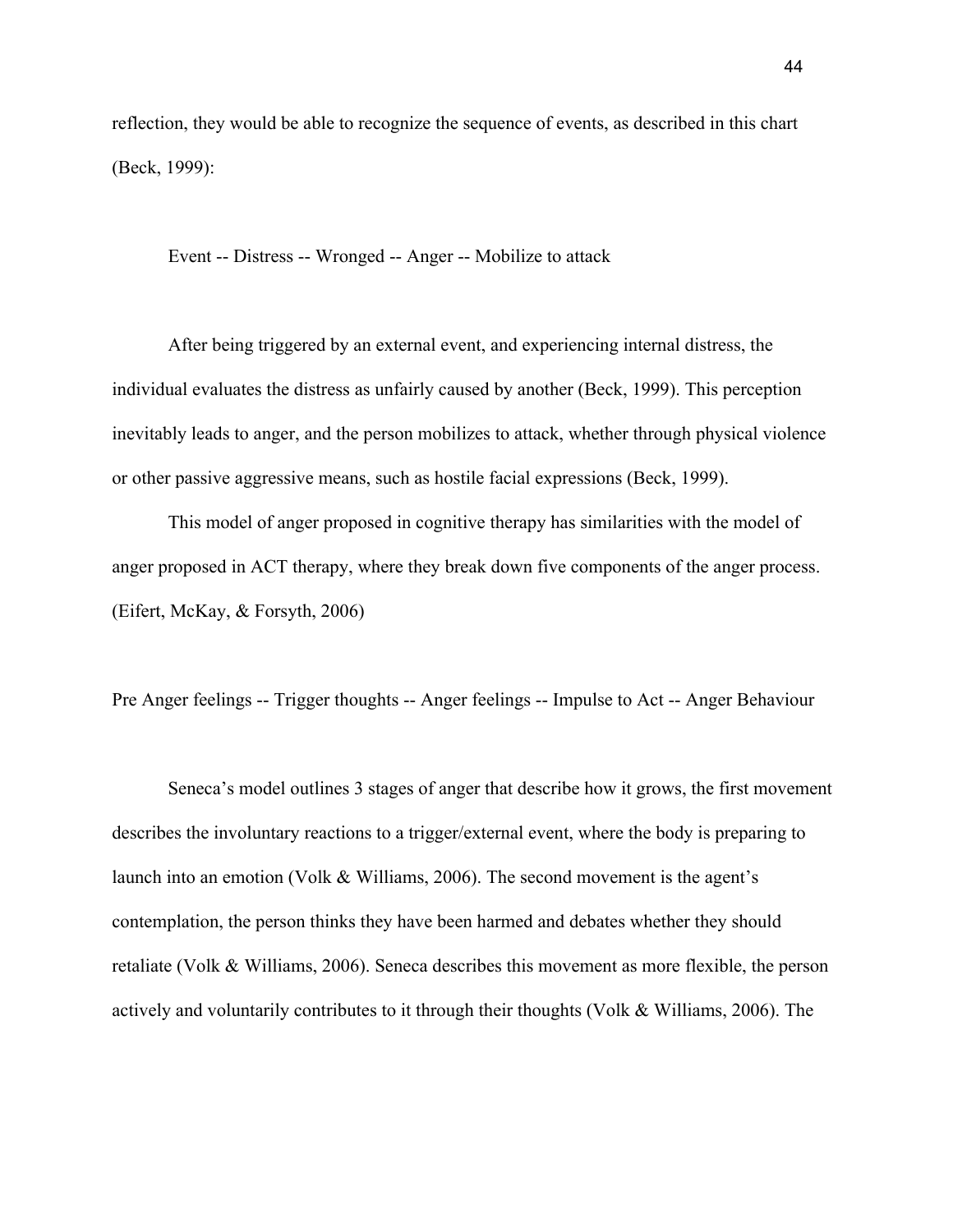third movement is the full experience of anger, it is out of the person's control, and it moves to fulfill its own agenda, revenge (Volk & Williams, 2006).

Involuntary reactions -- Agent's logic -- Anger

In all three models proposed above, the authors illustrate to the reader, that there is a specific time where the agent's own thoughts and perceptions, directly feed into creating the anger experience.

Beck (1999) identifies this in stage 3, called being "wronged", where one misinterprets or exaggerates the details of interpersonal interactions. This is influenced by stubbornly held problematic beliefs such as "if my wife does not show me appreciation, it means she does not care about me"

Eifert et al. (2006) identifies this in stage 3, called trigger thoughts, where one creates good or bad judgements about people, describing the self as victim, and others as perpetrators. Eifert et al. (2006) emphasizes that anger is almost impossible without these judgements .

Seneca describes the second movement of anger as the point where the agent makes a choice between assenting to anger or calming down (Volk & Williams, 2006). In these moments, the person is able to think about the conflict, and can choose to stop himself from becoming angry (Volk & Williams, 2006). Either the person's anger submits to their logic, or their logic sumits to their anger, this is the moment where they have control (Volk & Williams, 2006)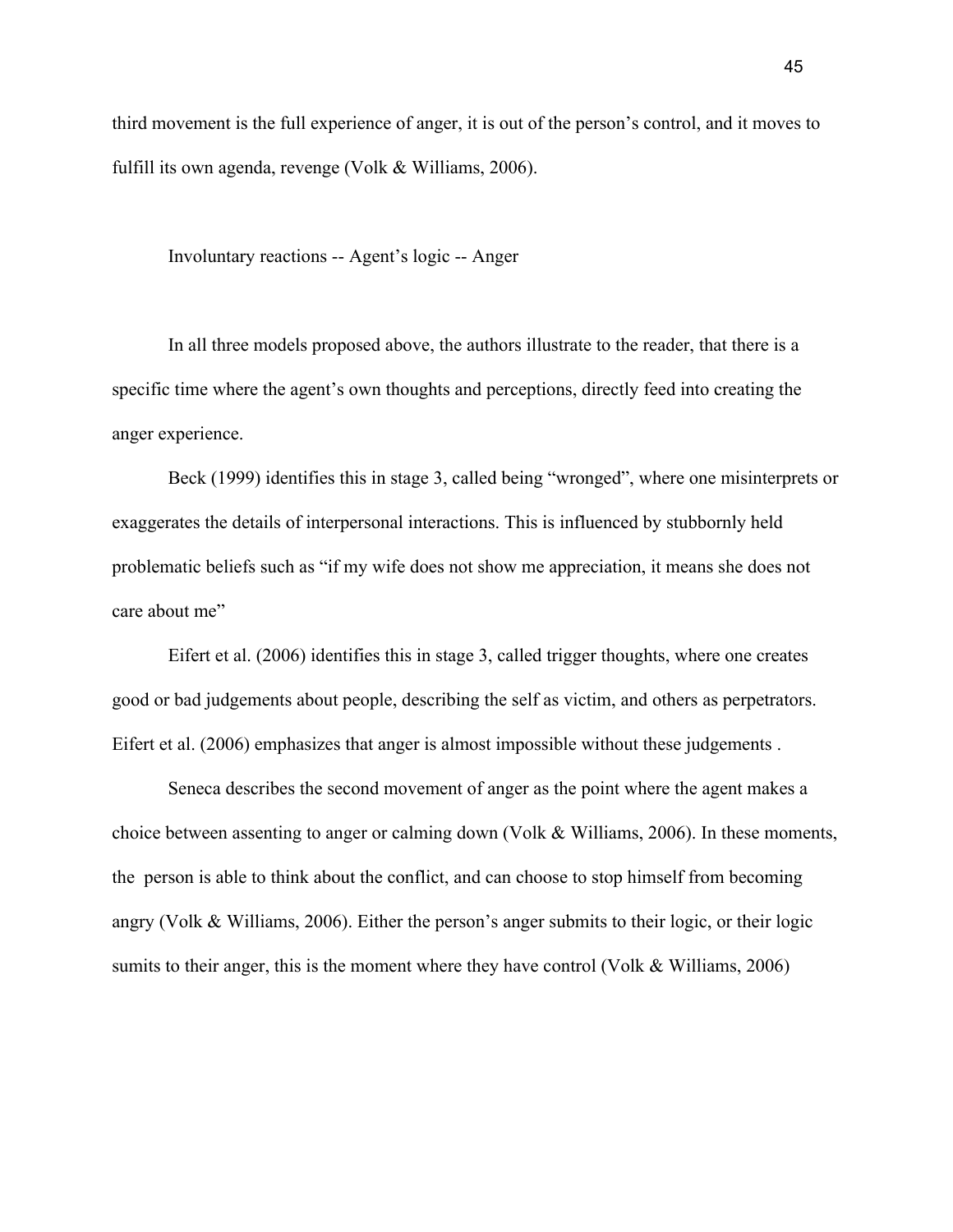## *See the Big Picture*

People have a natural tendency to interpret situations in a way where they overemphasize the effects on themselves, and underestimate the effects on other people (Beck, 1999). The tendency to see one's self at the center of the stage known as the "egocentric perspective" (Beck, 1999). It is heightened when a person is in situations of stress or threat, and they focus on minute or irrelevant details (Beck, 1999). When we are in conflict with another, rather than acknowledging that there are multiple factors that contribute to the other's behaviour, we tend to over emphasize specific details, based on how it affects the self (Beck, 1999).

Unhealthy functioning of the egocentric perspective is found in many clinical mental health issues (Beck, 1999). For example, a client with paranoia interprets the behaviour of others as an indicator of a manipulative plan to harm or deceive his (Beck, 1999). As pointed out by Beck (1999), as outside observers we have witnessed many people commit evil deeds, but they are only evil to us. From the perpetrator perspective, which is influenced by his own circumstances, he believes he is doing the right thing (Beck, 1999). This is the danger of the egocentric perspective (Beck, 1999).

Seneca (65/1889) encourages the reader to step outside their egocentric perspective, and thoroughly examine the "disposition and purpose of the offender" (p. 105). He points out that there is always a reason behind the offense, and these reasons vary from person to person (Seneca, 65/1889). Seneca draws upon multiple possibilities including that perhaps the person did not know any better, maybe he made a mistake, or you received the wrong information (Seneca, 65/1889). Maybe he was acting on behalf of a loved one, or defending his honour, or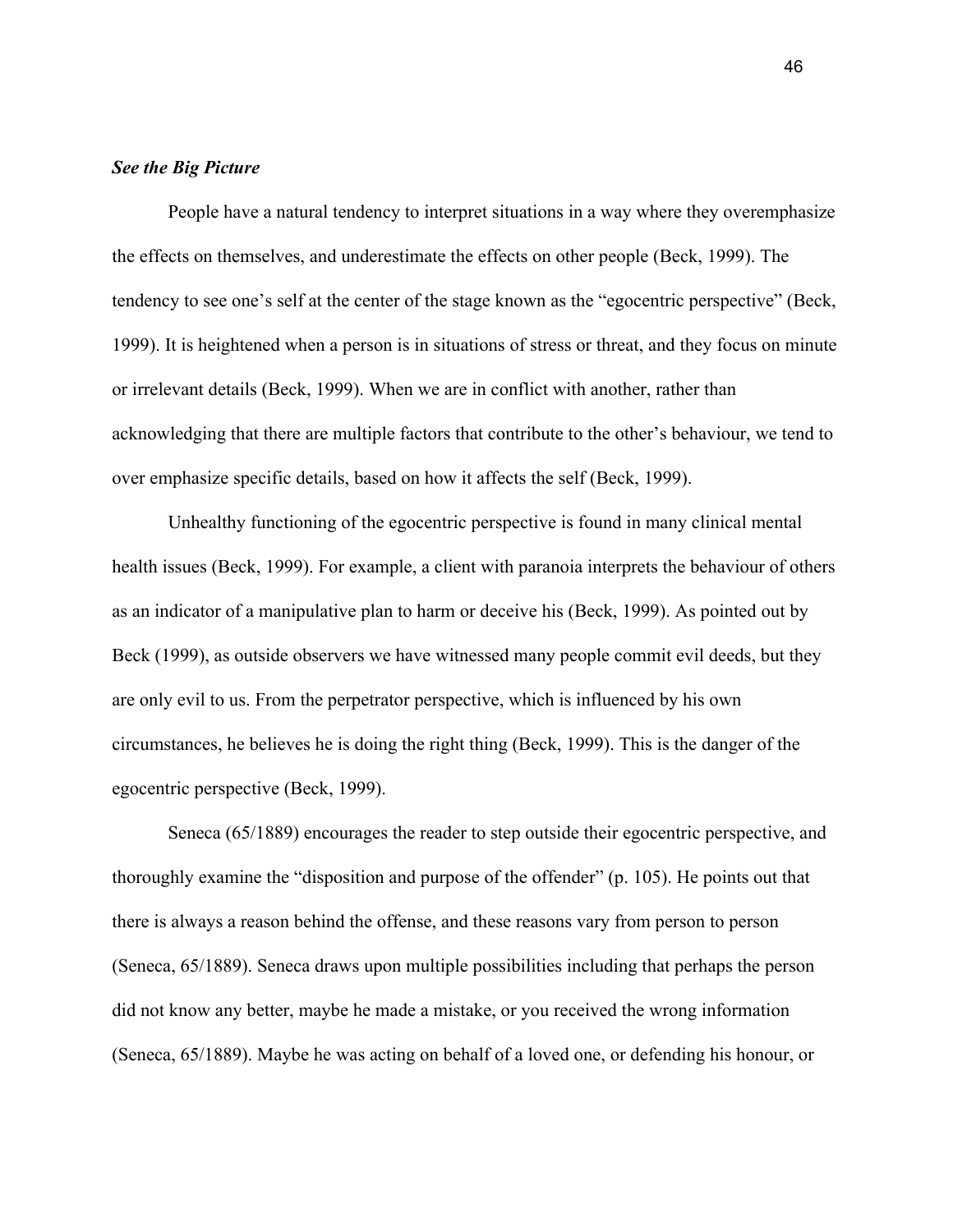his country (Seneca, 65/1889). People do wrong against each other not out of malevolence, but because they do not know better, they believe they are doing the right thing, even when harming each other (Seneca, 65/1889).

Beck (1999) points out another expression of the egocentric perspective, the tendency to be tolerant with ourselves, but judgemental towards others, when it comes to particular behaviours. Society enacts laws and social codes in order to protect its constituency, and insists upon the maintenance of these rules, even though each person does not necessarily always abide by them (Beck, 1999). For example, when we see someone run a stop sign, we become irate and punitive, their actions could be dangerous to one's own safety (Beck, 1999). However, if we run a stop sign, we are not as irate or punitive. We represent a special exemption from the rules, or have special circumstances (Beck, 1999).

Seneca reminds the reader that no one is without fault, all people have done wrong acts (Seneca, 65/1889). Those who say they are completely innocent, are simply people who won't admit to their wrongs, people who claim innocence by means of technicality, or those who intended to do wrong but were stopped short (Seneca, 65/1889). All people are capable of doing wrong, and may do many wrongs in the future as well. Seneca (65/1889) states:

We have other men's vices before our eyes, and our own behind our backs" When someone does wrong against you, you can keep yourself from becoming angry by saying "I have done this very thing myself". For example, if someone talks badly about you "think of how many persons you have yourself spoken ill. Let us not, I say, suppose that others are doing us a wrong, but are repaying one which we have done them" (p. 103).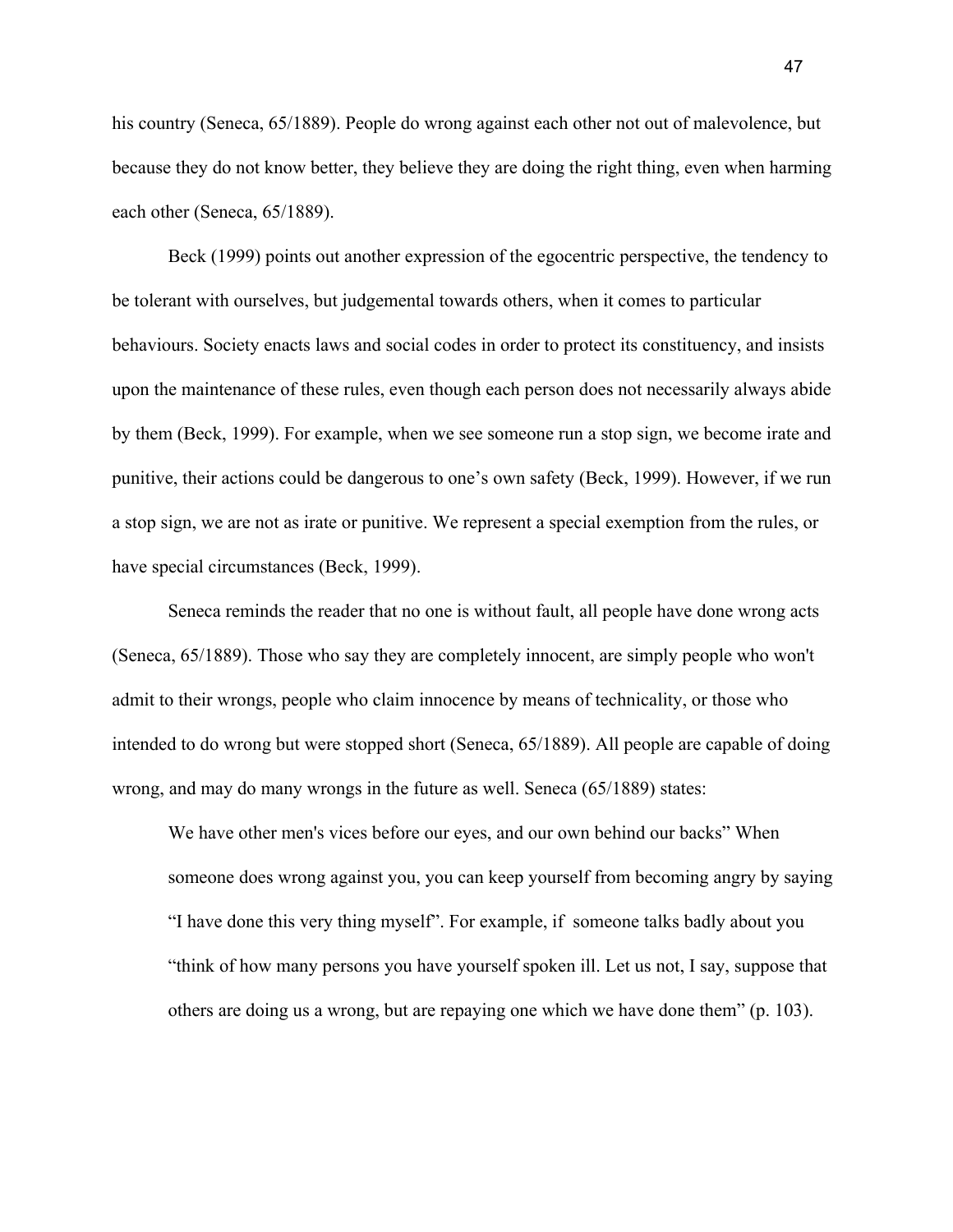#### *Does Venting your Anger Help?*

In ACT therapy for anger, the therapist and client address some common misconceptions about anger, as these may be contributing to his anger issues (Eifert et al., 2006). A popular myth is that it is unhealthy to "bottle up" anger, it festers internally and takes a toll on a person's mental and physical health (Eifert et al., 2006). Expressing anger is seen as cathartic, the person releases the pent up energy and feels much better after (Eifert et al., 2006).

Anger researcher Carol Tarvis (1989) observed that not only does venting anger increase one's level of anger, the person on the receiving end becomes angry as well (Eifert et al., 2006). She cites several studies that show how venting anger causes the hostile response to "freeze", where they continue to carry these feelings and opinions (Eifert et al., 2006).

For example, a study on third grade children compared the reactions and experiences of children in conflict (Tarvis, 1989). When children got frustrated with their peers and were encouraged to express these feelings, they ended up harbouring dislike toward those peers for an extended period of time (Tarvis, 1989). In contrast, the children who were not permitted to express their anger, showed significantly less negative beliefs and feelings toward those classmates (Tarvis, 1989). A study on male college students replicated similar findings as well (Tarvis, 1989).

A single blind study conducted by Bushman (2002) tested the idea that venting anger through physical aggression, which represented a cathartic release, led to reduction in the levels of anger. The experimental groups were asked to hit a punching bag, while the control group were asked to sit quietly for a short period of time (Bushman, 2002). The results showed that the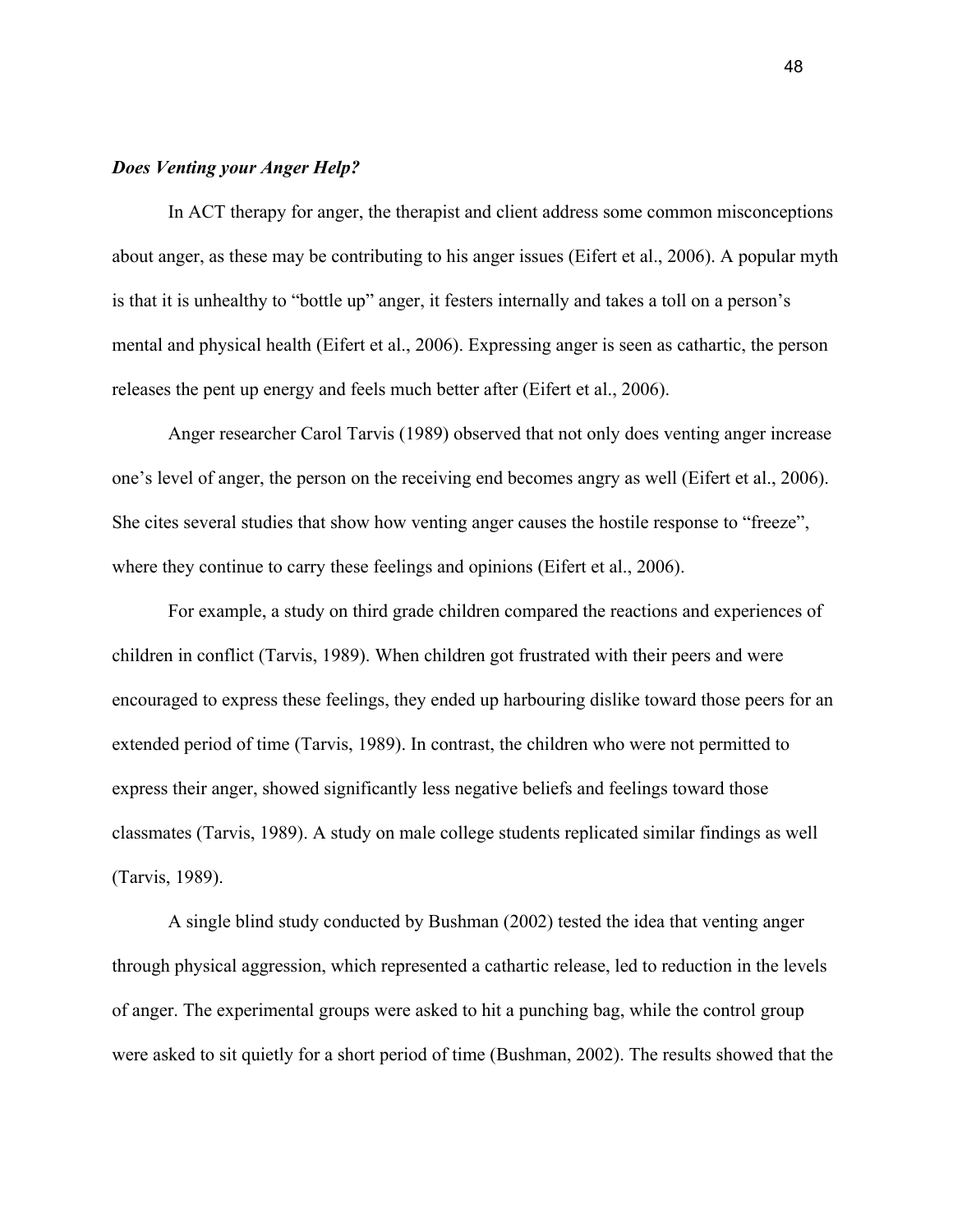"punching bag" groups consistently showed more anger and aggression in comparison to the control group (Bushman, 2002). Bushman (2002) stated that "venting to reduce anger is like using gasoline to put out a fire—it only feeds the flame" (p. 729).

Rather than venting it out, ACT therapy encourages the client to approach their anger with mindful acceptance and gentle awareness (Eifert  $&$  Forsyth, 2011). The client works to develop multiple skills, including developing the courage to "do nothing" in response to anger feelings (Eifert & Forsyth, 2011). Instead, the client learns to sit with his feelings and thoughts of anger, be mindful of them, such that he can further develop kindness and compassion for his experience (Eifert & Forsyth, 2011). Similarly, Tarvis (1989) advises people to walk away before they lose their temper, taking time allows them to calm down, so that they can return to the situation and deal with it appropriately. Seneca (65/1889) also advises the reader to do their best to not express anger:

 "Fight hard with yourself and if you cannot conquer anger, do not let it conquer you: you have begun to get the better of it if it does not show itself, if it is not given vent. Let us conceal its symptoms, and as far as possible keep it secret and hidden. (p.130)

Anger is an incredibly powerful emotion, when a person allows it to enter their mind, it immediately takes over and embarks on its own rash and destructive agenda (Seneca, 65/1889). The person's capacity for reason becomes unable to take back control, their mind is dragged along by the pure force of their anger (Seneca, 65/1889). It is the only emotion that instantly takes away one's sanity, and within moments of conception, grows "more and more powerful, like lightning flashes or hurricanes, or any other things which cannot stop" (Seneca, 65/1889, p. 116)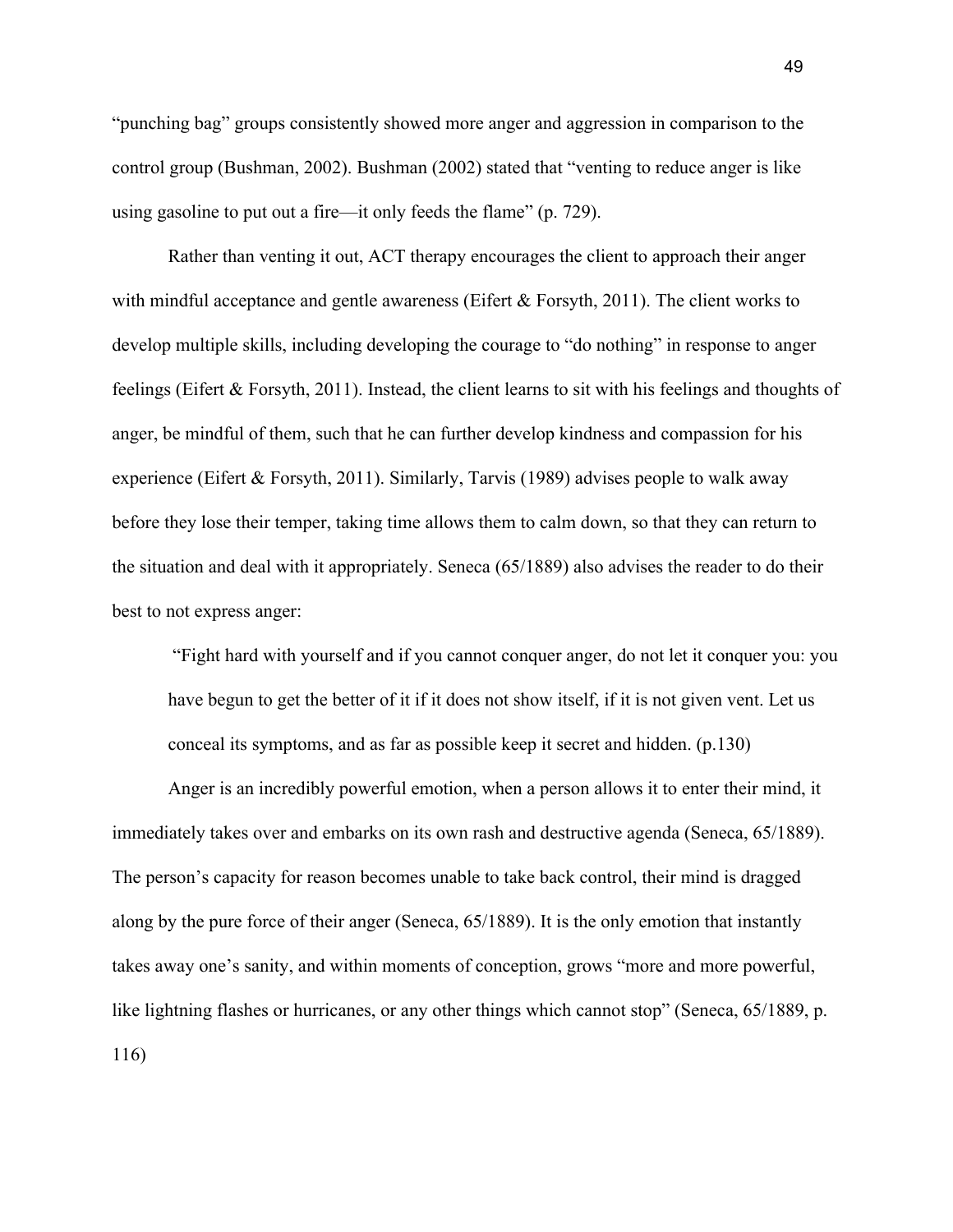Similar to methods proposed by ACT therapy (Eifert  $&$  Forsyth, 2011) and research by Tarvis (1989), Seneca (65/1889) repeatedly states that "the greatest remedy for anger is delay" (p. 104). This is not just a means of letting the other person win the conflict, it is so that the angry person will be able to calm down, regain their senses, and make an accurate judgement about the issue (Seneca, 65/1889). They may even notice that after some time has passed, the issue that once drove them frantic, has become significantly less pressing (Seneca, 65/1889. It may even vanish from our mind altogether, where we no longer care to solve the conflict (Seneca, 65/1889). In order to avoid doing something we may later regret, we must take time to calm down(Seneca, 65/1889). Seneca (Seneca, 65/1889) states "While you are angry, you ought not to be allowed to do anything. "Why?" do you ask? Because when you are angry there is nothing that you do not wish to be allowed to do" (p. 130).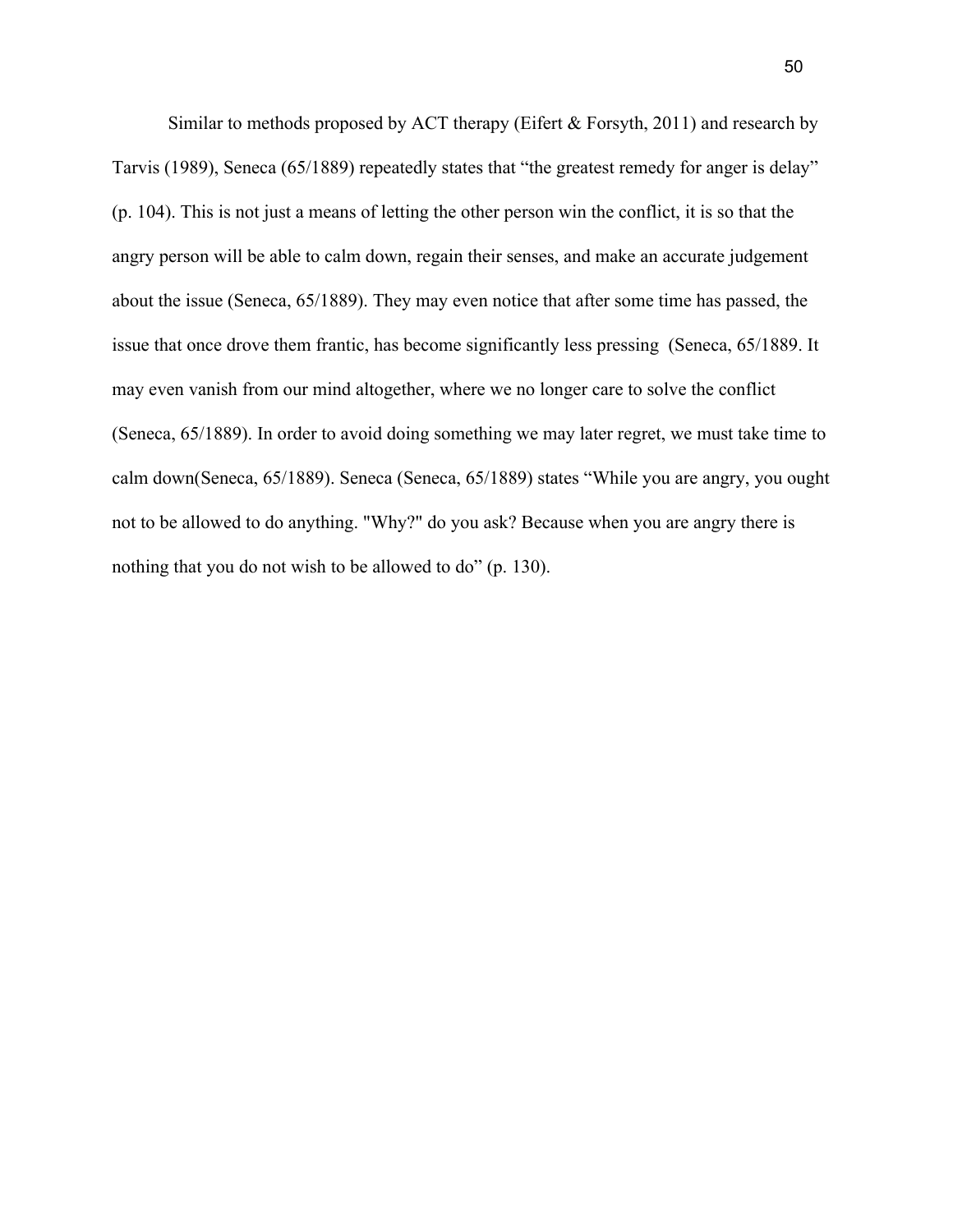### **Chapter 6: Resilience**

#### **Defining Resilience**

Humans have always been captivated by resilient characters (Masten et al., 2009). History is filled with myths, fairy tales, art, and literature that tell tales of archetypal heroes (Masten et al., 2009). These characters remain strong in the face of difficult challenges and find ways to overcome them (Masten et al., 2009). Early research on resilience found that resilience has the potential to transform the practice of psychoanalysis, the research provided findings that developed resilience theory, research, and interventions (Masten et al., 2009).

According to Southwick & [Charney](https://www.amazon.ca/s/ref=dp_byline_sr_book_2?ie=UTF8&field-author=Dennis+S.+Charney&search-alias=books-ca) (2012), most people will face adverse and traumatic experiences over the course of their lifetime. The effect of traumatic stress has harmful consequences, people become depressed, withdrawn, angry, and pessimistic (Southwick & Charney, 2012). Trauma causes PTSD, some will turn to unhealthy coping mechanisms such as using drugs and alcohol to numb their pain (Southwick & Charney, 2012). In contrast, a select few people have shown resilience, they are able to recover from their traumatic experience with unharmed, or less of it (Southwick  $&$  Charney, 2012). Resilience is defined as the ability to face the challenge, bounce back, and continue to pursue purposeful lives (Southwick  $\&$  Charney, 2012). For some people, it is almost as though the trauma never happened, people who still feel affected find healthy ways to cope (Southwick & Charney, 2012). Resilience is also seen in survivors who change for the better, they find a new appreciation of their lives, and create a new sense of purpose (Southwick & Charney, 2012).

The term resilience is taken from the physical sciences, when a material is able to return to its original shape after being bent or stretched, it is called resilient (Southwick & Charney,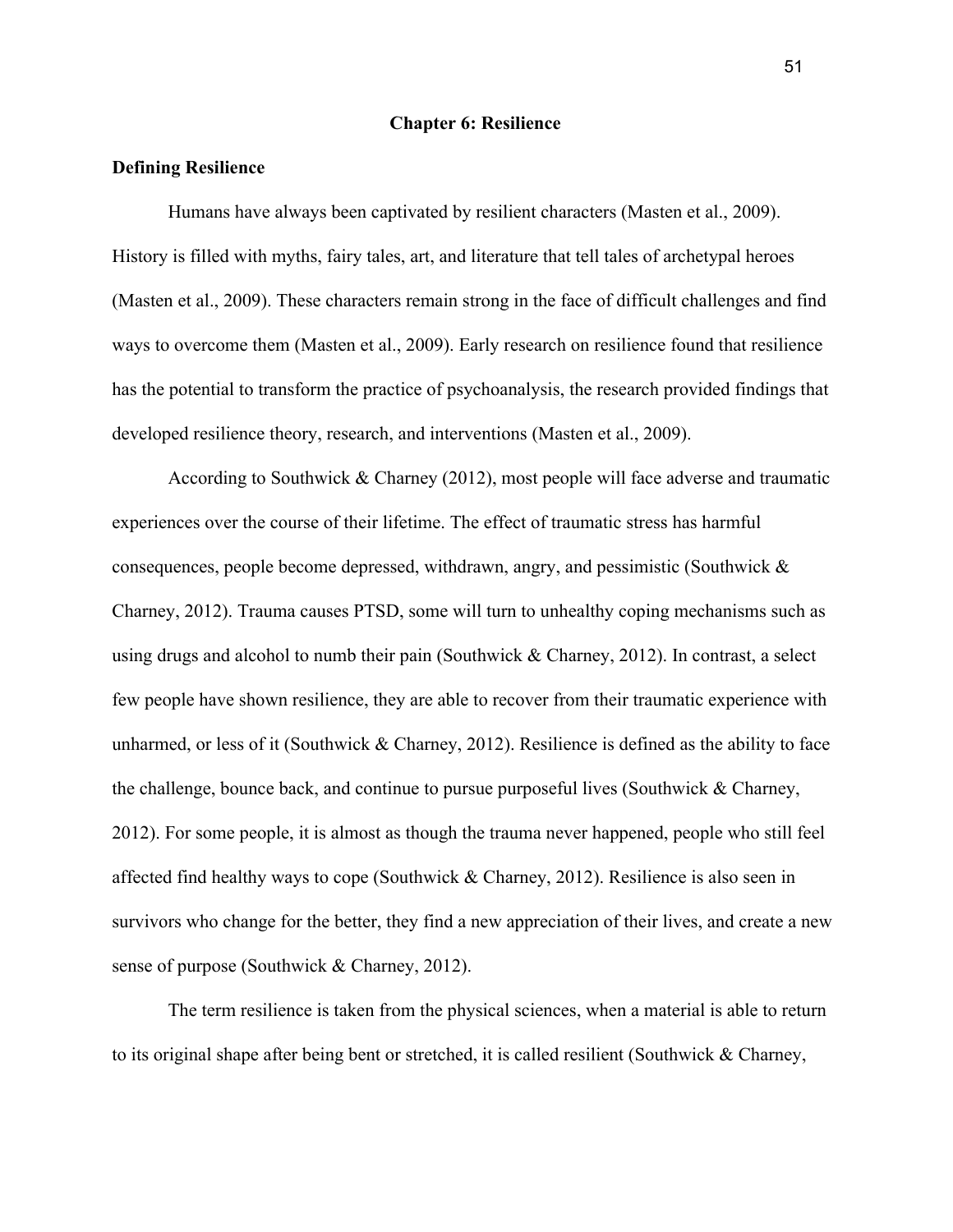2012). Harvard University psychologist George Vailant compares resilient individuals to "a twig with a fresh, green living core. When twisted out of shape, such a twig bends but it does not break. Instead, it springs back and continues growing." (Vailant, 2002, as cited in Southwick & Charney, 2012, p. 6 ). The APA's definition of resilience is "the process of adapting well in the face of adversity, trauma, tragedy, threats, and even significant sources of stress" (American Psychological Association Help Center, as cited in Southwick & Charney, 2012, p. 6 ). In the Stoic texts, Marcus Aurelius (161-180/1992) describes resilience through a metaphor of a spring of water:

They kill you, cut you in pieces, pursue you with curses.' What has this to do with your understanding abiding pure, sane, temperate, and just? As if a man should stand by a sweet and crystal spring of water and curse it, but it never ceases bubbling up in water fresh to drink, and if he throws in mud or dung, it will quickly break it up and wash it away and will in no way be discoloured. How then shall you possess an ever flowing fountain, not a mere cistern? If you guard yourself every hour unto freedom, contentedly, too, simply and reverently. (p. 60)

Marcus Aurelius contemplates the idea of being brutalized through torture, he advises the survivor to meet this challenge with resilience. His description paints a vivid image of his metaphor, where the abuser's attacks are depicted as mud attacking a spring. The survivor is symbolized by the spring of water that continues to bubble up and shoot out fresh water, it refuses to be discoloured, nor does it stop shooting water. In this metaphor, a resilient person is a spring, their goodness is represented by the endless water. It wills itself to continue fighting, and cannot be defeated or tainted.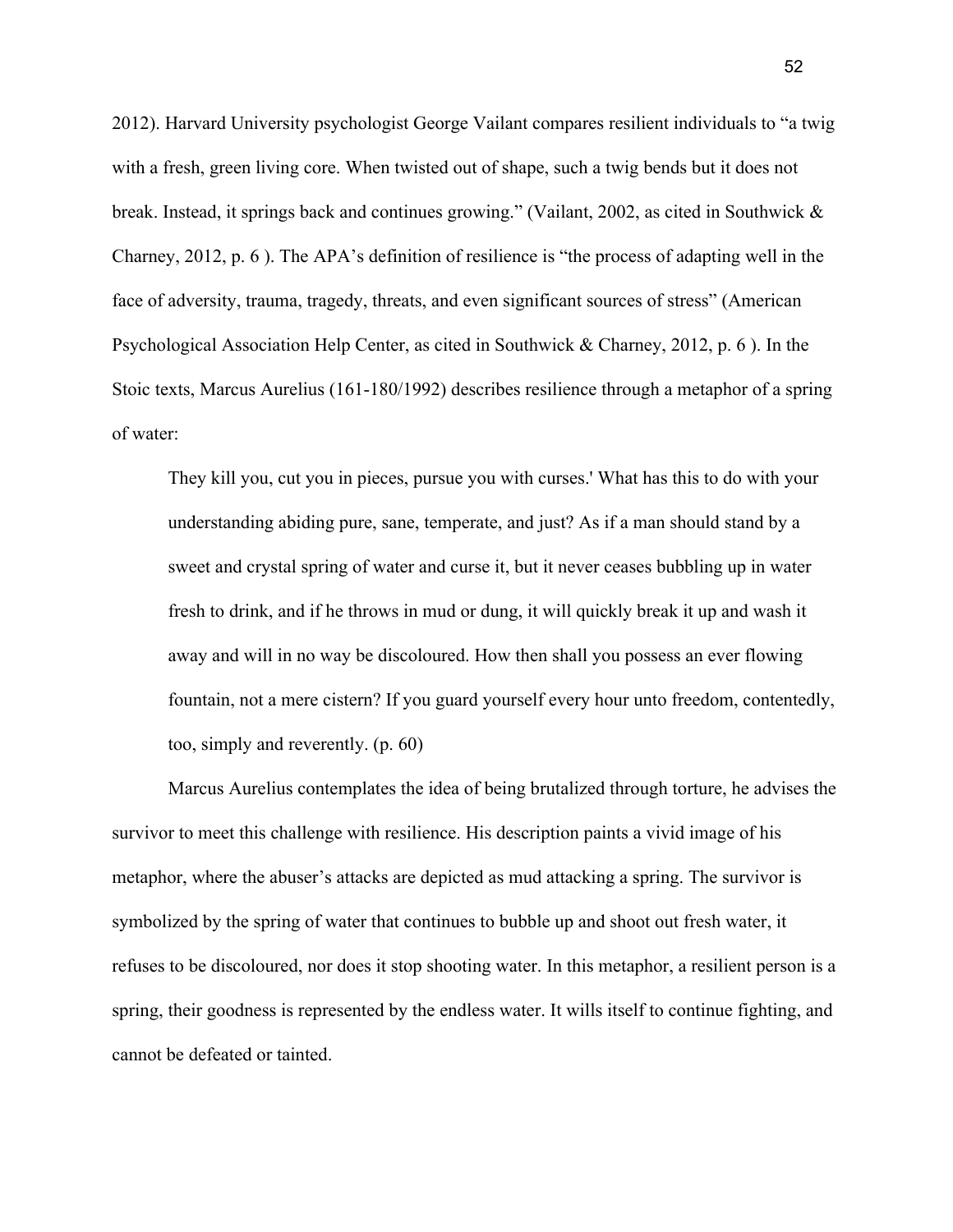In another section of *Meditations* (Aurelius, 161-180/1992), Marcus Aurelius continues this metaphor, stating "delve within; within is the fountain of good, and it is always ready to bubble up, if you always delve" (p. 50).

Marcus tells the individual to search deep within himself in order to find that spring, it is dwelling deep within them and ready to bubble up. Otherwise, their fate is to be a cistern or tank, where one's goodness becomes discoloured from mud, their sense of happiness and optimism becomes permanently damaged.

### **Realistic Optimism**

Optimism is an essential building block in developing resilience, it gives an individual the motivation and drive to overcome hardships (Southwick & Charney, 2012). Optimists approach life with an attitude that the future is bright (Southwick  $&$  Charney, 2012). They are hopeful, and feel confident that their efforts will lead them to success (Southwick  $\&$  Charney, 2012). In contrast, pessimists feel helpless, they view themselves as victims of their circumstances (Southwick  $&$  Charney, 2012). They do not feel confident they have the skills needed to accomplish their goals (Southwick & Charney, 2012). Optimists and pessimists have very different expectations for their life outcomes, they also have different patterns of thought process (Southwick & Charney, 2012). Optimists are more likely to demonstrate an internal locus of control, they believe that their actions directly influence and mold their lives (Southwick & Charney, 2012).

There is a common misconception that Stoicism is cynical or pessimistic, it is not surprising as the founders of Stoicism spent a lot of time imagining catastrophic situations and the worst case scenarios (Irvine, 2008). Nonetheless, author William B. Irvine (2008) contends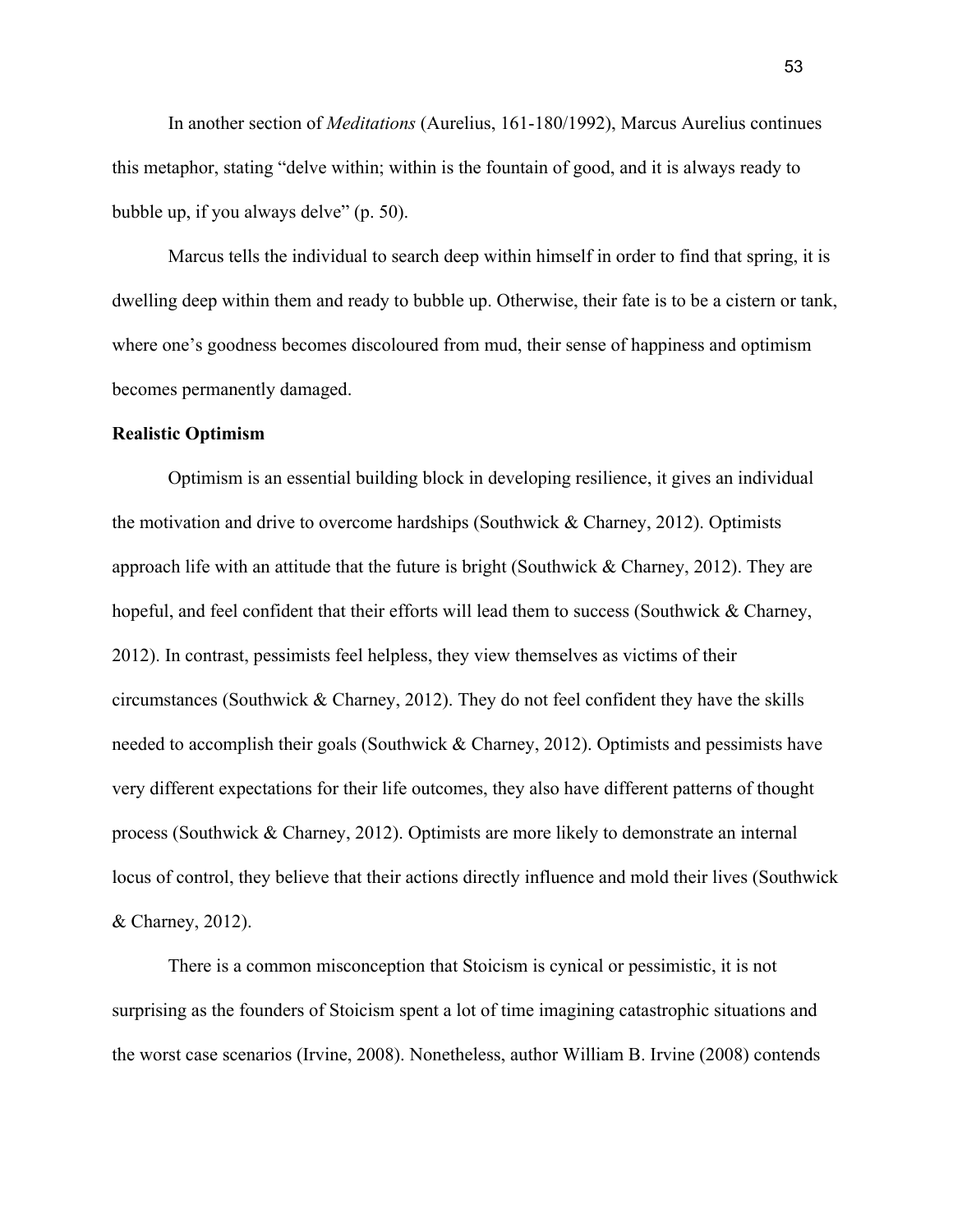that Stoic texts are full of remarkably optimistic characters. Irvine (2008) noticed that the Stoics place a high level of value on finding joy in life. They were aware that a life plagued with negative emotions, such as anger, fear, and grief, was not a life worth living (Irvine, 2008). They analyzed human psychology, and developed techniques to help an individual counteract these emotions, especially when one is going through severe distress (Irvine, 2008).

The Stoics believed that humans do not need to rely on external reasons to be optimistic or joyful, because then their joy is conditional (Irvine, 2008). Instead, they can choose to feel joy from within, from what they already have, and nothing can take that away from them (Irvine, 2008). Where a traditional optimist is able to appreciate the glass as half full, a Stoic optimist can widen his appreciation to a glass existing at all (Irvine, 2008). This is seen in the Stoic writings of Seneca (65/2007):

Our enquiry, then, is directed at how the mind should proceed always on a steady and favourable course, may have good intentions towards itself, and may take pleasure in regarding its state and have no interruption mar this joy, but remain in a peaceful condition, at no time raising itself up or casting itself down: this will be tranquillity. (pp. 115-116)

Seneca (65/2007) proposes that a man who lives by Stoic philosophy will inevitably find a deep and unshakable sense of optimism:

It is inevitable that a man with such a grounding, whether he wills it or not, will be accompanied by continuous cheerfulness and a profound happiness that comes from deep inside him, since he is one who takes pleasure in his own resources and wishes for no joys greater than those of his own heart. (pp. 88-89)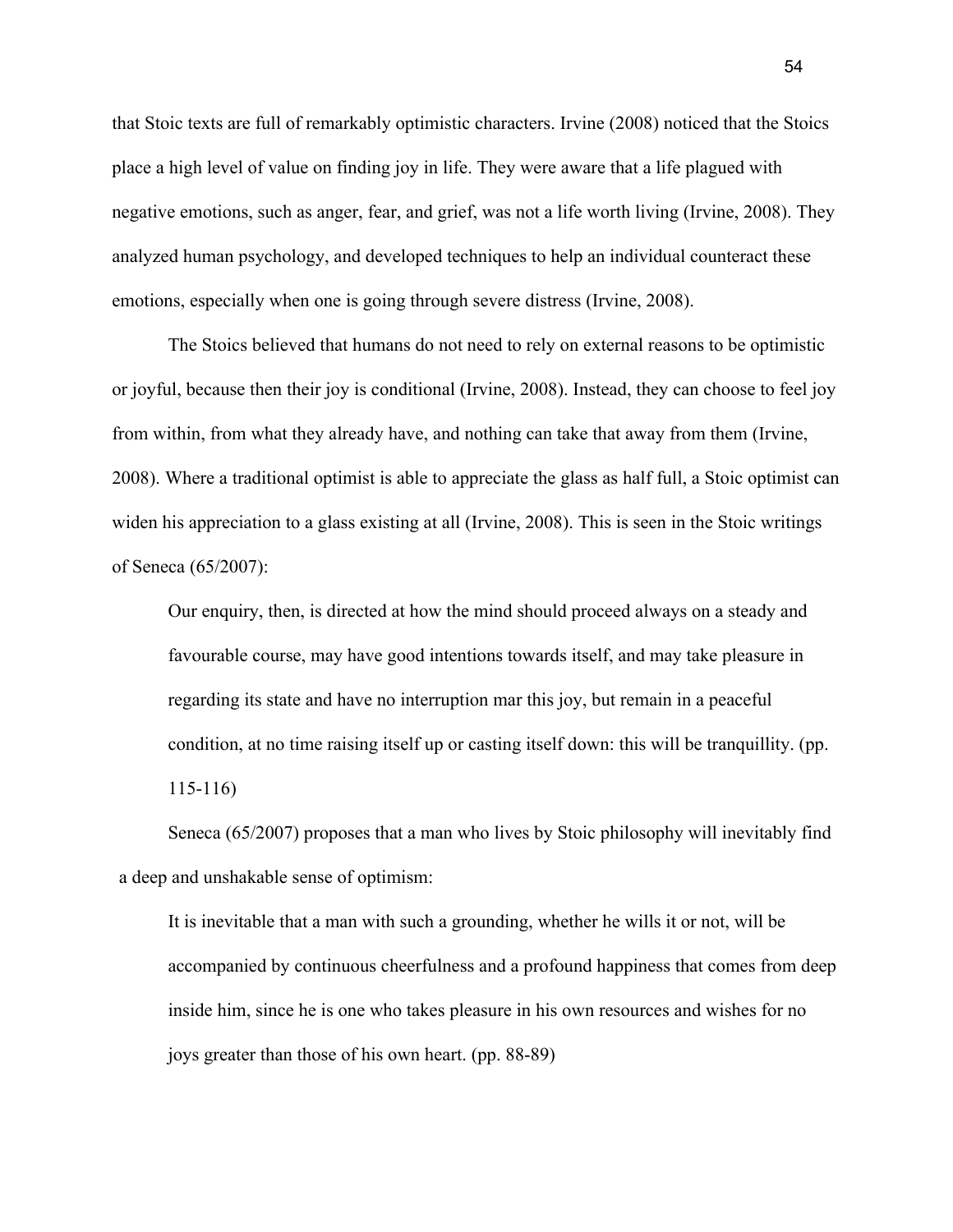To Seneca, joy and optimism come from love and appreciation for human life in itself. The Stoic is genuinely optimistic and does not need external things or events to fuel his optimism, he has a deep tranquility that cannot be disturbed. This type of optimism is much more stable and unwavering, the person is able to maintain their disposition even during times of struggle.

From a biological perspective, having an optimistic approach towards life can increase one's resilience. Researcher Barbara Fredrickson (2001, as cited in Southwick & Charney, 2012) studied the differences between positive and negative emotions. She found that negative emotions are important to helping a person survive in a dangerous situation (Fredrickson, 2001 as cited in Southwick & Charney, 2012). They activate the sympathetic nervous system, which is responsible for the fight-or-flight response, and heightened physiological arousal (Fredrickson, 2001, as cited in Southwick & Charney, 2012). In this state, the person's vision narrows, and their body prepares to defend against attacks, or flee from a predator. In contrast, positive emotions trigger the opposite physiological responses in their body (Fredrickson, 2001 as cited in Southwick & Charney, 2012). The person's attention widens, they are more creative, flexible, inclusive, and integrative (Fredrickson, 2001 as cited in Southwick & Charney, 2012). A positive mood increases one's capacity of attention, their ability to actively solve problems, their interest in socializing, and desire to engage in leisurely or difficult activities (Frederickson & Branigan, 2005, as cited in Southwick & Charney, 2012).

The ability to broaden one's attention is helpful when dealing with stressful situations (Southwick & Charney, 2012). A broader scope of attention allows the person to identify effective coping strategies that are goal directed, and focused on the issue (Southwick  $\&$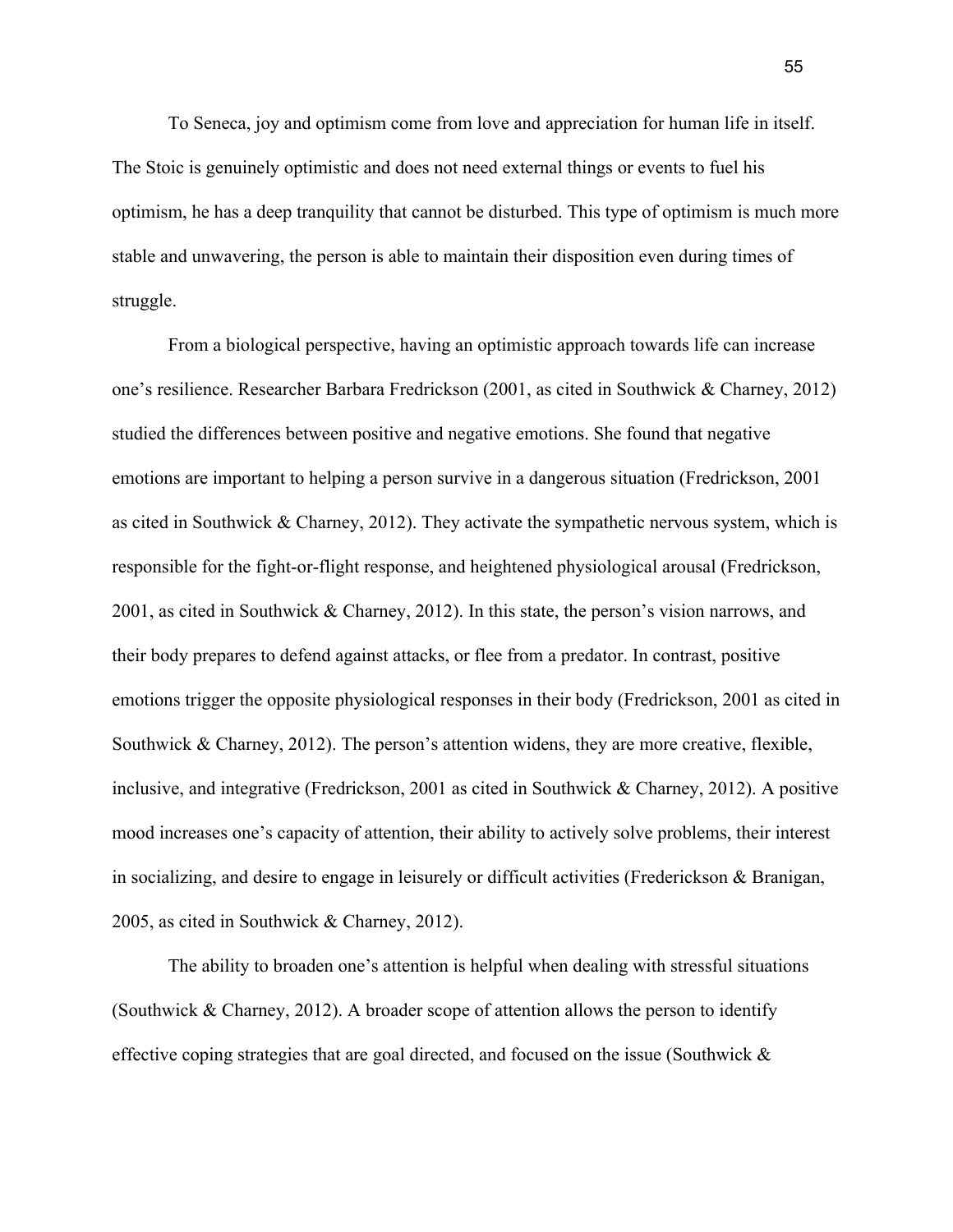Charney, 2012). They examine the problem from multiple perspectives, and reframe the stressor in a way that diffuses the tension and intensity (Southwick & Charney, 2012). Reframing also allows them to see the stressor a challenge they can conquer, and to look for hidden opportunities, and find meaning in their struggle (Southwick & Charney, 2012). Realistic optimists do not deny that there is a problem, but they focus on finding the silver lining (Southwick & Charney, 2012).

Resilient people have a unique approach to optimism, they are realistic in what they are optimistic about (Southwick & Charney, 2012). They do not view the world in a naive manner, they are not blindly optimistic (Southwick & Charney, 2012). They remain aware of the negatives of a situation, and they do not endlessly fixate on them (Southwick & Charney, 2012). They know what aspects they can influence, and they channel their energy towards that (Southwick & Charney, 2012). When something isn't fixable, they quickly cut their losses and detach from the problem (Southwick & Charney, 2012).

The Stoics are also unique in their approach to optimism, they look to identify all possible negatives (Irvine, 2008). By contemplating all the ways a situation can go wrong, they are able to have a more realistic perspective, and not be riddled with anxiety about an unknown future (Irvine, 2008). The Stoics would practice negative visualization exercises, in order to be more prepared for if or when circumstances change, when one is faced with losing what is important to them (Irvine, 2008). Epictetus (107-109/2014) illustrates this concept by describing a sailor who faces bad weather at sea:

It is rather as if we had to set off on a sea-voyage. What lies within my power? To choose the helmsman, the sailors, the day, the moment. Then a storm descends on us. Now why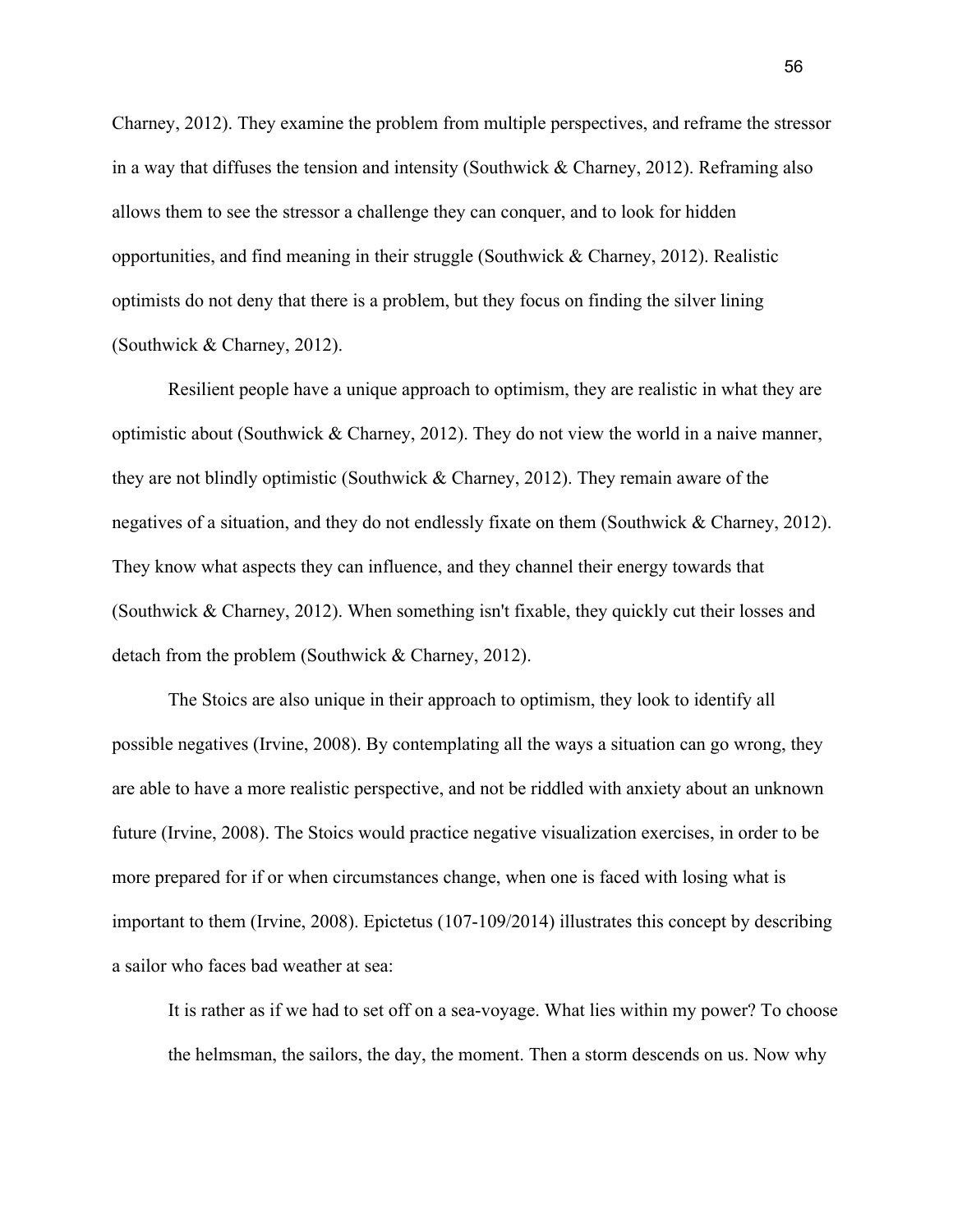should that be of any concern to me? For my role has been completed. This is now somebody else's business, that of the helmsman. But now the ship begins to sink. So what can I do? What I can and that alone. (section 2.5)

Epecitetus describes a realistic outlook that is resilient. The sailor is to embark on a sea voyage, this is his duty and skill as a sailor, however he is still risking his life in the process. The sailor has done his part, he hired the right staff, and chose an appropriate time to sail. He cannot control the weather nor should he try to, instead he chooses to maintain awareness that there can be a storm, one that could even sink his ship.

According to Irvine (2008), for some, this form of negative visualization is anxiety provoking, but the purpose of the exercise is to reduce anxiety. Irvine (2008) contends that regularly practicing negative visualizations can transform individuals into full-blown optimists. A key difference is that visualization exercises facilitate intellectual contemplation, which is not the same as worrying about a situation (Irvine, 2008). It is important to engage in negative visualization exercises without becoming overcome by anxiety (Irvine, 2008). In return, it makes the individual more able to enjoy and appreciate what they do have, to take advantage of what they are capable of doing, and make the best of any circumstances (Irvine, 2008). It also teaches people that nothing is guaranteed, and anything can be taken away at a moment's notice (Irvine, 2008). These exercises are meant to facilitate the person to fully enjoy life's pleasures but not be a slave to them (Irvine, 2008).

## **Fear**

Negative visualizations contribute to resilience in several ways, they also allow people to confront their fears in a safer manner. According to Southwick & Charney (2012), how a person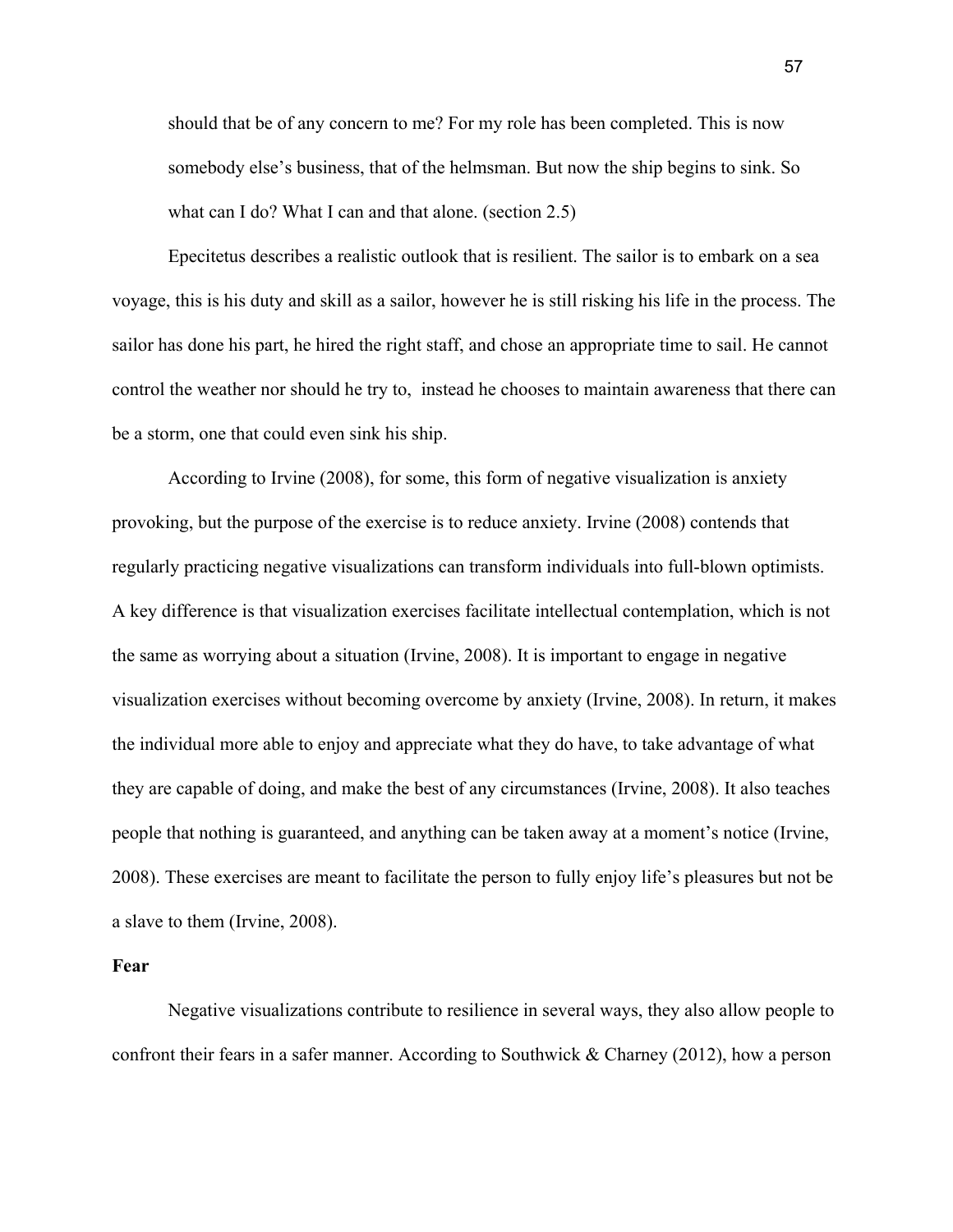deals with fears greatly impacts their ability to be resilient, even the most courageous of people have felt fearful. While for some, fear can be paralyzing and restricting, others turn it into a source of motivation and personal growth (Southwick & Charney, 2012). Nelson Mandela (1995, as cited in Southwick & Charney, 2012) endured years of imprisonment as part of his fight against oppression, and spoke on his experience:

I learned that courage was not the absence of fear, but the triumph over it. I felt fear myself more times than I can remember,but I hid it behind a mask of boldness. The brave man is not he who does not feel afraid, but he who conquers that fear. (pp. 39)

In order to develop internal resilience, the individual must confront their fears (Southwick & Charney, 2012). In their research, Southwick & Charney (2012) interviewed Al DeAngelis, a forensic detective who worked on SWAT teams and narcotic squads. DeAngelis understood the importance of facing his fears from his own experiences (Southwick  $\&$  Charney, 2012). In 1989, DeAngelis and some of his friends went skydiving, as a way to prepare for parachuting out of a military plane (Southwick & Charney, 2012). While in mid air, part of the plane exploded, and the cabin filled with smoke (Southwick & Charney, 2012). The pilot's many years of experience came to his rescue, as he was able to safely land the plane, despite the chaos and blinding smoke (Southwick & Charney, 2012). After being rescued from the wreckage, DeAngelis insisted that he wanted to return to the sky-diving site, and try again the next day (Southwick & Charney, 2012). In his interview, DeAngelis (Southwick & Charney, 2012) recalled this moment to researchers:

I told my friends, "I am going up on the next flight." I said, "If I don't go up on this next plane, I am never going to get in an airplane again, let alone skydive again." They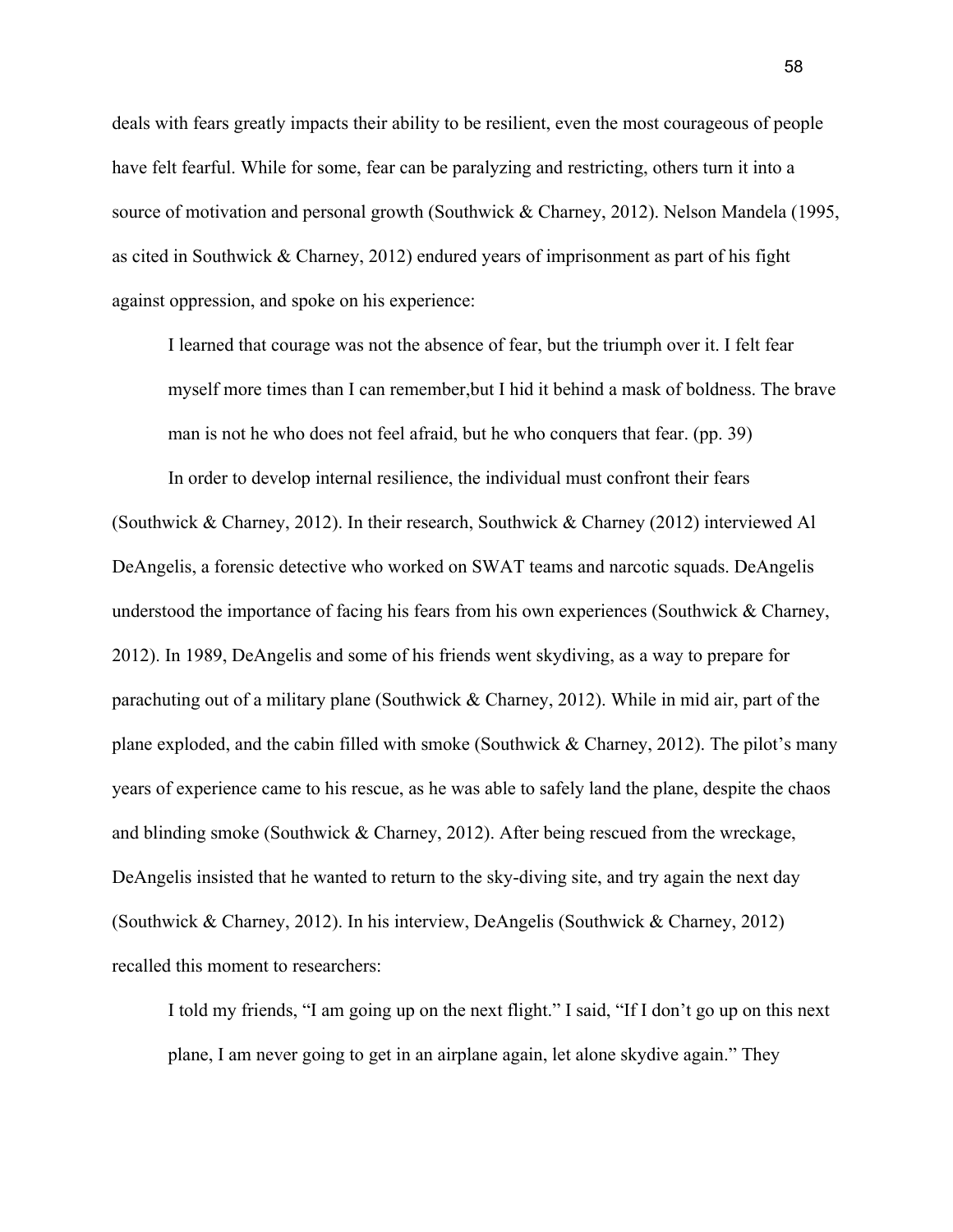thought I was crazy." The next day, he went through with his plan, and successfully skydived out of the plane. He said that when he successfully landed: "it was probably the greatest feeling that I have had in my entire life. I did it and got it out of the way. (pp. 42-43)

Research on cognition shows that in the period of time after a significant event occurs, the brain is still processing information, and the memories have not been fully encoded yet (Southwick & Charney, 2012). During this time, a person's memories are unstable and still malleable, and if the person intervenes with new memories of an event or setting, it is possible to alter the permanency of the memory (Southwick & Charney, 2012). There is promising research being conducted in this area, with an additional focus on interventions to alter memories to traumatizing events that happened years prior (Southwick & Charney, 2012). Studies in neuroscience found that training a person to extinguish their fears actually strengthens the ability of the prefrontal cortex to inhibit the biological fear response from the amygdala (Southwick & Charney, 2012).

The Stoics used negative visualizations, also known as pre-meditation, as a way of engaging with feelings of fear (Robertson, 2010). They would imagine a catastrophic scenario, as though it was happening in the moment (Robertson, 2010). This is the weapon of the Stoic warrior, he feels more prepared to handle the problem if or when it does arise (Robertson, 2010). He is able to use current internal resources to maintain a calm state while contemplating how to manage in a fearful scenario (Robertson, 2010).

There are several techniques in modern day therapy that exemplify this practice (Robertson, 2010). Beck developed "cognitive rehearsal" to treat clients with suicidal ideation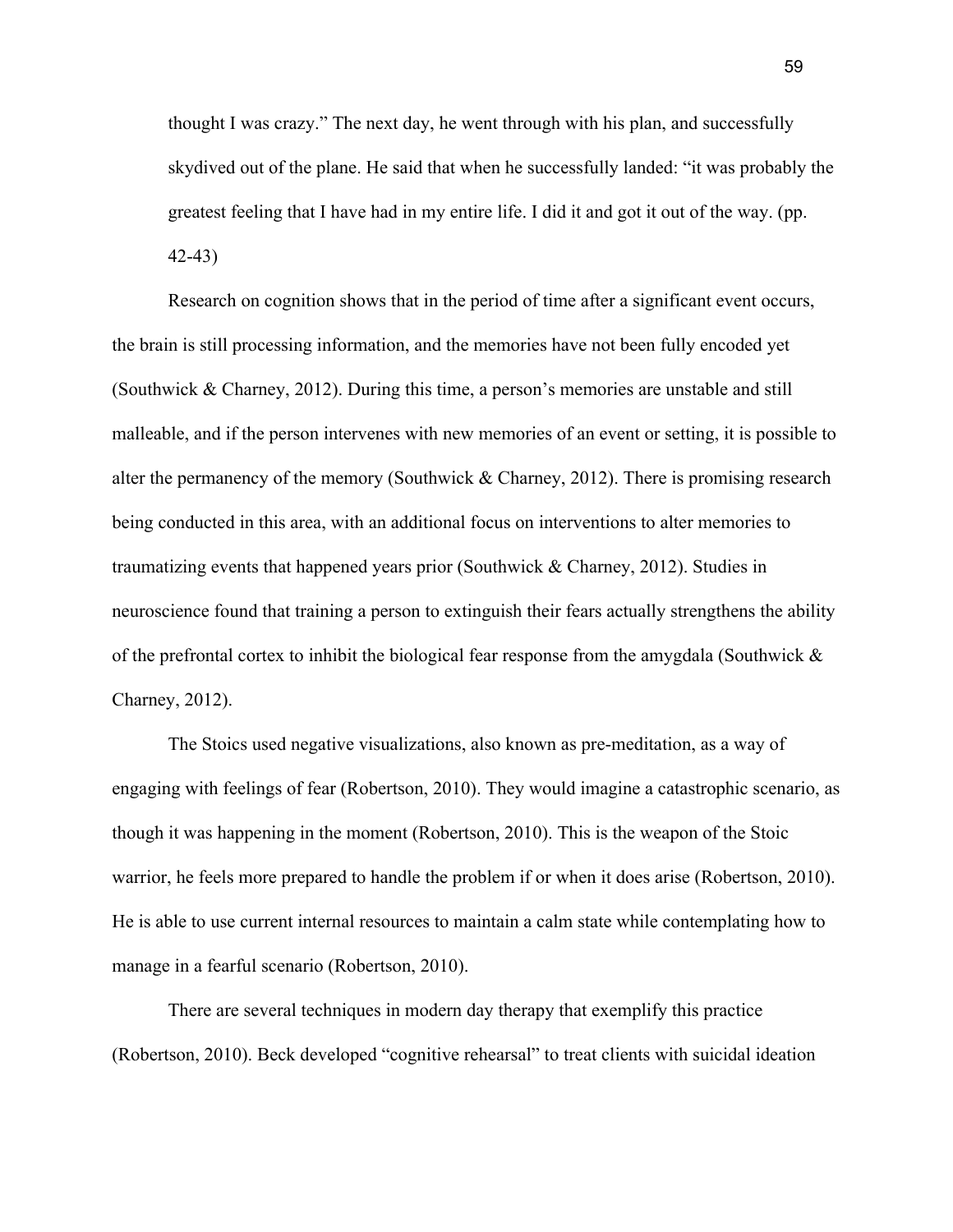(Beck et al., 1979, as cited in Robertson, 2010). The client is asked to imagine themselves in a frightening or challenging situation, they allow their typical thoughts and feelings of despair and suicidal ideation to arise (Beck et al., 1979, as cited in Robertson, 2010). Then, they rehearse counteracting these thoughts with possible solutions to the issue, while maintaining tolerance of negative feelings (Beck et al., 1979, as cited in Robertson, 2010). Similarly, Meichenbaum developed the "stress-inoculation" intervention where the client imagines stressful situations and then rehearses more productive ways of thinking and behaving in the situation (Meichenbaum, 1977, as cited in Robertson, 2010).

Many psychotherapy models ask clients to repeatedly engage with stressful events or memories through their imagination, using techniques such as role play, visualization, and verbal discourse (Raimy, 1975, as cited in Robertson, 2010). Using mental imagery is an effective method of repeatedly viewing emotionally arousing events (Raimy, 1975, as cited in Robertson, 2010). Beck and his colleagues note that using this technique with patients actually reduced the persons avoidance behaviours toward the problem (Beck et al., 2005, as cited in Robertson, 2010). It is important to note that dwelling on one's fears can be harmful, and this technique is only effective when one is calm, systematic, and intentionally working to cope or solve the problem at hand (Robertson, 2010). Seneca (65/1969) truly believes that meditating on fears can a person defeat them:

Escape them you cannot, scorn them you can. And scorn them you will if by constant reflection you have anticipated future happenings. Everyone faces up more bravely to a thing for which he has long prepared himself, sufferings, even, being withstood if they have been trained for in advance. Those who are unprepared, on the other hand, are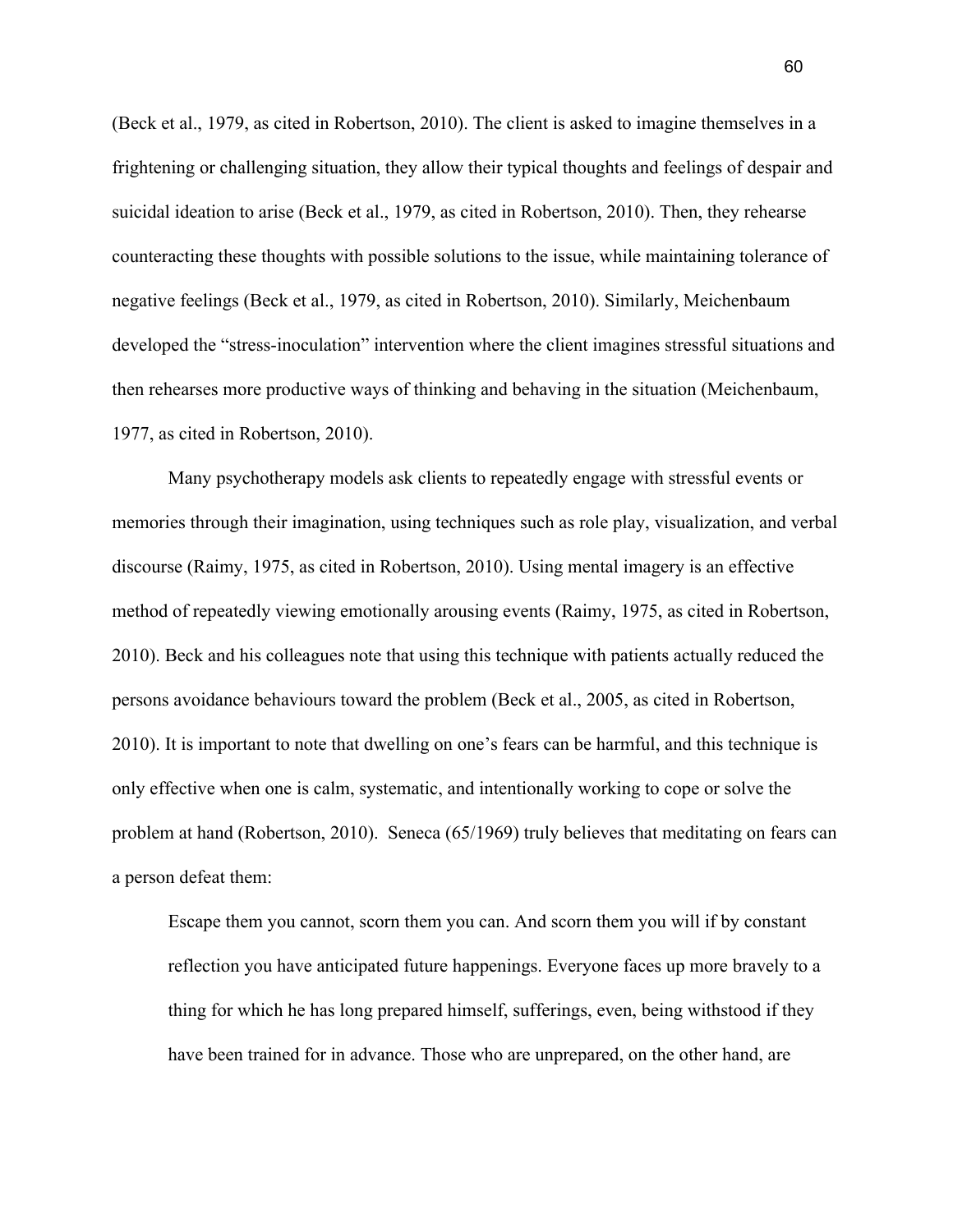panic-stricken by the most insignificant happenings. We must see to it that nothing takes us by surprise. And since it is invariably unfamiliarity that makes a thing more formidable than it really is, this habit of continual reflection will ensure that no form of adversity finds you a complete beginner. (pp. 198)

While one cannot escape them, they can certainly combat them by having already anticipated them. A person is always stronger in face of fear when they have prepared in advance. By using pre-meditations to visualize one's fears, when the time finally comes, the event will feel familiar, and therefore the person feels more confident in their ability to cope.

Marcus Aurelius (161-180/2002) gives an example on how pre-meditation can help an individual be resilient in dealing with difficult people:

When you wake up in the morning, tell yourself: The people I deal with today will be meddling, ungrateful, arrogant, dishonest, jealous, and surly. They are like this because they can't tell good from evil. But I have seen the beauty of good, and the ugliness of evil, and have recognized that the wrongdoer has a nature related to my own—not of the same blood or birth, but the same mind, and possessing a share of the divine. And so none of them can hurt me. No one can implicate me in ugliness. Nor can I feel angry at my relative, or hate him. We were born to work together like feet, hands, and eyes, like the two rows of teeth, upper and lower. To obstruct each other is unnatural. To feel anger at someone, to turn your back on him: these are obstructions. (section 2.1)

Marcus Aurelius practices negative visualization by imagining interacting with people who behave in ways that are incompatible with his values. Rather than feeling fear or dread at starting the day and having to interact with others, one can imagine the interactions in advance,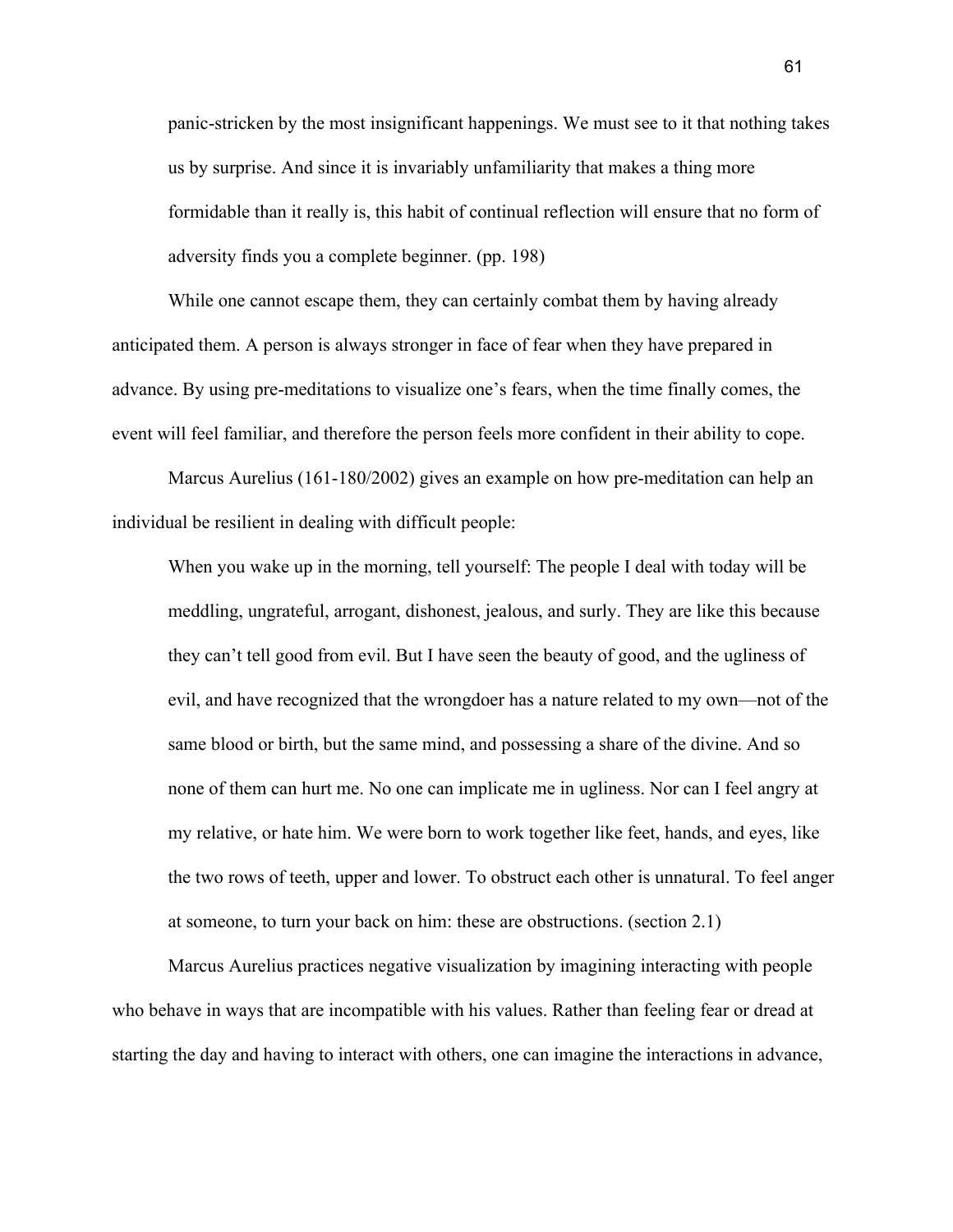and prepare themselves on how to deal with them. Marcus' meditation encourages the reader to aim for tolerance, compassion, and patience towards the people they fear, avoid, or dislike. He gives the reader a meaning and purpose behind why he should behave in such a way, he does not want to be implicated in the harmful behaviours of another person, nor should he turn his back against a fellow human being. This type of pre-meditation can be helpful for someone who has feelings of dread, fear, and anxiety about having to interact with people who trigger feelings of stress.

There are additional ways in which pre-meditations are helpful to combating fear and building resilience. Fear is fueled by the unknown (Southwick & Charney, 2012). When the individual cannot specify what exactly will happen, but knows that something terrifying is coming. An ideal example of resilience can be found in military personnel (Southwick  $\&$ Charney, 2012). In the military, officers believe knowledge is power and in order to conquer fear, one must acquire as much information as possible regarding the subject they fear (Southwick & Charney, 2012). When interviewing former POWs who were combat pilots, researchers found that the pilots learned from the experiences of instructors and colleagues, as well as their own experiences, and this allowed them to feel prepared (Southwick  $\&$  Charney, 2012). In order for a person to defeat what they fear, they must learn everything they can about that which is feared (Southwick & Charney, 2012).

The Stoics agreed with this idea, and encouraged individuals to learn as much as they can about that which they fear. Epictetus (107-109/2014) draws on the teachings of Socrates, who compared fears to "bogeys", a term for ghosts:

62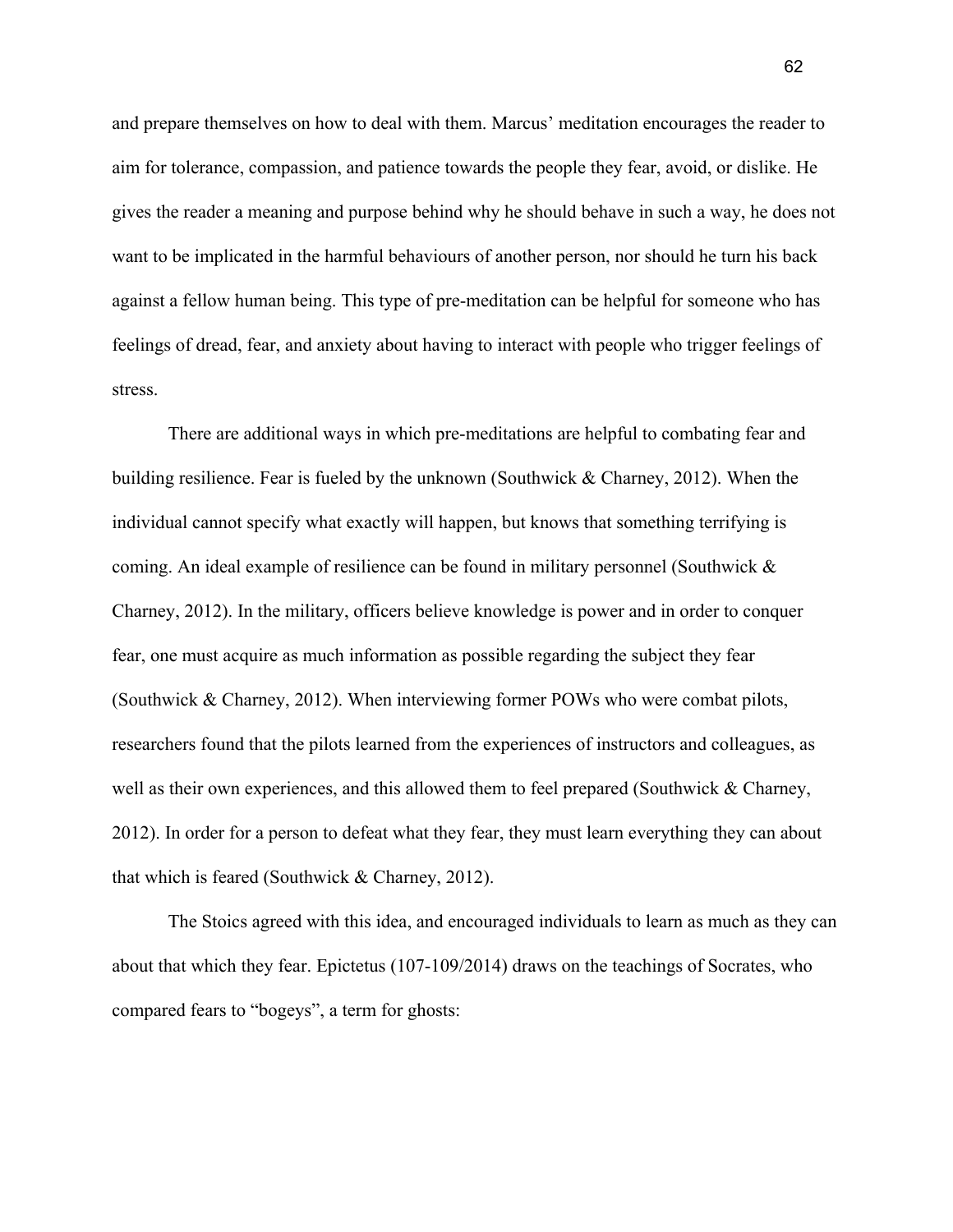Socrates rightly referred to such fears as bogeys. For just as masks seem horrible and frightening to children because of their lack of experience, we allow ourselves to be affected like that too by events, for just the same reason as children are frightened by bogeys, and in the same fashion. For what is a child? Ignorance. What is a child? Lack of knowledge. For in those areas in which he does have some knowledge, he is in no way inferior to us. What is death? A bogey. Turn it round and you'll find out; look, it doesn't bite! (pp. 71)

Epictetus compares the experience of fear to a young child afraid of a ghost, the child is young and naive and does not understand what he fears. He advises the reader to turn the item around and examine it from all angles, in order to acquire knowledge about it. When a person knows more, their fear decreases.

In addition to acquiring more knowledge, one must continually learn and rehearse the skills of combating their fears (Southwick & Charney, 2012). This is done by repeating exercises, and practicing skills, until they are second nature and automatic (Southwick & Charney, 2012). Former POW pilots were interviewed about their experience of being ejected from a fighter jet that had burst into flames while they were flying at high speeds (Southwick  $\&$ Charney, 2012). The pilots stated that they do not remember feeling afraid, instead their automatic responses kicked in and they immediately knew how to respond (Southwick & Charney, 2012). They had spent countless hours in training, learning what to do in situations like these, and repeatedly practicing mock ejections (Southwick & Charney, 2012). They were able to react in a way that enabled them to survive an incredibly dangerous situation (Southwick & Charney, 2012).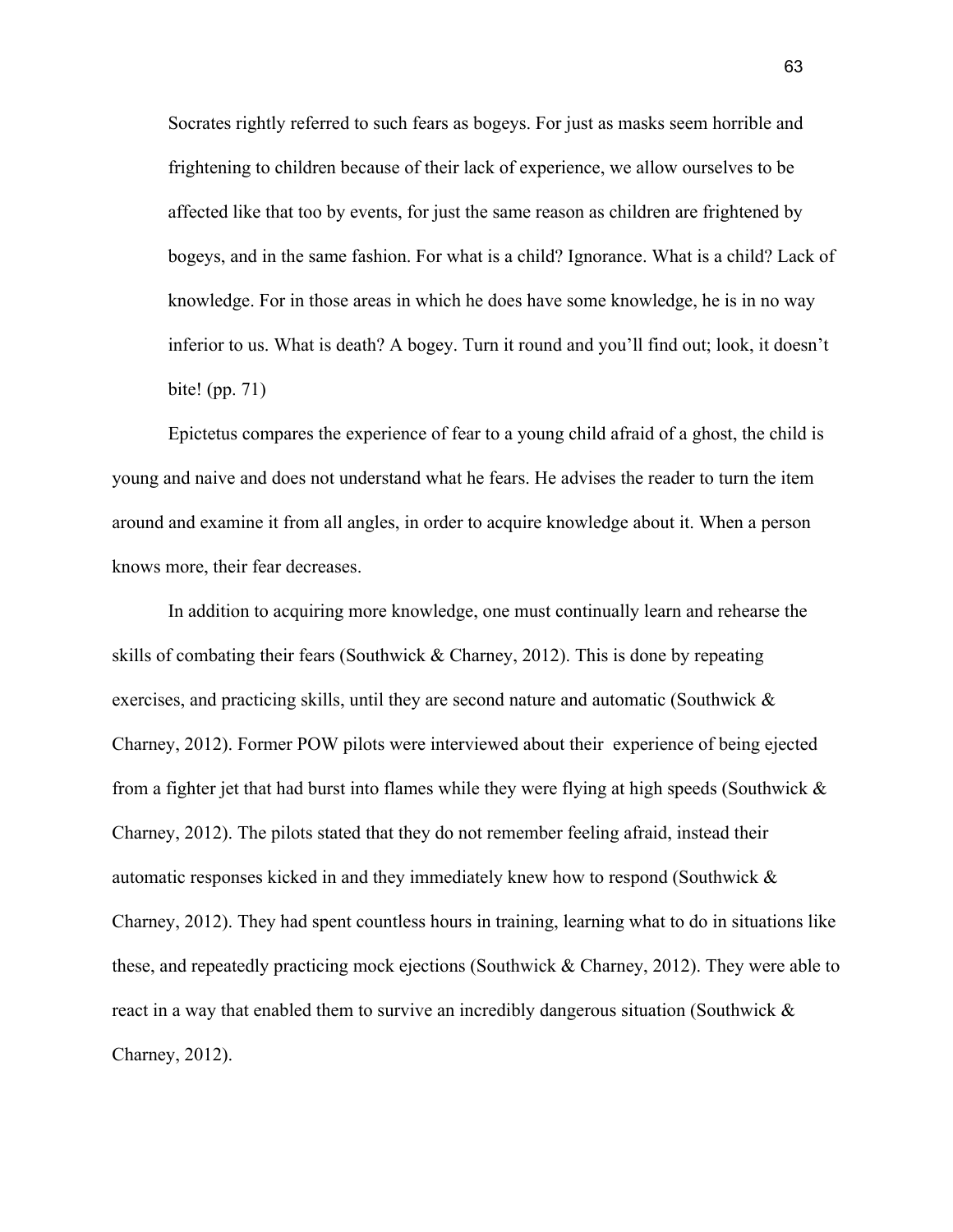Seneca (65/1969) understood the importance of acquiring information about specific fears, and practicing the skills needed to master them:

What is quite unlooked for is more crushing in its effect, and unexpectedness adds to the weight of a disaster. The fact that it was unforeseen has never failed to intensify a person's grief. This is a reason for ensuring that nothing ever takes us by surprise. We should project our thoughts ahead of us at every turn and have in mind every possible eventuality instead of only the usual course of events. . . . This is why we need to envisage every possibility and to strengthen the spirit to deal with the things which may conceivably come about. Rehearse them in your mind: exile, torture, war, shipwreck. (pp. 178)

Seneca advises people to use pre-meditation as a way of identifying all the possible ways that something might harm us. This way, they are able to keep tabs on the unknown dangers that lie ahead, and feel more secure that they are capable of handling them when the time comes. Repetition of practice helps it become more deeply ingrained. When it comes to the unknown, it is always better to be prepared. When a person is caught off guard, they are more vulnerable to irreparable harm and destruction.

There are additional ways to combat fears and develop resilience (Southwick  $\&$  Charney, 2012). When a person is faced with a dangerous or fear inducing scenario, it is important to not be distracted by the negatives, or what they are afraid of (Southwick & Charney, 2012). At a point where one must react quickly, they must not waste time or precious resources worrying about what can go wrong (Southwick & Charney, 2012). When interviewing Special Forces instructors, researchers noted that soldiers who are battling fear in dangerous situations are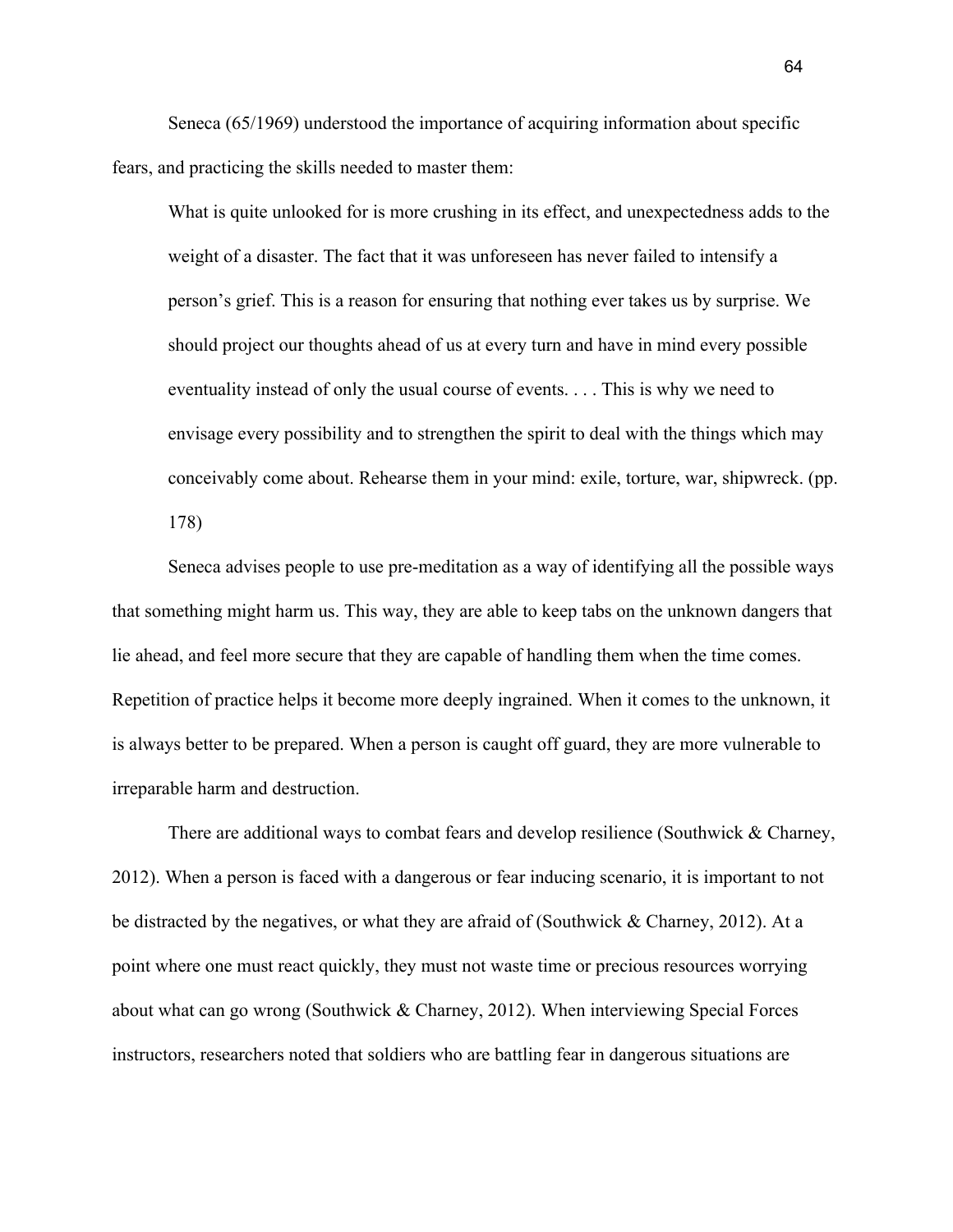taught to maintain their focus on their task, and the mission they are completing on behalf of their team (Southwick & Charney, 2012).

This is an important concept in Stoicism as well, it is important to maintain focus on the task at hand, and not be distracted by fears and worries. Epictetus (107-109/2014) uses a sports metaphor to illustrate this concept:

Experienced ball players can also be seen to act in such a way. None of them is concerned about whether the ball is good or bad, but solely about how to throw and catch it. It is there accordingly that the player's agility, and skill, and speed, and good judgement are demonstrated; so where I for my part can't catch the ball even if I spread out my cloak to do so, an expert will catch it whenever I make a throw. But if we're anxious or nervous when we make the catch or throw, what will become of the game, and how can one maintain one's composure; how can one see what is coming next? But rather, one player will be saying, 'Throw!', and another, 'Don't!', and another again, 'Don't throw so high!' In truth, that is a brawl and not a game. (section 2.5)

Epictetus suggests that experienced ball players focus on their specific task, throwing and catching, this is the skill they need to practice. If they were to give in to their worry and anxiety, they will be overly focused on the outcome, rather than improving their process. When each person focuses on their task, and their role within the team, the game can play out in a proper manner. When each person is worrying about how the overall game will turn out, their anxiety interferes with the process, and it inevitably turns into chaos. Each person is completing their role on behalf of a team mission, and it is in their best interest to maintain their focus.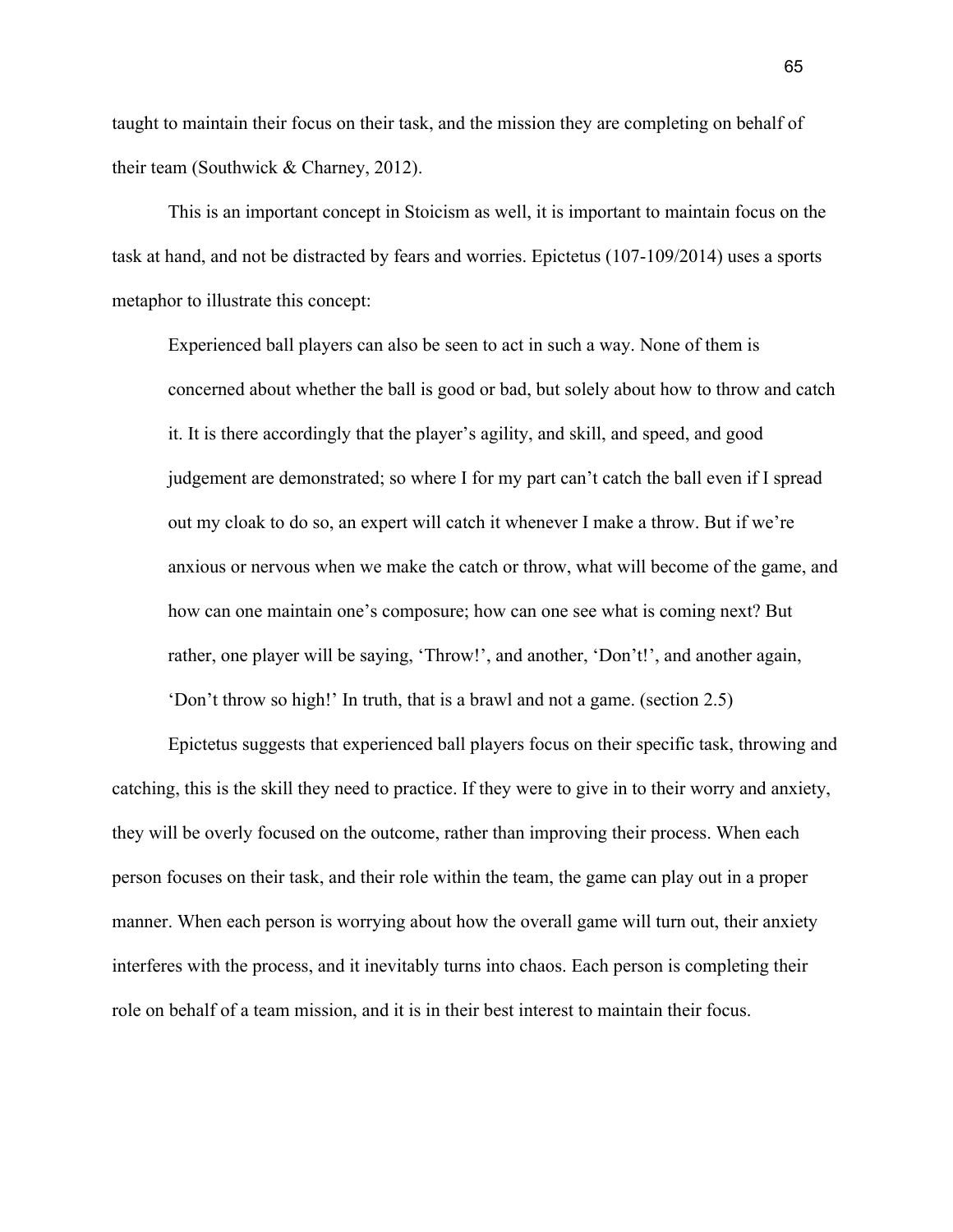For the Special Forces instructors, fear is an important and necessary tool that is used to their benefit (Southwick & Charney, 2012). Soldiers are trained to view fear as a normal experience which is useful in guiding their work (Southwick  $&$  Charney, 2012). It is an opportunity to challenge themselves and grow from the experience (Southwick & Charney, 2012). SF instructor Hickey often says to himself "I'm scared, but I can learn from this", and "This is a test that is going to make me stronger" (Southwick & Charney, 2012). In the midst of dangerous training or missions, he feels a combination of excitement and fear (Southwick & Charney, 2012). He contends that fear can make the person sharper, and more cautious (Southwick & Charney, 2012). Without fear, it is easier for a soldier to make mistakes (Southwick & Charney, 2012). Similarly, Epictetus (107-109/2014) advises the person to welcome challenging or fearful experiences:

It is difficulties that reveal what men amount to; and so, whenever you're struck by a difficulty, remember that God, like a trainer in the gymnasium, has matched you against a tough young opponent." 'For what purpose?', someone asks. So that you may become an Olympic victor; and that is something that can't be achieved without sweat. It seems to me that no one has had a difficulty that gives a better opportunity than the one you now have, if only you're willing to tackle it as an athlete tackles his young adversary. (pp. 51)

Epictetus reminds us that the very thing a person is afraid of is actually what will push them to become stronger. They are better off by seeing this challenge as an opportunity and a chance to develop their skills. A person can discover their true potential, and achieve it to the highest possibility. One cannot become the best version of themselves without challenges and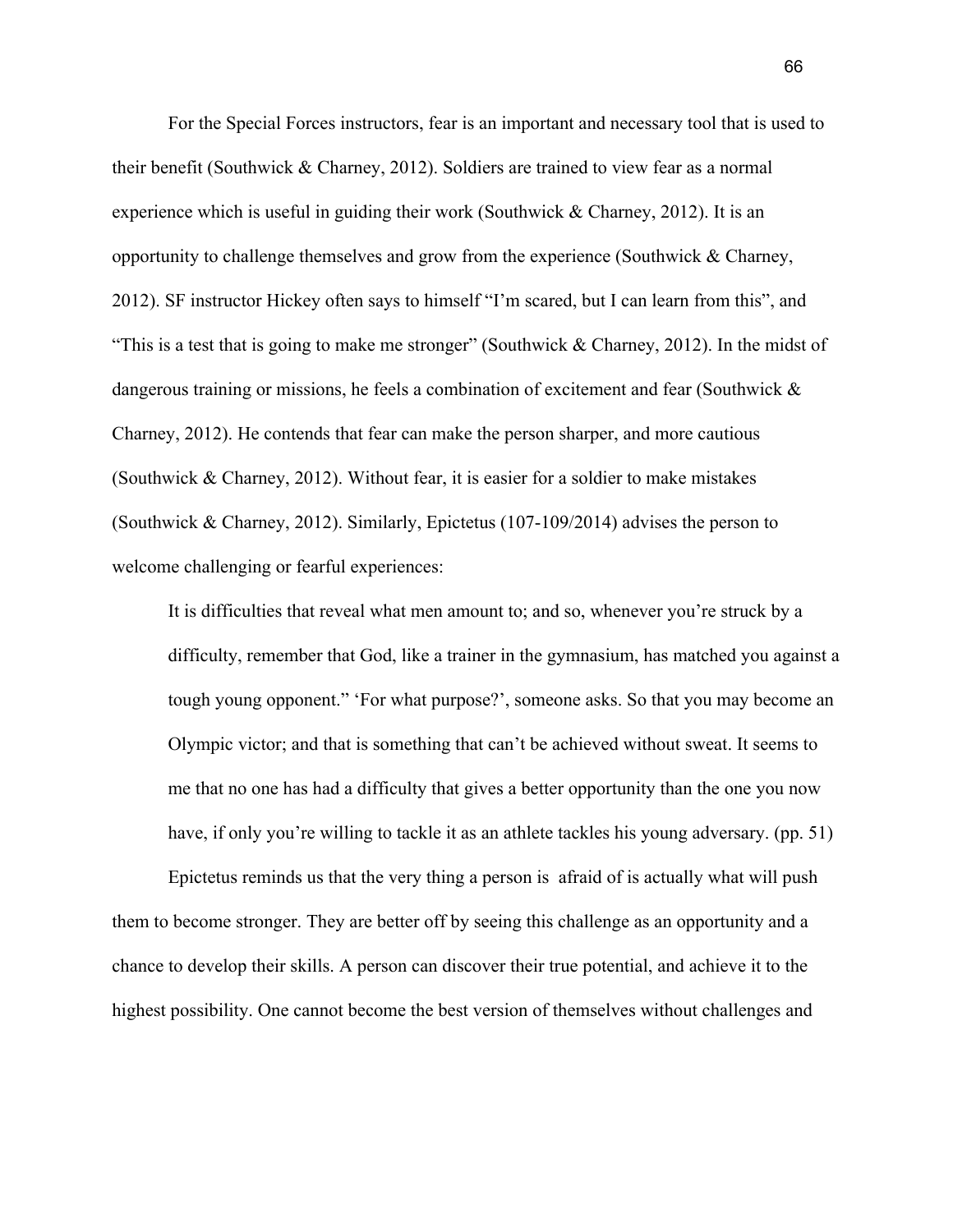difficulties, they must be willing to face it, and they too will become an Olympic victor. Epictetus shows why one should feel excitement when they encounter what they fear.

### **Morals and Values**

While interviewing resilient people, Southwick  $&$  Charney (2012) found that they often have a strong sense of what they believe is right and wrong, which is a source of strength for them during difficult times.

While values differ from person to person, researchers found that many resilient people strongly believed in a set of morals and values, and they strive to live up to them (Southwick & Charney, 2012). In order to be more resilient, an individual should first aim to define their values, and then assess how they can work toward what they value (Southwick  $\&$  Charney, 2012).

In ACT therapy, there is an important distinction made between values and goals (Hayes et al., 1999). Values are abstract goals that remain stable over time, and can never be fully achieved Hayes et al., 1999). This creates a useful relationship between the person and the value, such that the values are always being pursued and are never completed or satisfied (Hayes et al., 1999). A goal on the other hand, is specific and tangible, they can be achieved and change over time (Hayes et al., 1999). The Stoics had a similar conception of virtues, for example, Cicero (45 BCE/2004) and his interlocutor discuss Stoic virtue:

 Take the case of one whose task it is to shoot a spear or arrow straight at some target. One's ultimate aim is to do all in one's power to shoot straight, and the same applies with our ultimate good. In this kind of example, it is to shoot straight that one must do all one can; nonetheless, it is to do all one can to accomplish the task that is really the ultimate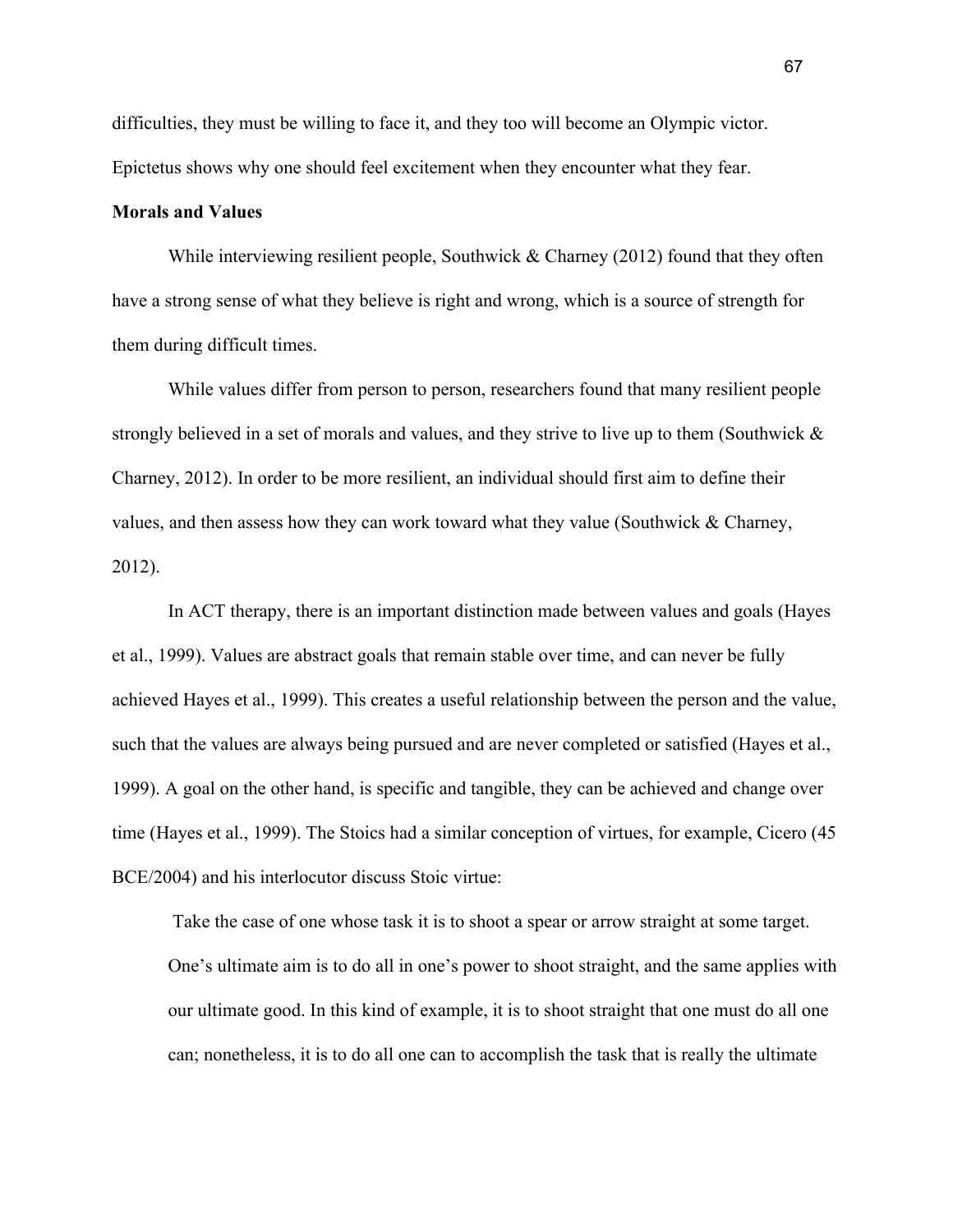aim. It is just the same with what we call the supreme good in life. To actually hit the target is, as we say, to be selected but not sought. (pp. 72)

In this analogy, the interlocutor describes Stoic virtue through the analogy of spear throwing (Nussbaum, 1994). The target represents Stoic virtue, or personal values (Nussbaum, 1994). The individual does his best to aim for the target and shoot straight, but hitting the actual target is not what is most important (Nussbaum, 1994). Likewise, a person's values act like a target, the purpose is not to achieve the value, rather to consistently direct one's actions towards that value (Nussbaum, 1994).

The Stoics believed that virtue is the only thing one needs to achieve "eudaimonia", a life that is flourishing and truly good (Nussbaum, 1994). Virtue is intrinsically worthy, it is chosen for its own sake, and is not affected by external influences (Nussbaum, 1994). The things that are outside of one's control, external influences, do not define one's ability to achieve eudaimonia (Nussbaum, 1994).

Seneca (65/2016) believes that virtue is greatest good that one can possibly achieve:

For the Supreme Good cannot diminish, nor may virtue retrograde; rather is it transformed, now into one quality and now into another, shaping itself according to the part which it is to play. Whatever it has touched it brings into likeness with itself, and dyes with its own colour. It adorns our actions, our friendships, and sometimes entire households which it has entered and set in order. Whatever it has handled it forthwith makes lovable, notable, admirable. Therefore the power and the greatness of virtue cannot rise to greater heights, because increase is denied to that which is superlatively great. You will find nothing straighter than the straight,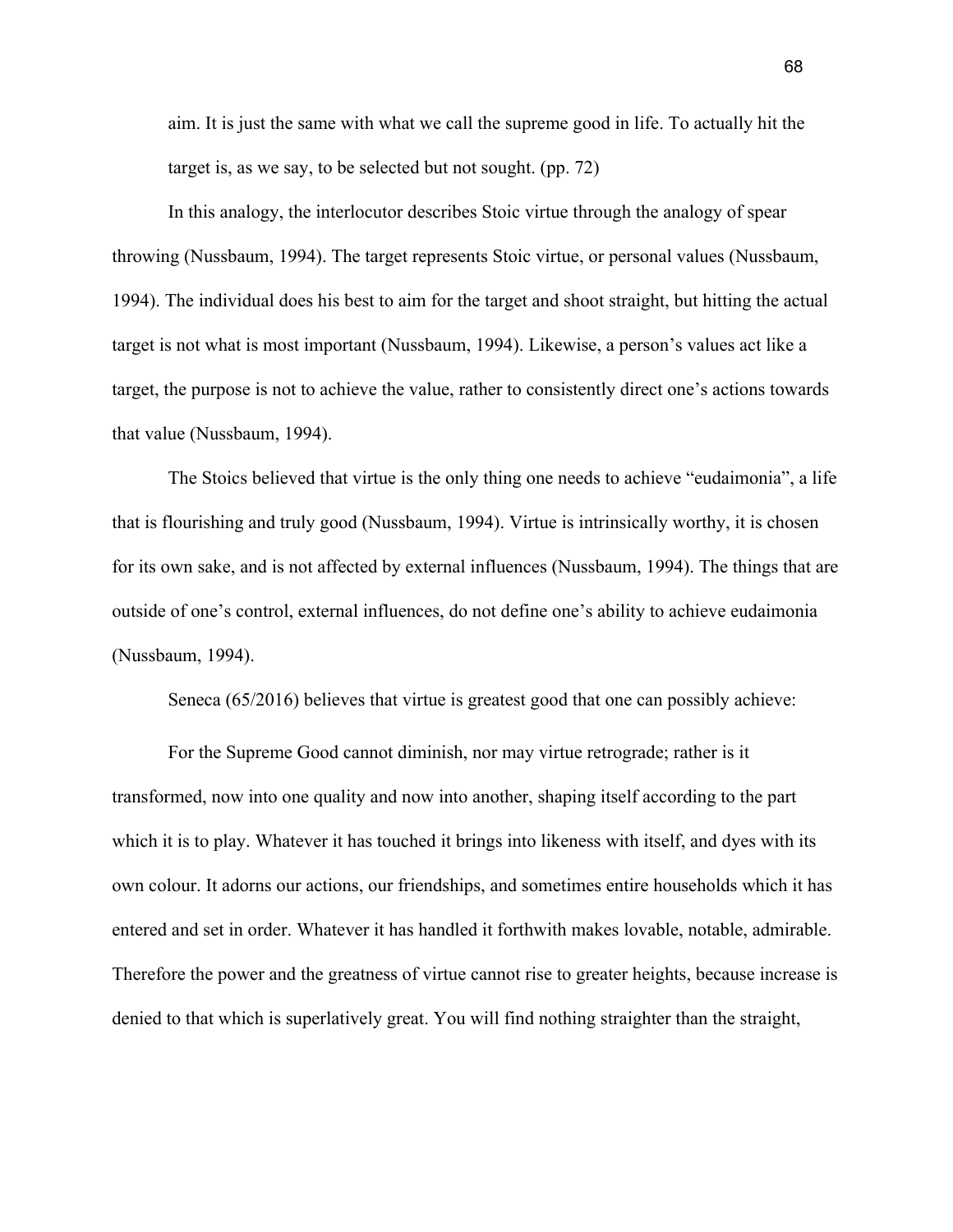nothing truer than the truth, and nothing more temperate than that which is temperate. Every virtue is limitless; for limits depend upon definite measurements

Seneca believes that virtue is the "Supreme Good", everything it touches turns to gold. It makes everything better, and sets things in order. This is an important concept in resilience, Seneca believes one can transform negativity into positivity by way or virtue. He believes that virtue cannot lead a person wrong, and when they are unsure of how to cope, virtue can guide their actions. Virtue represents an ideal, it cannot be improved or measured. This is similar to the ACT concept of values, which are not tangible or achievable, but represent an ideal to aim for.

Resilient individuals use their system of values for guidance, motivation, and strength during difficult times (Southwick & Charney, 2012). Southwick & Charney (2012) describe the experience of naval veteran and POW survivor James Stockdale, whose plane was shot down during a mission in Vietnam.

He parachuted and hit the ground, severely injuring himself, and was then captured and imprisoned by North Vietnamese officials (Stockdale, as cited in Southwick & Charney, 2012). Stockdale was imprisoned with fellow officers and POWs (Stockdale, as cited in Southwick & Charney, 2012). As a higher ranking officer, he was obligated to give them guidance on how to handle the brutal torture they were experiencing (Stockdale, as cited in Southwick & Charney, 2012). After multiple sessions of torture and interrogation, Stockdale was forced to divulge information (Stockdale, as cited in Southwick & Charney, 2012). Stockdale felt a deep shame about revealing confidential information, he felt like he had let himself and his fellow military officers down. (Stockdale, as cited in Southwick & Charney, 2012). Stockdale (1995, as cited in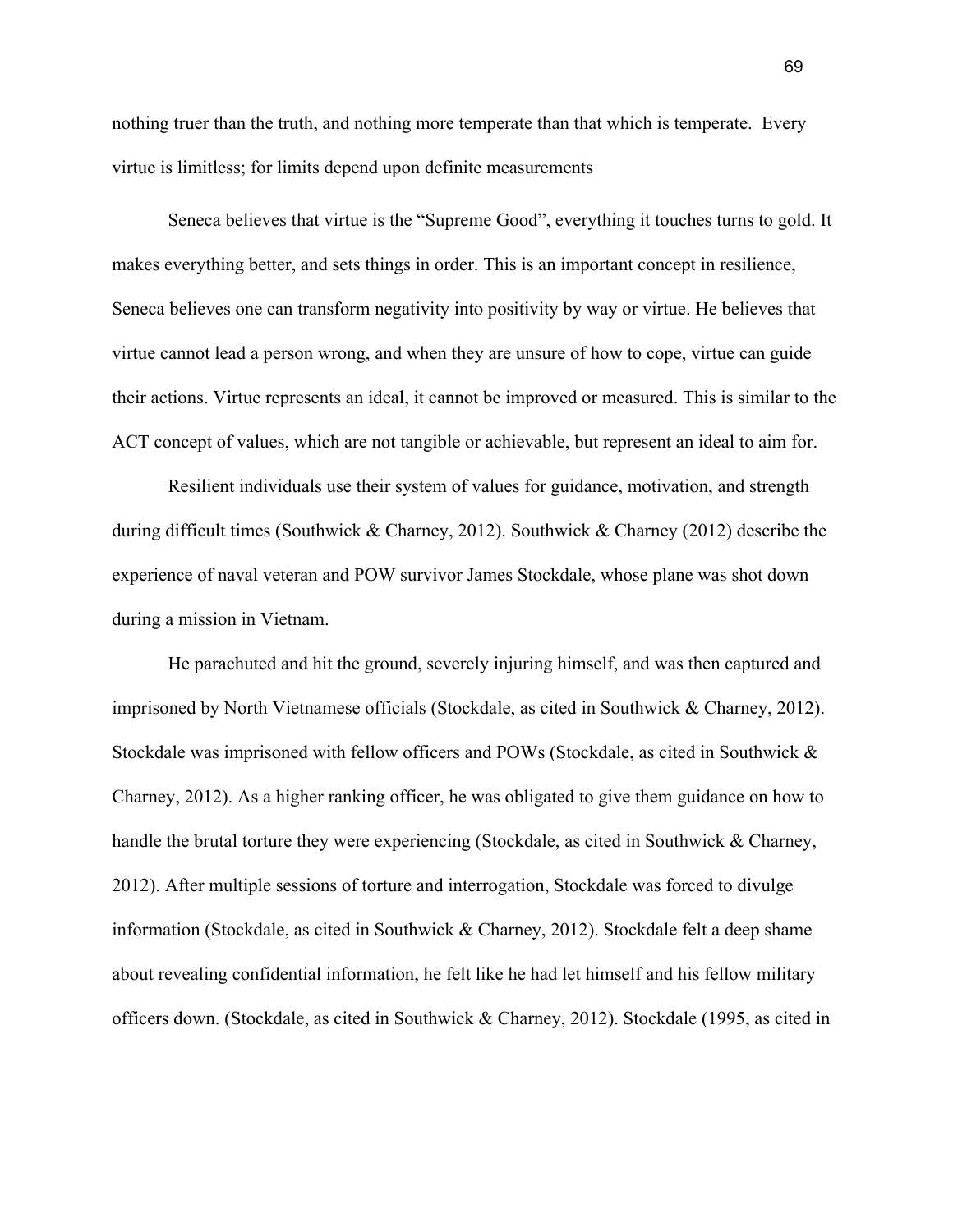Southwick & Charney, 2012) realized that his physical suffering paled in comparison to the agony of feeling shame:

A shoulder broken, a bone in my back broken, a leg broken twice were peanuts by comparison … Shame is heavy, a heavier burden than any physical wounds … the thing that brings down a man is not pain but shame. (pp. 59)

Stockdale reflected on Epictetus' teachings, that even in the harshest of circumstances, a person has the ability to differentiate between what is under their control, and what is beyond their control (Stockdale, as cited in Southwick & Charney, 2012). When one focuses on what is under their control, they will have more than enough tasks to work on (Stockdale, as cited in Southwick & Charney, 2012). Taking influence from Epictetus' writings, Stockdale developed a set of values that supported his fellow POWs' basic need for self-respect, he understood how much this affected how they would handle the experience (Stockdale, as cited in Southwick  $\&$ Charney, 2012). He wanted to ensure that when they were freed, they "returned home with their heads held high" (Stockdale, 1984, as cited in Southwick & Charney, 2012, pp. 59). Stockdale created an acronym called "BACK US", symbolizing a set of rules that the soldiers could follow (Stockdale, as cited in Southwick & Charney, 2012). These were designed to keep the soldiers' pride and dignity, to minimalize receiving torture, and to place highest importance on the unity and well being of the group (Stockdale, as cited in Southwick & Charney, 2012).

The experiences of James Stockdale represent qualities and values that are admired and respected worldwide, a key factor being that they require courage (Southwick & Charney, 2012). Stockdale defined courage as the ability of the soul to endure, he believed that courage and fear are inextricably linked (Stockdale, as cited in Southwick & Charney, 2012). An individual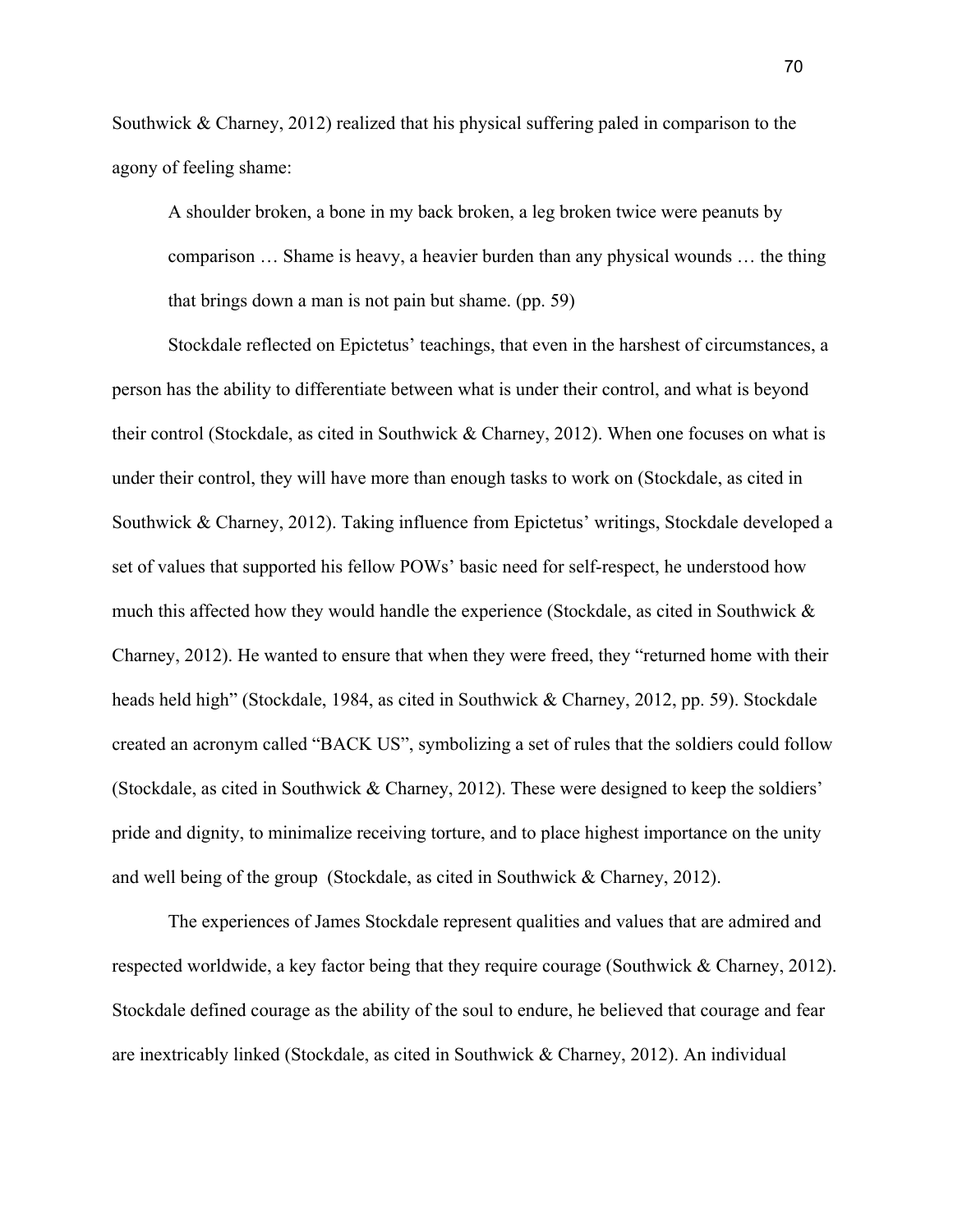channels courage when he faces his fears, he proves to himself that he is capable of handling them (Stockdale, as cited in Southwick & Charney, 2012). While Stockdale had great respect for soldiers with immense courage in their behaviours, he was most deeply affected by displays of moral courage (Stockdale, as cited in Southwick & Charney, 2012).

According to Rushworth Kidder (2006, as cited in Southwick & Charney, 2012), who is a director at the Institute of Global Ethics, there are specific steps to being morally courageous . One must strongly believe in a set of morals and values, and be willing to commit to them (Kidder, 2006, as cited in Southwick & Charney, 2012). Additionally, they must acknowledge the possible risks and dangers of this commitment, and be willing to endure them in order to uphold their principles (Kidder, 2006, as cited in Southwick & Charney, 2012). Moral courage is the foundation of an individual becoming truly virtuous (Southwick & Charney, 2012).

### **Meaning and Purpose**

Fredrich Nietchze (as cited in Southwick & Charney, 2012) once wrote "He who has a why can endure almost any how" (pp. 158). Indeed, this saying is true for the experiences of people who face their fears, heal from trauma, and develop resilience (Southwick & Charney, 2012). At ehe West Point Academy for military training, instructors train future military commanders to find a meaning and purpose in their work (Southwick & Charney, 2012). They place emphasis on the fact that the duties of soldiers are valuable and significant (Southwick  $\&$ Charney, 2012). They make major sacrifices in their lives in order to serve their nation (Southwick & Charney, 2012). Soldiers who are able to derive a sense of purpose for their mission, go on to report greater benefits from the experience (Southwick & Charney, 2012).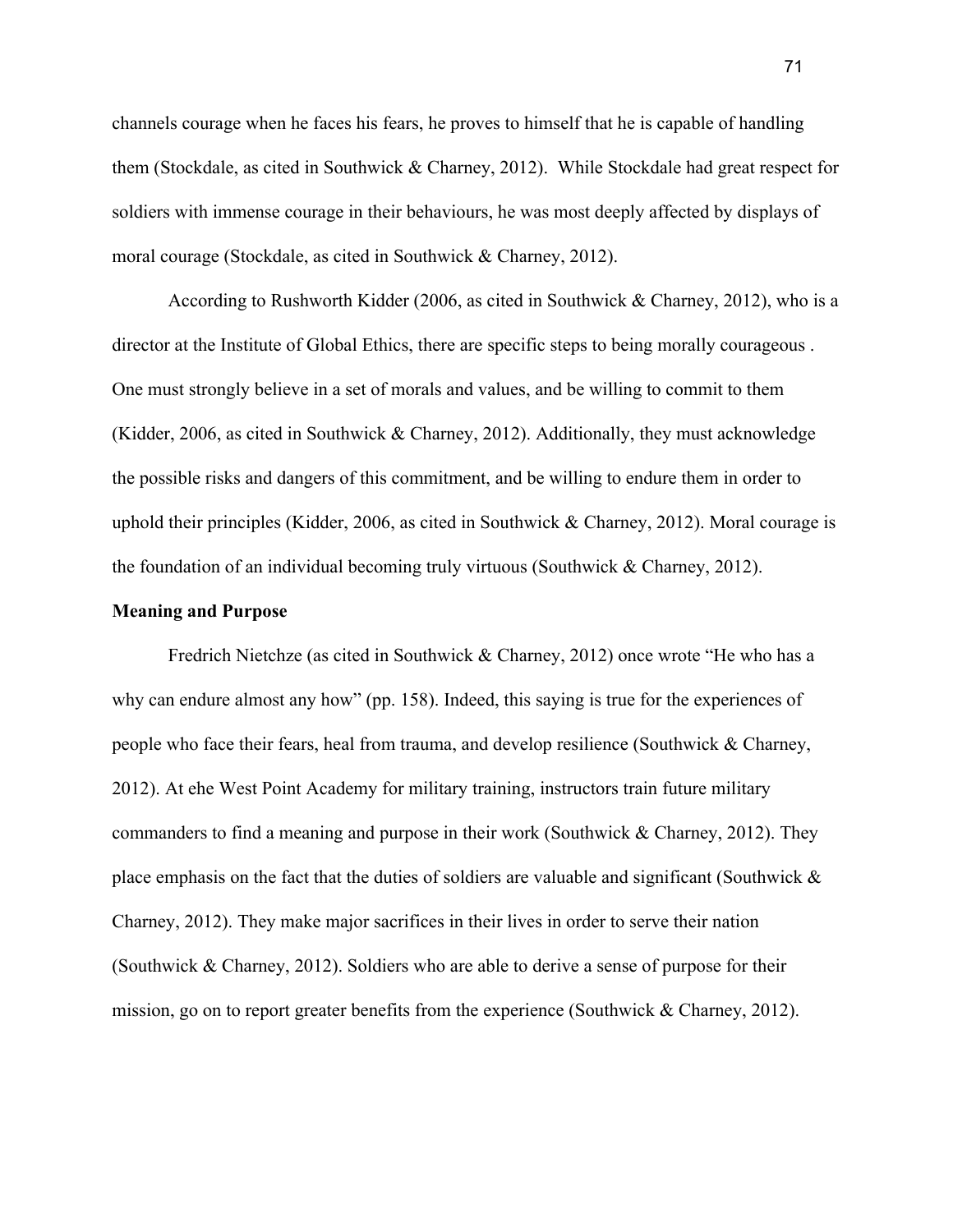Southwick  $\&$  Charney (2012) worked with the Yale University affiliated division of the National Center for PTSD, they helped develop a therapeutic program based on logotherapy for veterans who were suffering from PTSD (Southwick & Charney, 2012). The veterans who participated in the program reported feeling overwhelmed by painful memories, feelings of guilt, self doubts, and feelings of aimlessness (Southwick & Charney, 2012). These feelings impacted their daily functioning and ability to engage with life (Southwick & Charney, 2012).

Within the therapeutic program, facilitators sought to restore a sense of meaning and purpose to the veterans' lives (Southwick & Charney, 2012). They began by reminding veterans of the different types of expertise they brought to their community (Southwick & Charney, 2012). These veterans had overcome trauma, pain, loss, hopelessness, and had survived to become incredibly resilient (Southwick & Charney, 2012). Facilitators identified an area of expertise for each veteran and assigned them to a related position of community service (Southwick & Charney, 2012). For example, a veteran who had experienced homelessness was assigned to work with Habitat for Humanity (Southwick & Charney, 2012). Another veteran who had been isolated for years, worked in a program delivering meals to people struggling with agoraphobia (Southwick & Charney, 2012). Veterans were also encouraged to develop a project of their own choosing if they had ideas of what services they wanted to provide (Southwick & Charney, 2012). For example, a veteran who had encountered children orphaned by war, chose to work with disadvantaged children in his community (Southwick & Charney, 2012).

Over the course of interviews conducted by Southwick & Charney (2012), many participants shared incredibly difficult and courageous narratives of trauma, meaning, and resilience. One example is Jerry White, who lost his leg from a landmine explosion. Reflecting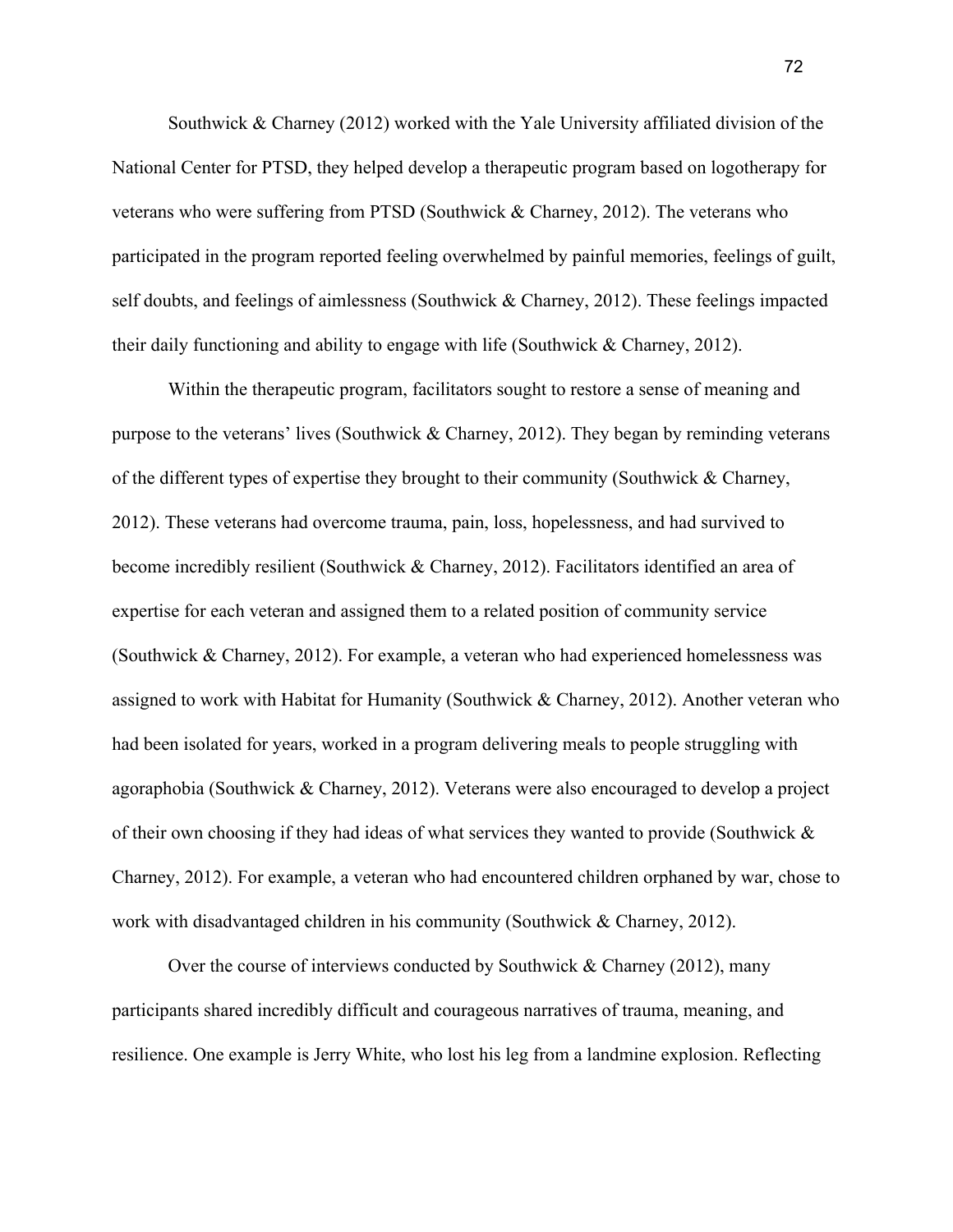on his experience, White suggests that when a person is recovering from trauma, they begin to ask questions, such as "why me?", followed by feelings of self pity (Southwick & Charney, 2012). Over time, White realized that the question he needed to be asking was simply "why?", this represented a search for meaning (Southwick & Charney, 2012). White contends that trauma survivors have a choice, they can choose to transform from victims into survivors (Southwick  $\&$ Charney, 2012). They can choose to get back up, refuse defeat, and pursue a meaningful life (Southwick & Charney, 2012). White describes this as getting "unstuck", when the individual is able to move forward as a survivor (Southwick & Charney, 2012). They find purpose and even healing from a new mission in life, by giving back to their community and helping others (Southwick & Charney, 2012). According to trauma researcher and author, Judith Herman (as cited in Southwick & Charney, 2012), survivors discover new realizations regarding the political and spiritual aspects of their hardships. They experience call to action and social justice (Herman, as cited in Southwick & Charney, 2012).

The Stoics understood that it is a common occurrence for someone recovering from trauma to become stuck in wondering why something happened to them. Seneca expands on a quote by writer Publilius, to poke holes in this mentality:

What can happen to one can happen to all.' If you let this idea sink into your vitals, and regard all the ills of other people (of which every day shows an enormous supply) as having a clear path to you too, you will be armed long before you are attacked. It is too late for the mind to equip itself to endure dangers once they are already there. 'I didn't think it would happen' and 'Would you ever have believed it would turn out so?' Why ever not? (Seneca, 65/2007, "On Tranquility of Mind, para. 11)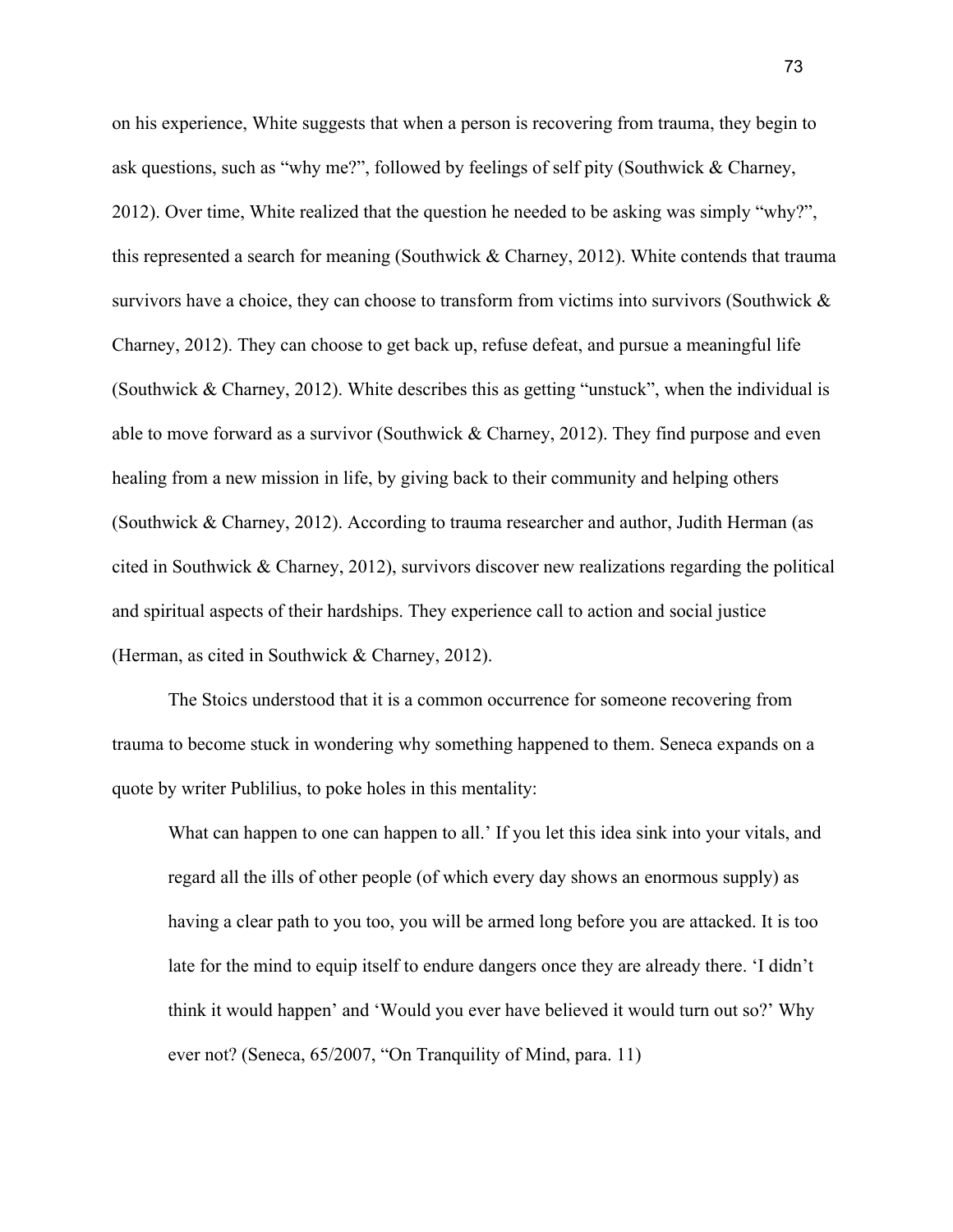Seneca warns the individual against mistakenly believing that what happens to others will not happen to them as well. No one is immune from hardships or suffering, and it can happen to anyone at any time. Seneca's advice is useful when an individual is stuck in thoughts of "why me?" and feeling self pity. Seneca uses logic to poke holes in the idea of "why me", and also gives them a reason not to think that way. When a person maintains awareness that anything can be taken away from them, their mindset is able to be prepared and resilient. It also helps to become "unstuck" from the "why me" mindset, and refocus on what is important and meaningful.

Marcus Aurelius (161-180/2002) advises the reader not to get attached to a problem free life, "I was once a fortunate man but at some point fortune abandoned me. But true good fortune is what you make for yourself. Good fortune: good character, good intentions, and good actions" (section 5.37). Marcus Aurelius describes the mindset of someone who in the wake of a traumatic experience, is able to move from a "why me" mindset to simply "why?" When the individual experiences suffering and hardship that permanently changes them, it feels like their good fortune has abandoned them. By changing their perspective, they can use their suffering into something meaningful, and therefore create their own good fortune.

An important influence and advocate of meaning focused resilience is holocause survivor Viktor Frankl, he looked for meaning in the most difficult and tragic of experiences: (Southwick & Charney, 2012).

Viktor Frankl was an important figure in the development of meaning centered therapies (Southwick & Charney, 2012). As a survivor of the holocaust, Frankl realized that even in the worst of circumstances a person has the ability to find meaning (Southwick & Charney, 2012):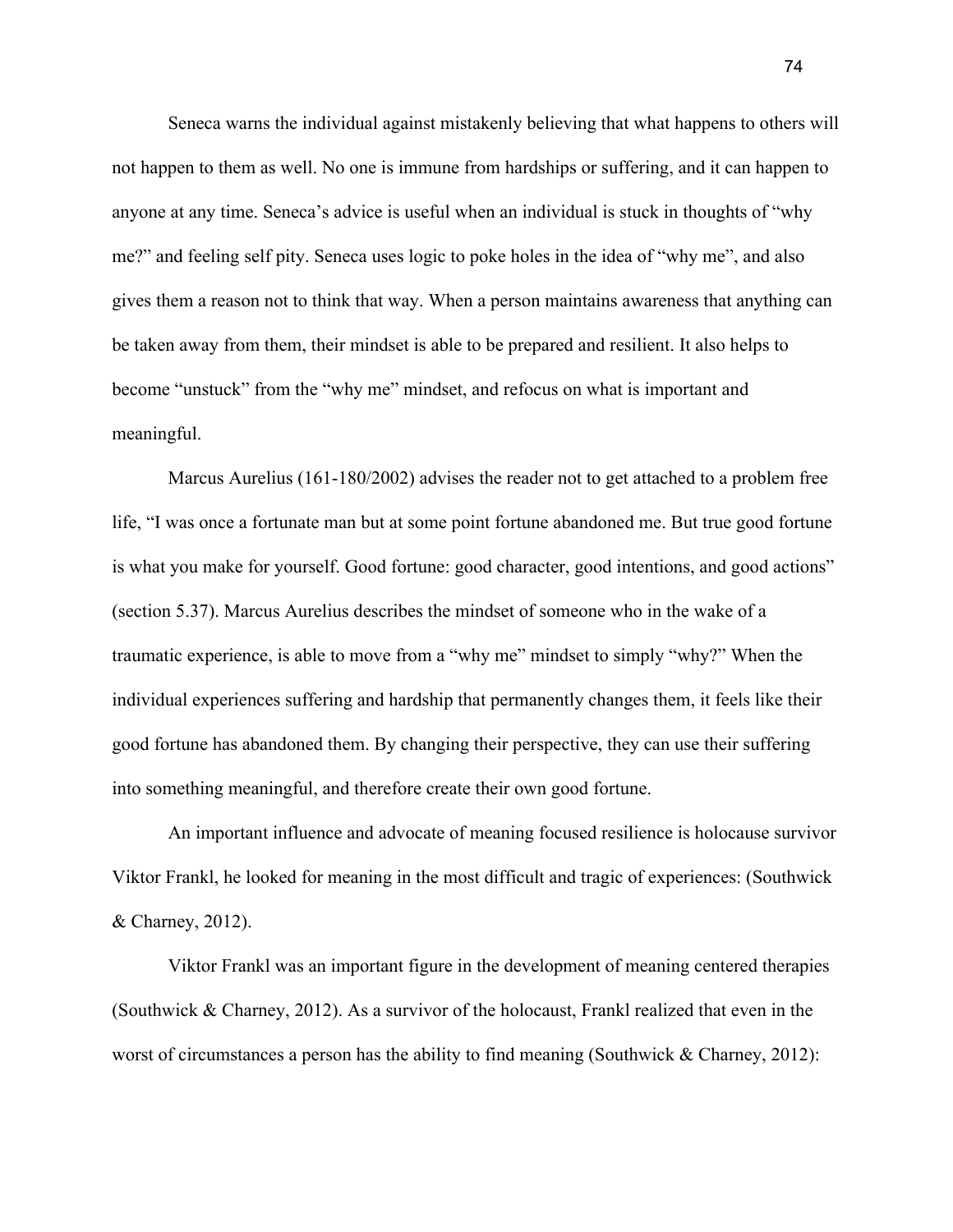We must never forget that we may also find meaning in life even when confronted with a hopeless situation, when facing a fate that cannot be changed. For what then matters is to bear witness to the uniquely human potential at its best, which is to transform a personal tragedy into a triumph, to turn one's predicament into a human achievement. When we are no longer able to change a situation– just think of an incurable disease such as inoperable cancer: We are challenged to change ourselves. (Frankl, 1963, as cited in Southwick & Charney, 2012, p. 163)

Frankl believed in the human capacity to find meaning even in the most dire of circumstances, he called this "tragic optimism" (Frankl, as cited in Southwick & Charney, 2012). Even when facing a hopeless situation, a person has the potential to transform his pain into something meaningful, through a call to action (Frankl, as cited in Southwick & Charney, 2012). An example of this is the experience of Lt. Col. Morrissey, a psychiatrist who directed the mental health program at West Point Academy (Southwick & Charney, 2012). In 2006, Col. Morrissey served overseas as a physician in Iraq during time of war (Southwick & Charney, 2012). Col. Morrissey treated Iraqi children who were suffering from severe burns due to various reasons (Southwick & Charney, 2012). His limited equipment and resources were not adequate for proper medical care, and many children did not survive (Southwick & Charney, 2012). Col. Morrissey coordinated with military personnel and the U.S embassy to set up the "Iraqi Children's Project" (Southwick & Charney, 2012). They collected funding for transporting sick and injured children to participating U.S. hospitals where they could receive proper medical care (Southwick & Charney, 2012). This was not a simple process as they had to secure passports, visas, transportation, and find hospitals willing to donate care (Southwick & Charney, 2012).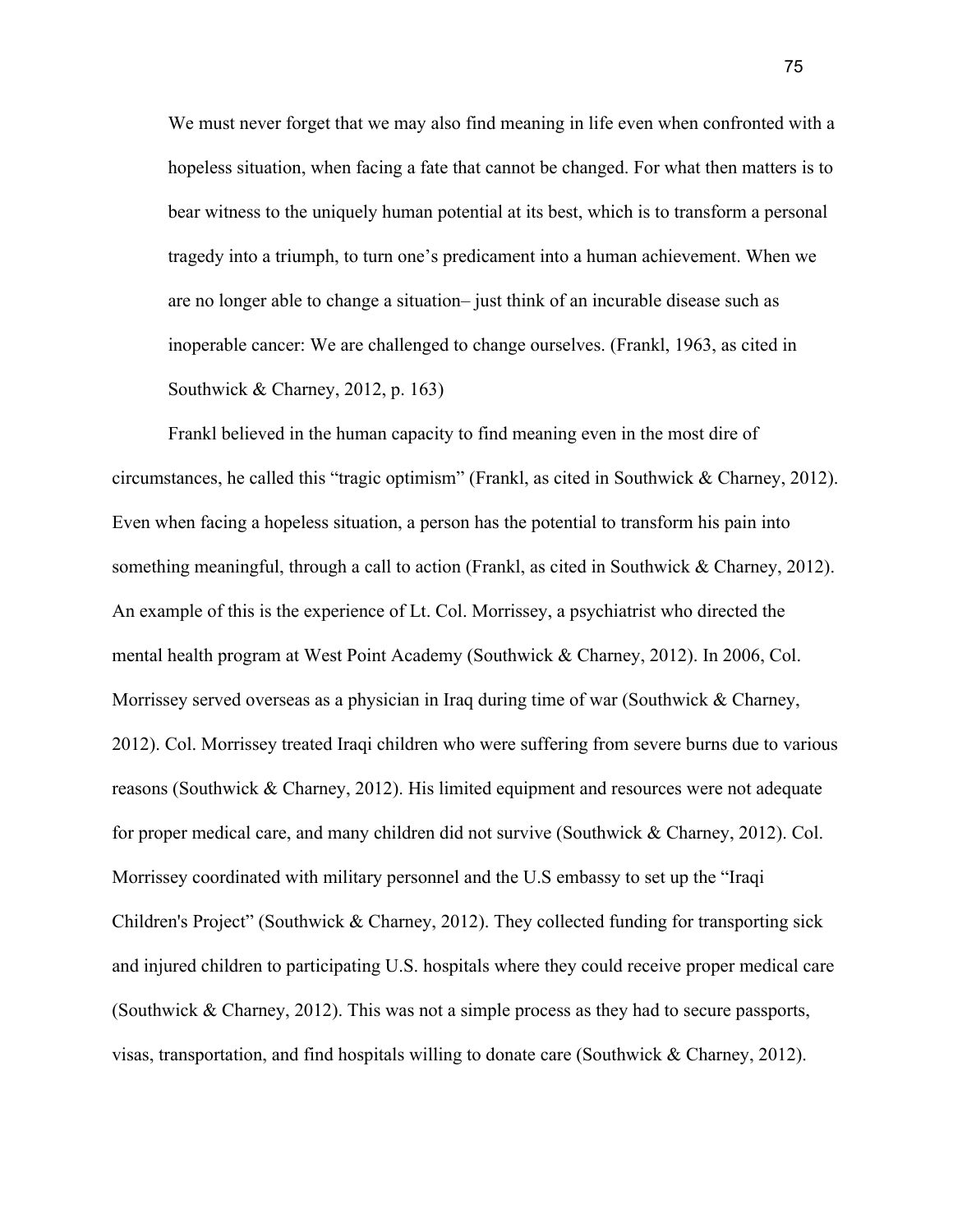The "Iraqi Children's Project" was able to save 18 out of thousands of children in Iraq who were in need of care (Southwick & Charney, 2012). While 18 may seem like a small number in comparison, it was better than not helping or saving any children (Southwick & Charney, 2012). Col. Morrissey found a way to create meaning in circumstances where he felt hopeless to make a difference (Southwick & Charney, 2012). Similar to an ancient Jewish proverb, "It is better to light one small candle than to curse the darkness", Col. Morrissey found a way to not be discouraged by the situation, and focus his efforts into doing what was possible within their abilities (Southwick & Charney, 2012).

Seneca (65/1928, p. 9) speaks on how good men can take action, "they should not shrink from hardships and difficulties, nor complain against fate; they should take in good part whatever happens, and should turn it to good. Not what you endure, but how you endure, is important." Seneca tells the person not to shrink away in difficult or hopeless circumstances. Like Col. Morrissey, he advises them to face the situation, and transform it into something positive. It is not about what happens to the individual, rather how they react to their situation and how they direct their actions, that mold their personal meaning and experience.

## **Posttraumatic Growth**

There is a process to the aftermath of a traumatic experience, as described by University of Massachusetts Professor, Dr. Ronnie Janoff-Bulman (1992, as cited in Southwick & Charney, 2012). Immediately after the traumatic experience, the individual is trying to process what has happened (Janoff-Bulman, 1992, as cited in Southwick & Charney, 2012). They may be in a state of shock, or unable to believe that someone they love is gone forever (Janoff-Bulman, 1992, as cited in Southwick & Charney, 2012). Their belief in a safe, stable, and predictable world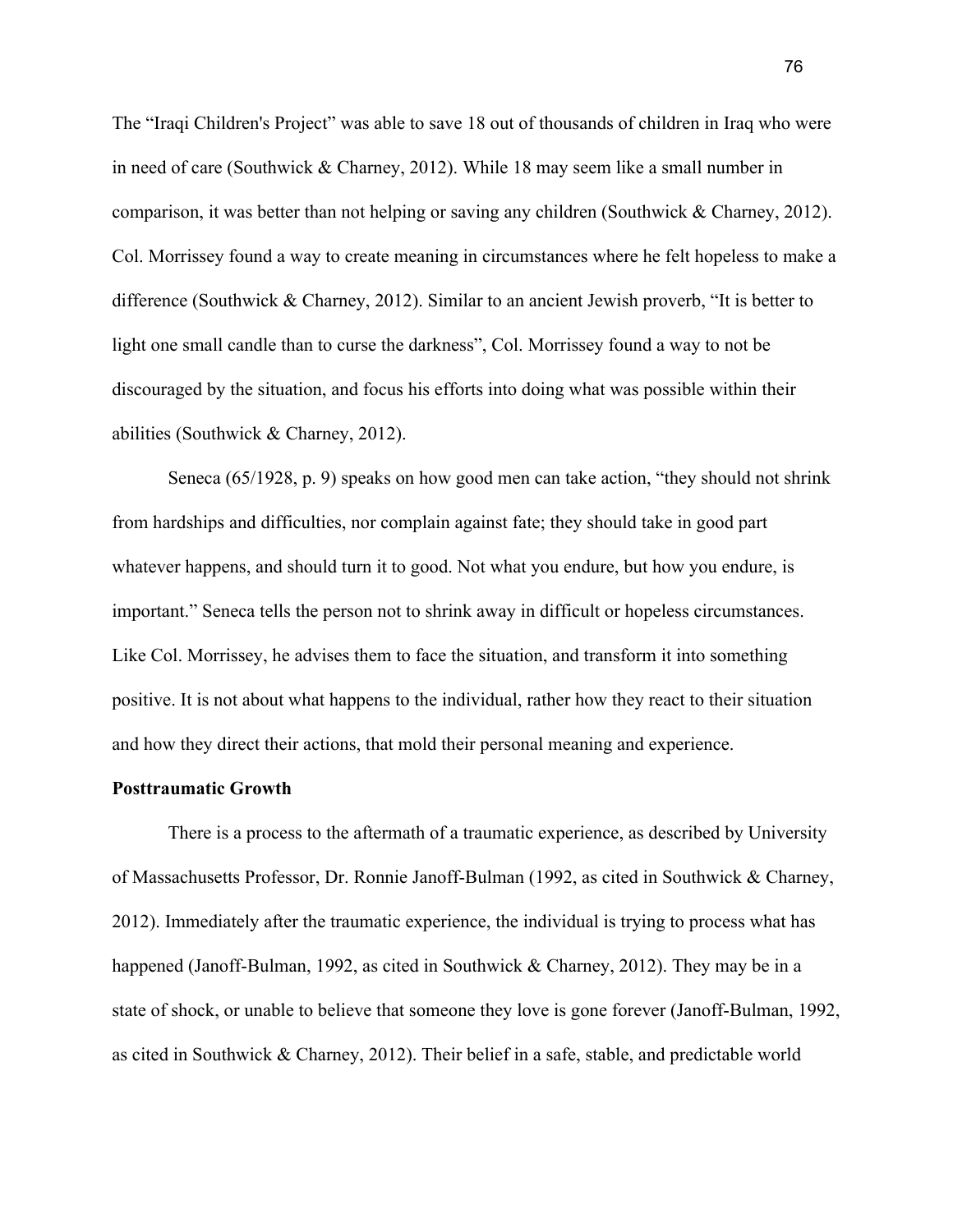might be shattered, leaving them feeling fearful or vulnerable (Janoff-Bulman as cited in Southwick  $\&$  Charney, 2012). They may have intrusive thoughts and vivid flashbacks from the trauma (Janoff-Bulman, 1992, as cited in Southwick & Charney, 2012). Over time, many survivors slowly shift into another phase of processing, where they try to find meaning from their experience, and even grow from it (Janoff-Bulman, 1992, as cited in Southwick & Charney, 2012). In recent studies, many researchers have found reports of self-transcendent, useful, and constructive aspects of posttraumatic growth (Zoellner & Maercker, 2006, as cited in Southwick & Charney, 2012).

Researchers Richard Tedeschi and Lawrence Calhoun (1996, as cited in Southwick & Charney, 2012) created the "post traumatic growth inventory" assessment to identify changes within individuals who were healing from traumatic experiences .

The inventory included a section on changes to self perception, with statements such as "I've been through the absolute worst that I know and no matter what happens, I'll be able to deal with it" (Tedeschi & Calhoun, 1996, as cited in Southwick & Charney, 2012). Another section in the inventory measured changes in perception of relationships with others, it described feeling increased compassion towards suffering of others, and feeling a stronger connection to people (Tedeschi & Calhoun, 1996, as cited in Southwick & Charney, 2012). A third section examined philosophical changes, and included questions on existential topics of the meaning of life, and one's purpose in a world full of suffering (Tedeschi & Calhoun, 1996, as cited in Southwick & Charney, 2012). Southwick & Charney (2012) used the PTGI assessment tool in a study on U.S. veterans who survived missions in Afghanistan and Iraq. The results of the study showed that 72% of the 300 participants reported experiencing growth in one or more of the 3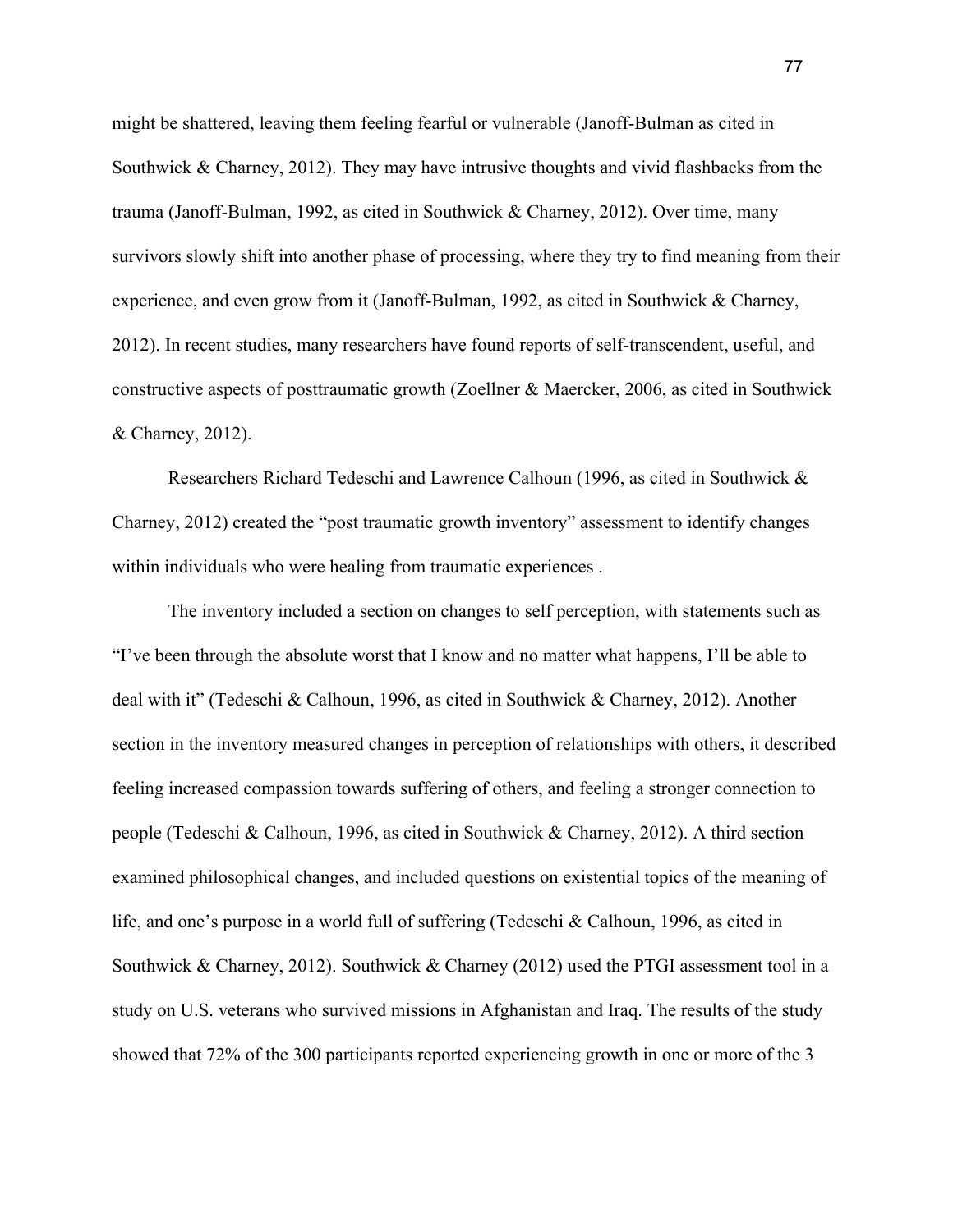specific sections (Southwick & Charney, 2012). The study also showed that the most common areas of posttraumatic growth were specific to changes in priorities about what is most important in life, and the belief in one's own ability to handle difficult experiences (Southwick & Charney, 2012). Posttraumatic growth represents the ability of survivors to use meaning and purpose to transform their pain and suffering into a profound experience that shapes their character (Southwick & Charney, 2012).

In the Stoic texts, Seneca (65/2007) greatly values the benefits of post traumatic growth: You are unfortunate in my judgement, for you have never been unfortunate. You have passed through life with no antagonist to face you; no one will know what you were capable of, not even you yourself.' For a man needs to be put to the test if he is to gain self-knowledge; only by trying does he learn what his capacities are." (p. 10)

Seneca is able to reframe his unfortunate circumstances by finding meaning in having experienced struggle. He proposes that people who have had easy or perfect lives are unlucky and unfortunate. Seneca tells us that it is actually a gift and a blessing to go through hardship, because it gives one an opportunity to discover the strength and resilience they are capable of. The individual is able to channel their suffering into a meaningful experience that builds their character, and their perspective of life. People learn more about themselves in hard times, as compared to when their lives are easy and perfect.

In another text, Seneca reminds people that the most important benefits are not materialistic or external: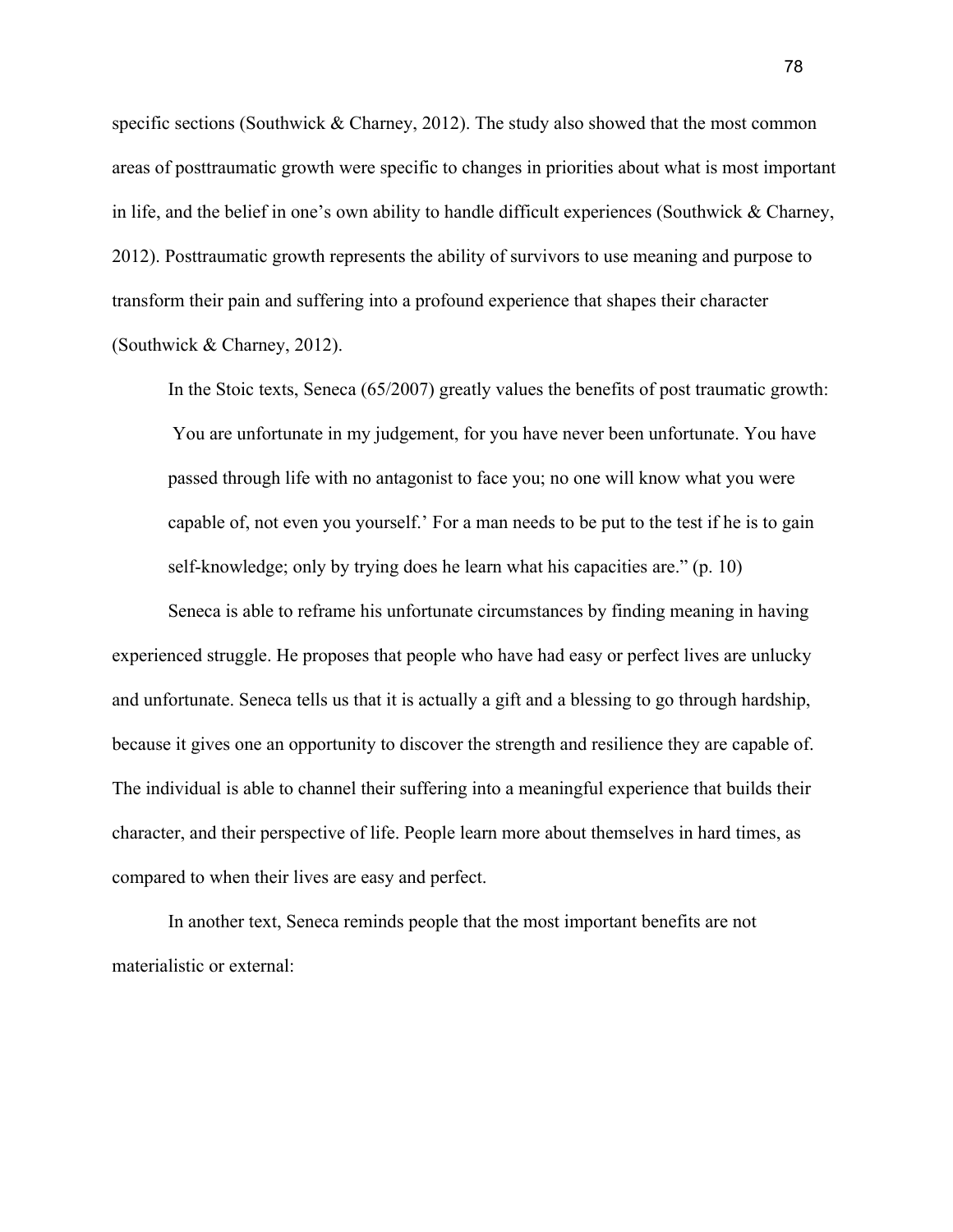So let us also win the way to victory in all our struggles, – for the reward is not a garland or a palm or a trumpeter who calls for silence at the proclamation of our names, but rather virtue, steadfastness of soul, and a peace that is won for all time. (65/2016, p. 81)

Seneca believes that when facing hardships or struggles in life, winning the battle is not what is most important, nor is it a worthwhile victory. The growth that the individual experiences after going through hardship is the real victory. They develop their internal resources, and become stronger and wiser. They find a sense of meaning and purpose, and their newfound perspective on life brings a deep inner peace.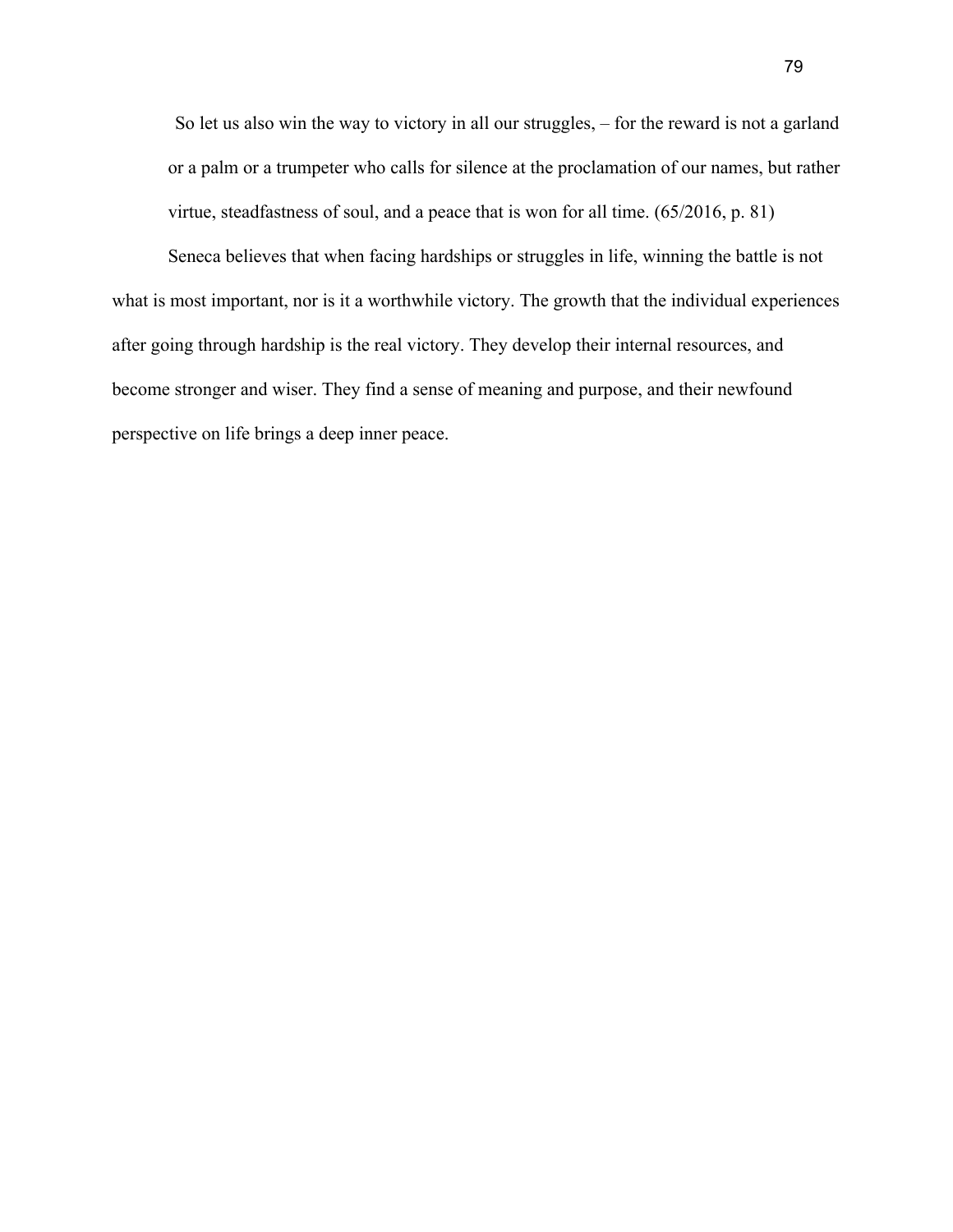## **Chapter 7: Stoicism as a Model of Psychotherapy**

Present day psychotherapy is rooted in ancient schools of philosophy (Robertson, 2010). Two of the pioneers of CBT, Aaron Beck and Albert Ellis, have both cited Stoicism as the philosophical origin of their respective approaches to therapy (Robertson, 2010) . Ellis stated that rational-emotive behavioural therapy is rooted in the Stoic idea that a person is not innately affected by external events, rather their perceptions and attitudes towards external events (Ellis, 1962, as cited in Robertson, 2010). Both REBT and Stoicism put emphasis on the client's personal responsibility, rational thinking, monitoring one's own thoughts and behaviours, and using these to modify irrational emotions ( Still & Dryden, 1999, as cited in Robertson, 2010).

Stoic concepts are present in a multitude of therapeutic models (Robertson, 2010). In Alcoholics Anonymous, a well known program for people struggling with alcohol abuse, members often recite the serenity prayer. They recite "God grant me serenity to accept the things I cannot change, Courage to change the things I can, And wisdom to know the difference." (Robertson, 2010). This saying bears a strong resemblance to the Stoic ideology. One of the essential handbooks in Stoicism, known as the Enchiridion, opens with the statement: "Some things are up to us and others are not" (Epictetus, as cited in Robertson, 2010, p. 10). This idea by Epictetus (107-109/2014) is also seen in the first chapter of his Discourses, which is titled "About things that are within our power and those that are not" (section 1.1). This concept is essential to Stoic philosophy, Epictetus maintains that the study of Stoicism is essentially the study of learning how to make this distinction and apply it (Robertson, 2010). There are several psychological theorists who have taken influence and inspiration from Stoic texts, such as Hans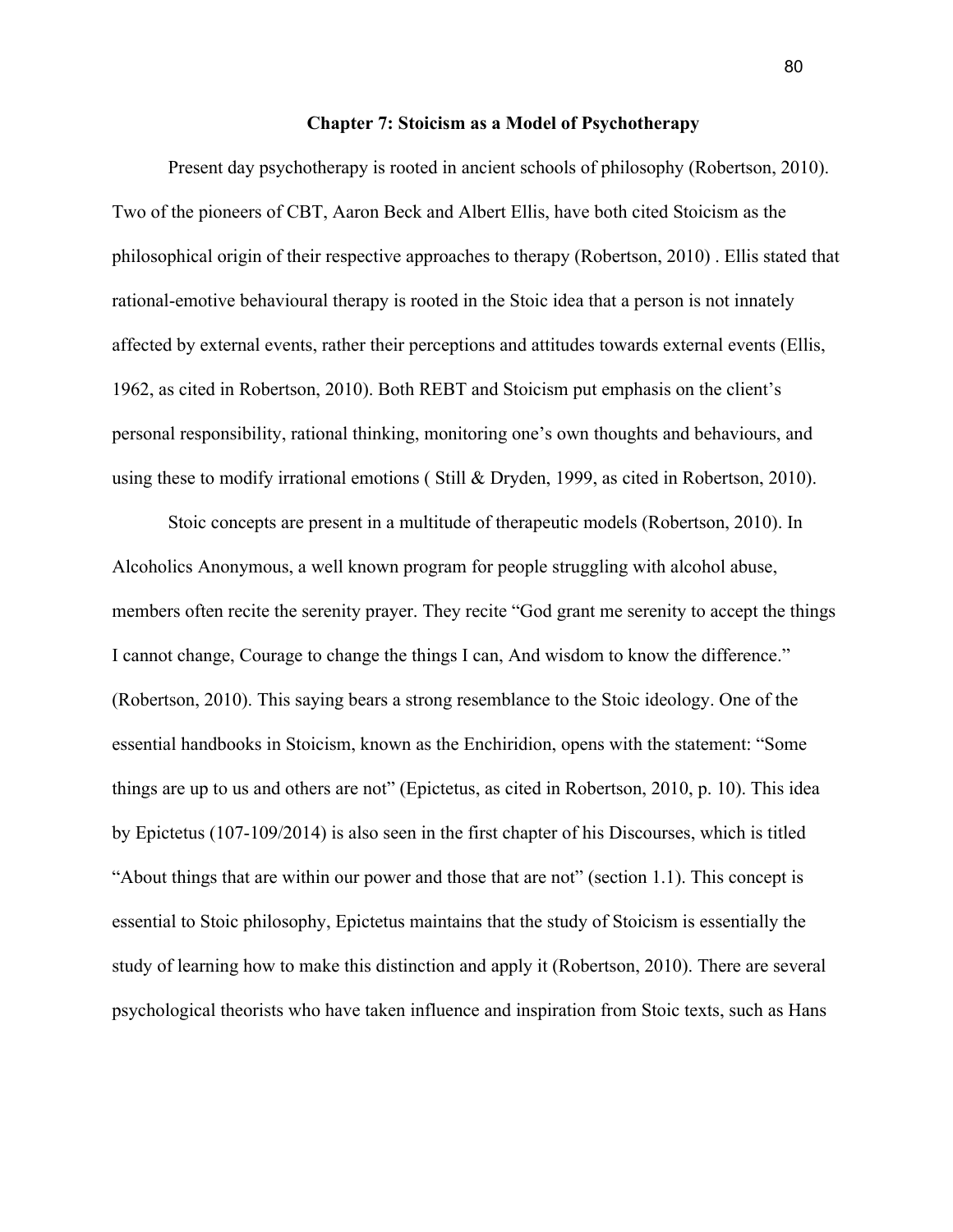Eysenck, David Meichenbaum, Arnold Lazarus, Paul Dubois, and many others (Robertson, 2010).

Present day military officials draw from Stoic philosophy to train personnel and develop their soldiers' resilience (Robertson, 2013). For example, Special Forces Major Thomas Jarrett implemented a Stoic "Warrior Resilience Training" program (Jarrett, 2008, as cited in Robertson, 2013). The facilitators administered questionnaires for more than 900 participants, and the data showed that participants felt they benefited from the training (Jarrett, 2008, as cited in, Robertson, 2013). They believed the training would help them be more resilient while deployed, and when returning home (Jarrett, 2008, as cited in Robertson, 2013). Professor Nancy Sherman, who formerly served as Chair in Ethics at the US Naval Academy, published a book titled "Stoic Warriors", where she compared the similarities between Stoic concepts and current military values (Sherman, 2005, as cited in Robertson, 2013).

Unfortunately, there is not enough scientific research on the efficacy of Stoicism as a model of psychotherapy (Robertson, 2013). While there is a multitude of indirect evidence, such as scientific research showing the effectiveness of CBT, there is a lack of direct evidence (Robertson, 2013). One example of direct evidence is seen in a 2012 study conducted by a doctoral student, Patrick Ussher, at the University of Exeter (Ussher, 2012, as cited in Robertson, 2013). Dr. Ussher developed an informal pilot study, where a multidisciplinary team of philosophers, psychologists, psychotherapists, and classicists contributed to the project (Ussher, 2012, as cited in Robertson, 2013). They developed a handbook using basic Stoic theories and techniques and published them online (Ussher, 2012, as cited in Robertson, 2013). Participants visited the website and were asked to apply the exercises to their daily lives over the course of a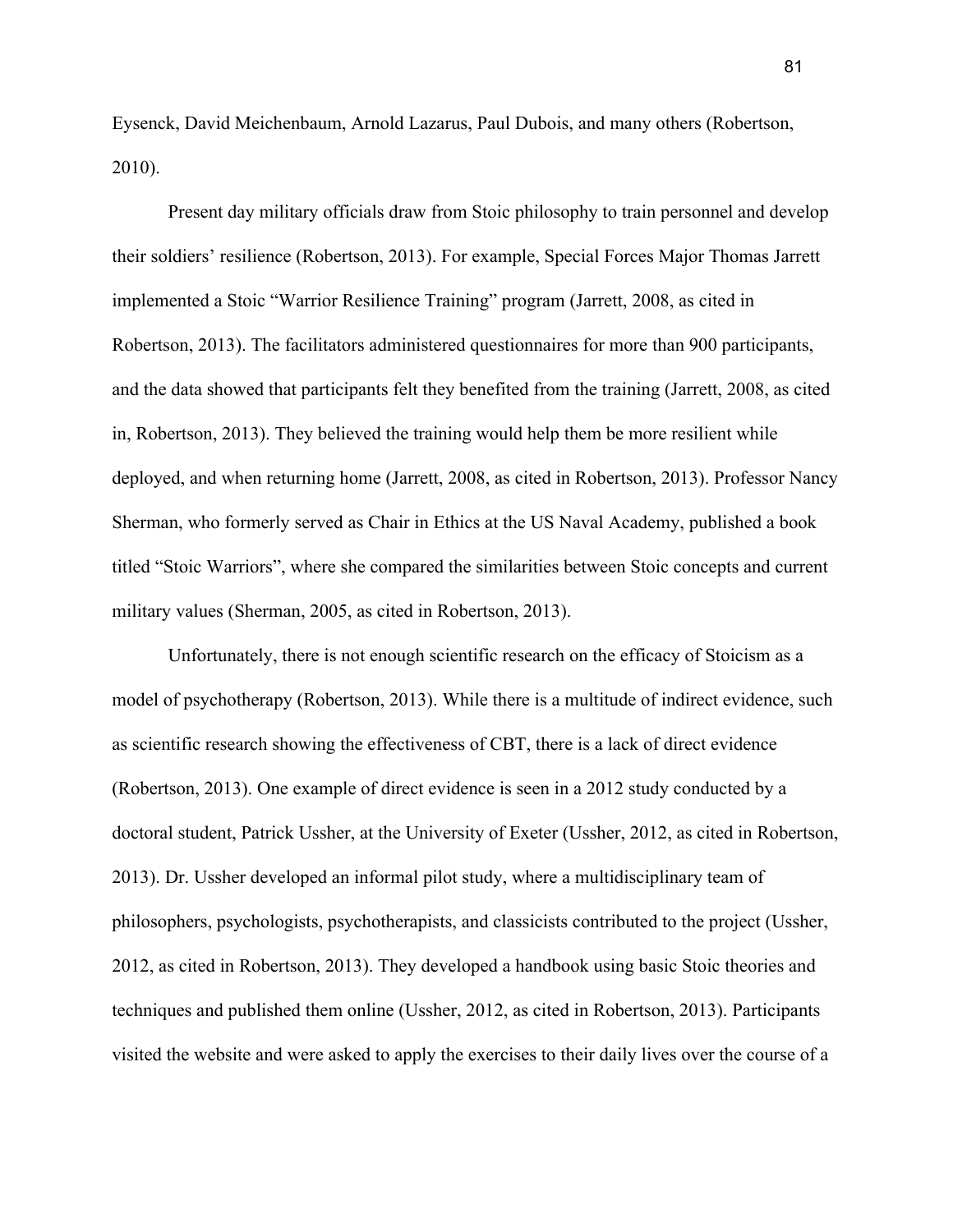week (Ussher, 2012, as cited in Robertson, 2013). The website received approximately 14,000 visits during the one week time period, with 80 actually participating, and data from 42 participants was collected (Ussher, 2012, as cited in Robertson, 2013). The data showed promising results, for only one week of practice, people reported a 10% increase in psychological well being, which was measured through various self reports (Ussher, 2012, as cited in Robertson, 2013). Data also showed a 5% increase in positive emotions, and a 10% decrease in negative emotions (Ussher, 2012, as cited in Robertson, 2013). Overall, participants enjoyed doing the exercises, they found them to be helpful, and were interested in learning more (Ussher, 2012, as cited in Robertson, 2013).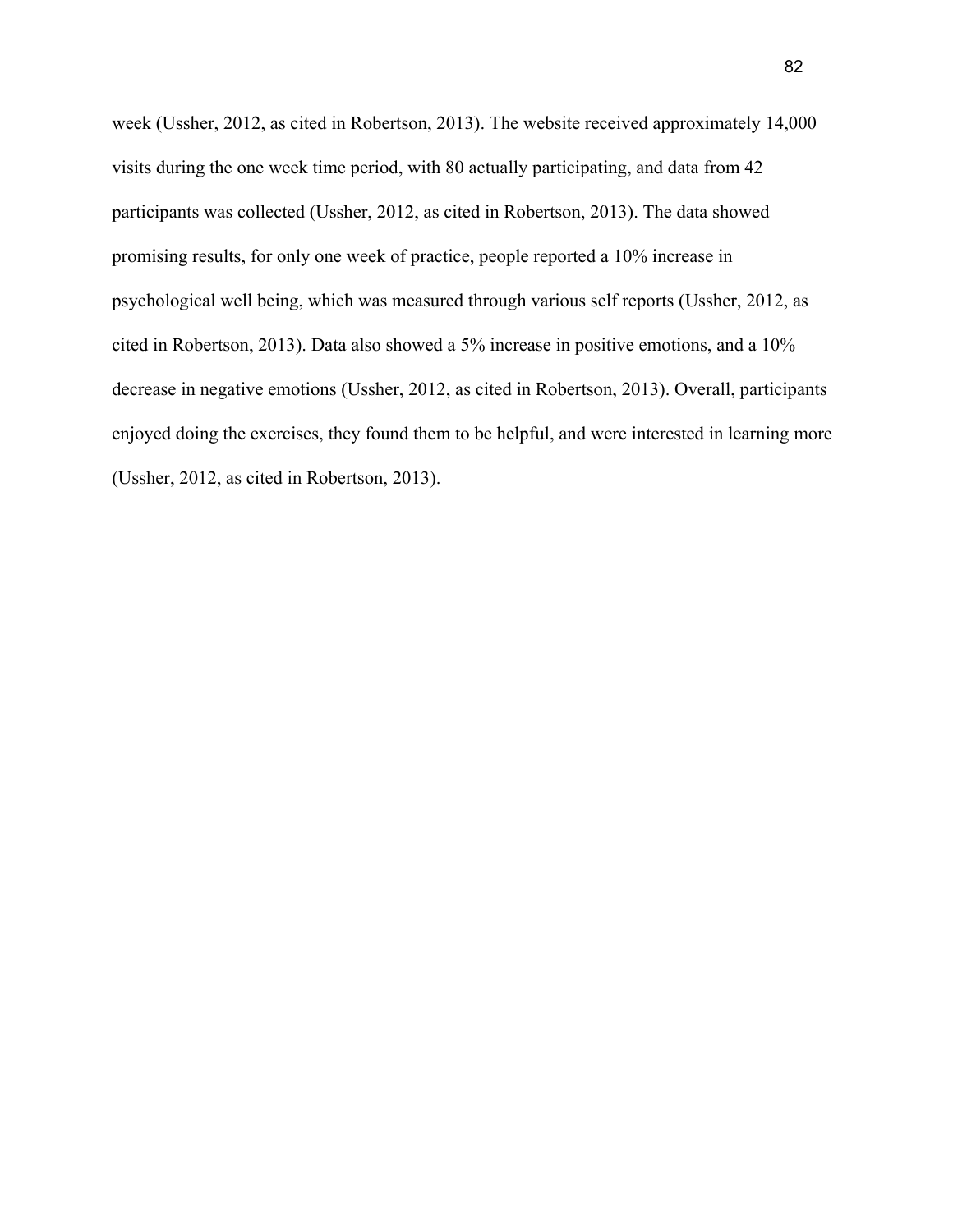## **Conclusion**

While Stoic philosophy is an ancient body of work, it is relevant and useful in modern times for people who are seeking a life that is meaningful, fulfilling, and truly "good" (Irvine, 2008). The Stoics did not approach life with passivity, despite their awareness of the cruelty and injustice in the world (Irvine, 2008). They were determined to fully participate in life, and fought to make the world around them a better place (Irvine, 2008). When other people attempted to disturb their peace of mind, the Stoics found a way to maintain their sense of tranquility (Irvine, 2008). They saw philosophy as a guide to life, one that could never lead a man into wrong, as it comes from the pursuit of wisdom (Robertson, 2013). Epictetus saw philosophy as the art of living, and taught his students how to approach their own lives (Irvine, 2008). He believed that by mastering this art, the individual could be sure they would have a good life, regardless of what hardships they may encounter (Irvine, 2008).

The purpose of this paper is to examine the therapeutic value of Stoic philosophy. Many people who enter therapy are experiencing varying levels of distress. Stoicism can offer them a way to overcome their pain, to achieve a life that is joyful and worth living. While this paper covered a few of the topics that are brought into therapy, the Stoic literature is rich with several theories, techniques, and topics in human psychology. From the Stoic texts, one can learn about grief, anxiety, mindfulness, habit formation, discipline, acceptance, desire, spirituality, empathy, and many more areas of study. The range of topics are vast and comprehensive, any and all therapeutic clients may benefit from Stoic ideology in some form. Additionally, Stoicism enables the therapist to engage the client through philosophical and existential discussions, as well as practical exercises or techniques that can be applied. Stoic philosophy can be applied to varying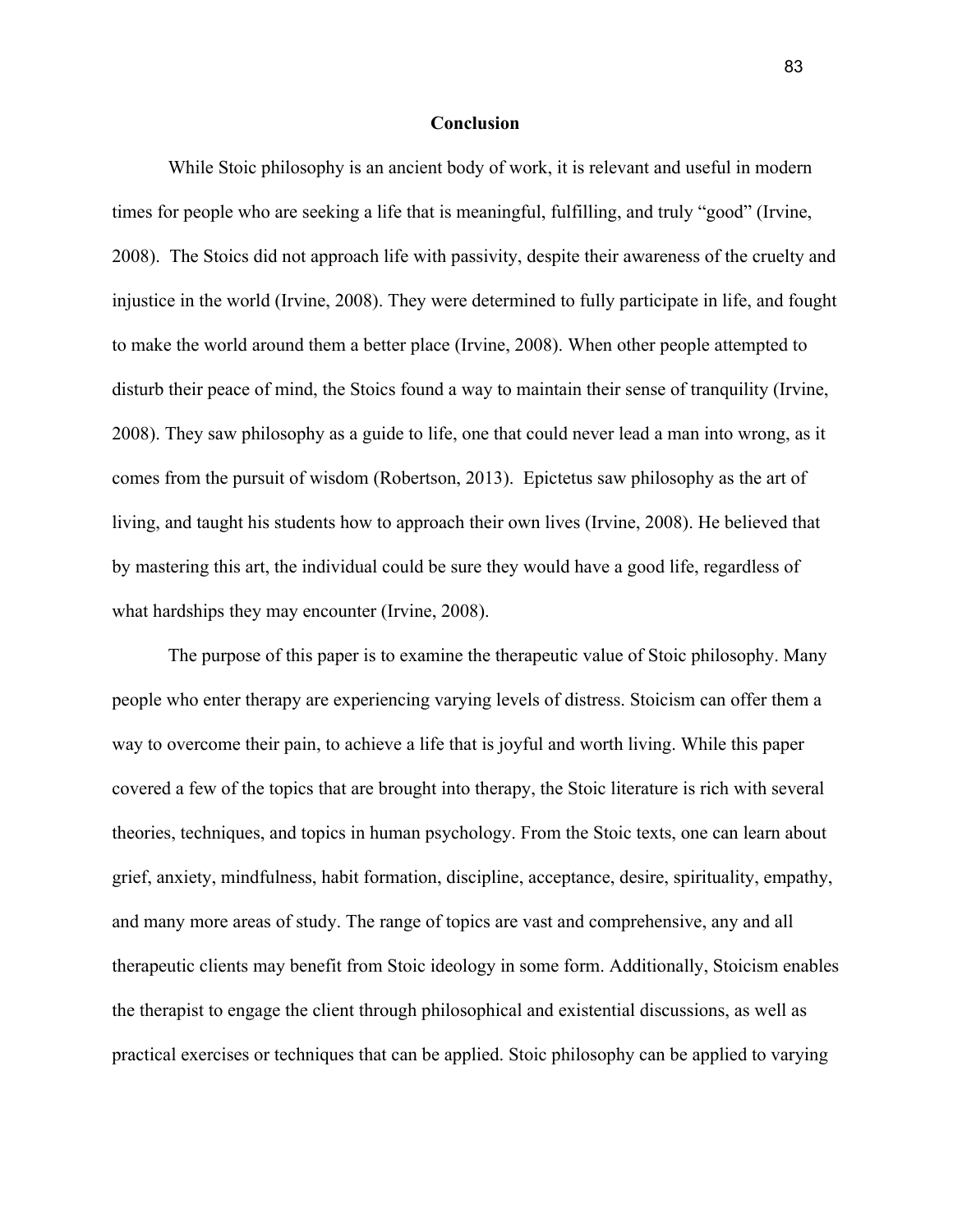levels of severity, for clients who are mildly distressed, to those who are experiencing extreme mental or emotional breakdowns. While there is much value in contemporary models and theories, it can be helpful to go back to the roots of therapy to examine how the original practitioners approached the therapeutic endeavour. Stoicism has much to offer to the field of mental health, it should be taken seriously and utilized effectively.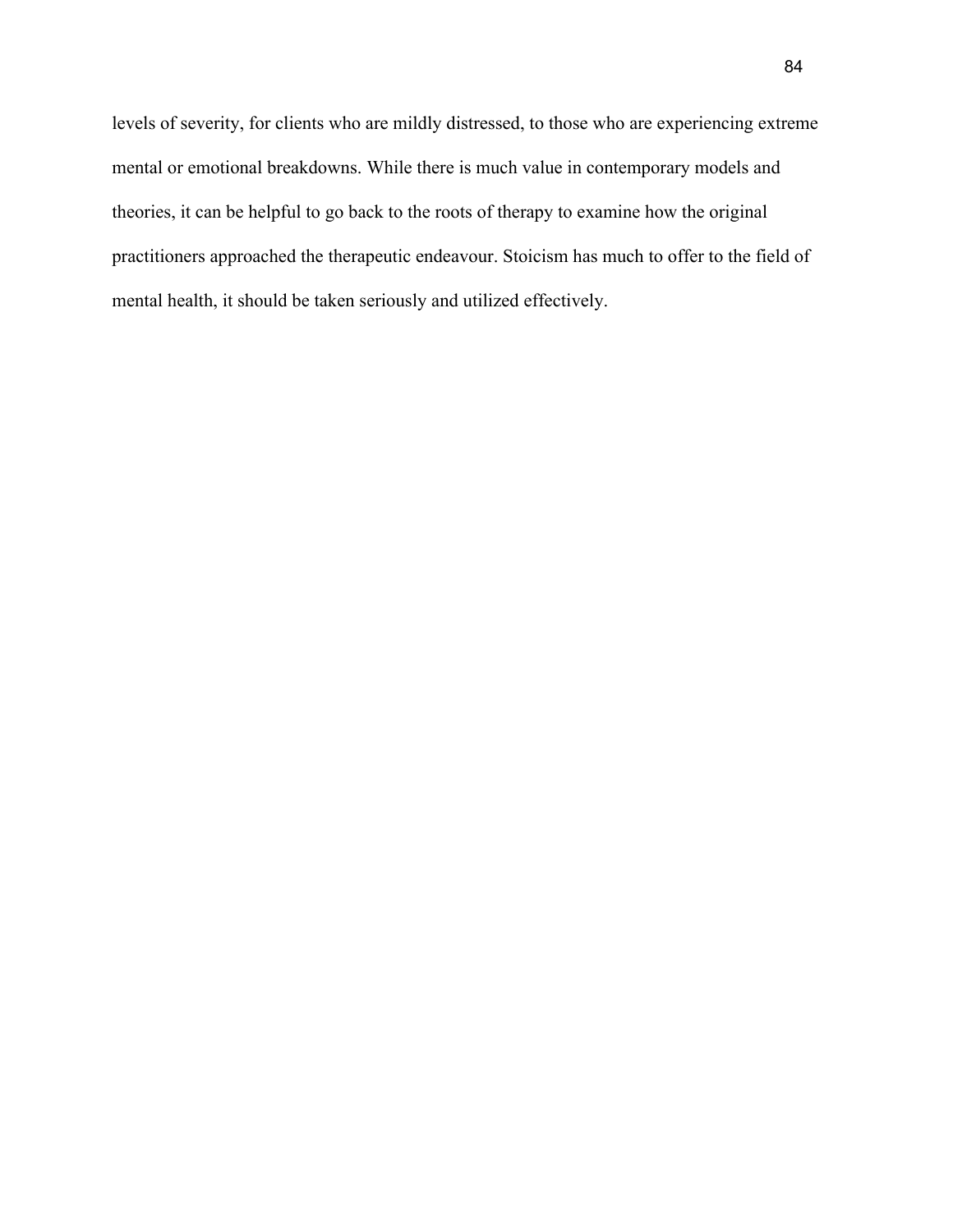## **References**

Aurelius, M. (1992). *Meditations* (A. Farquharson, Trans.). Knopf. (Original work published ca. 161-180 ACE)

Aurelius, M. (2002). *Meditations* (G. Hays, Trans.). Modern Library. (Original work published ca. 161-180 ACE)

Beck, A. T. (1999). *Prisoners of Hate: The Cognitive Basis of Anger, Hostility and Violence*. HarperCollins.

Bushman, B. J. (2002). Does venting anger feed or extinguish the flame? Catharsis, rumination, distraction, anger, and aggressive responding. *Personality and Social Psychology Bulletin, 28*, 724–731.

Cicero (2004). *On moral ends* (R. Woolf). Cambridge University Press. (Original work published ca. 45 BCE)

Cohen, E. D., & Zinaich, S. (2013). *Philosophy, counseling, and psychotherapy*. Cambridge Scholars Publishing.

Eifert, G. H., McKay, M., & Forsyth, J. P. (2006). *ACT on life not on anger*. New Harbinger Publications

Eifert, G. H., & Forsyth, J. P. (2011). The application of acceptance and commitment therapy to problem anger. *Cognitive and Behavioral Practice*, 18, 241–250.

Epictetus (2014). *Discourses, fragments, handbook* (R. Hard, Trans.). Oxford University Press. (Original work published ca. 107-109 ACE)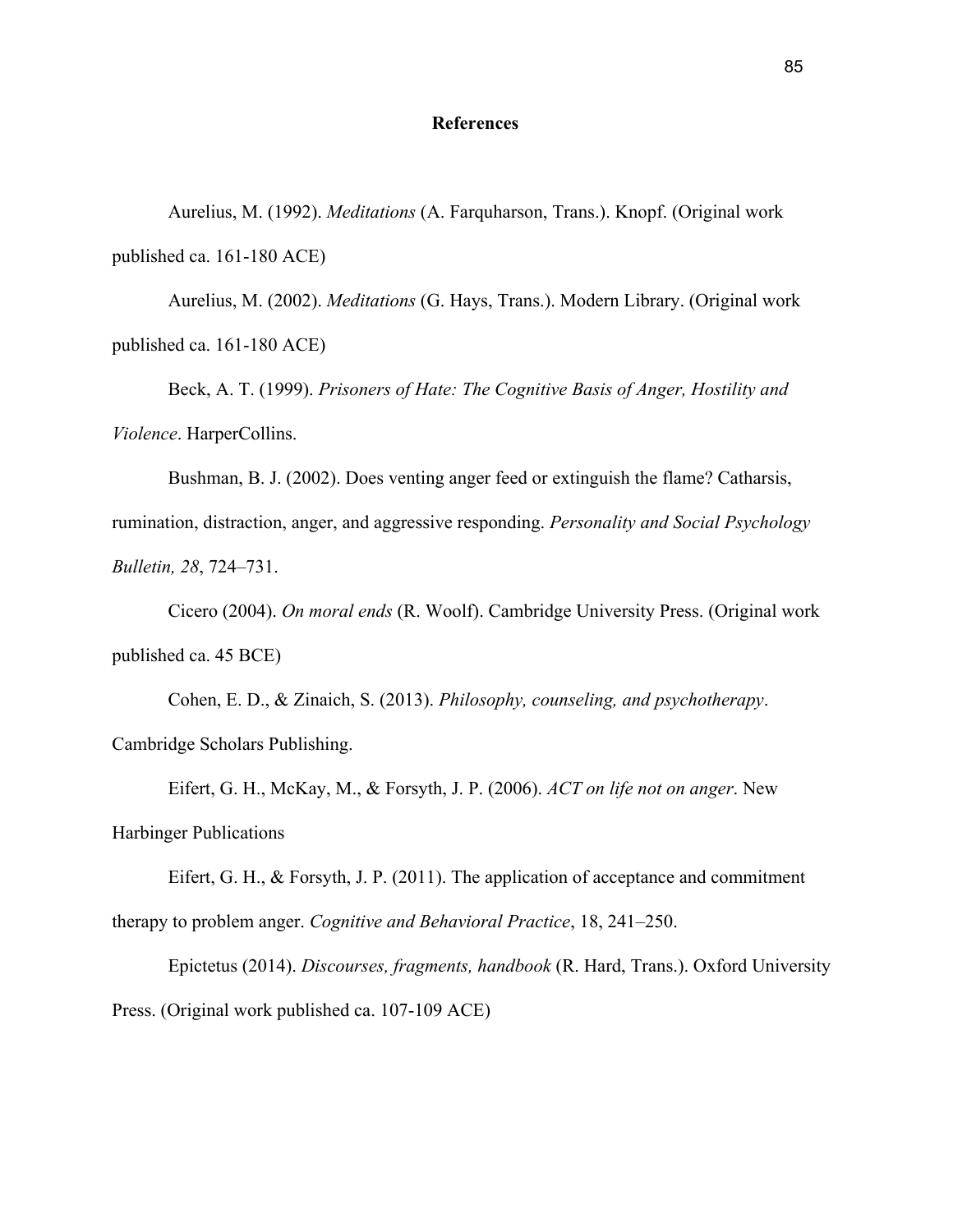Frankl, V. E. (1988). *Man's search for meaning* (6th ed.). Washington Square Press. Hayes, S.C, Strosahl, K.D., & Wilson, K.G. (1999). *Acceptance and commitment*

*therapy: An experiential approach to behavior change*. Guilford Publications.

Hershbell, J. (1993). Epictetus and Chrysippus. *Illinois Classical Studies, 18*, 139-146.

Holiday, R., & Hanselman, S. (2016). *The daily stoic: 366 meditations on wisdom,*

*perseverance, and the art of living*. Penguin Random House.

Irvine, W. B. (2008). *A guide to the good life: The ancient art of stoic joy*. Oxford University Press.

Long, A. A. (2006). *From epicurus to epictetus: Studies in hellenistic and Rroman philosophy*.

Longrigg, J. (1989). Presocratic Philosophy and Hippocratic Medicine. *History of Science*, *27*(1), 1–39.

Marks, S. (2017). Psychotherapy in historical perspective. *History of the Human Sciences,* 30, 3–16.

Masten, A. S., Cutuli, J. J., Herbers, J. E., & Reed, M. J. (2009). Resilience in development. In Snyder, C. R. & Lopez, S. J. (Ed.), *Handbook of positive psychology* (2nd ed., pp. 231–243). Oxford University Press.

Norcross, J. C., Vandenbos, G. R., & Freedheim, D. K. (2011). *History of psychotherapy.* American Psychological Association.

Nussbaum, M. C. (1994). *The therapy of desire: Theory and practice in hellenistic ethics.* Princeton University Press.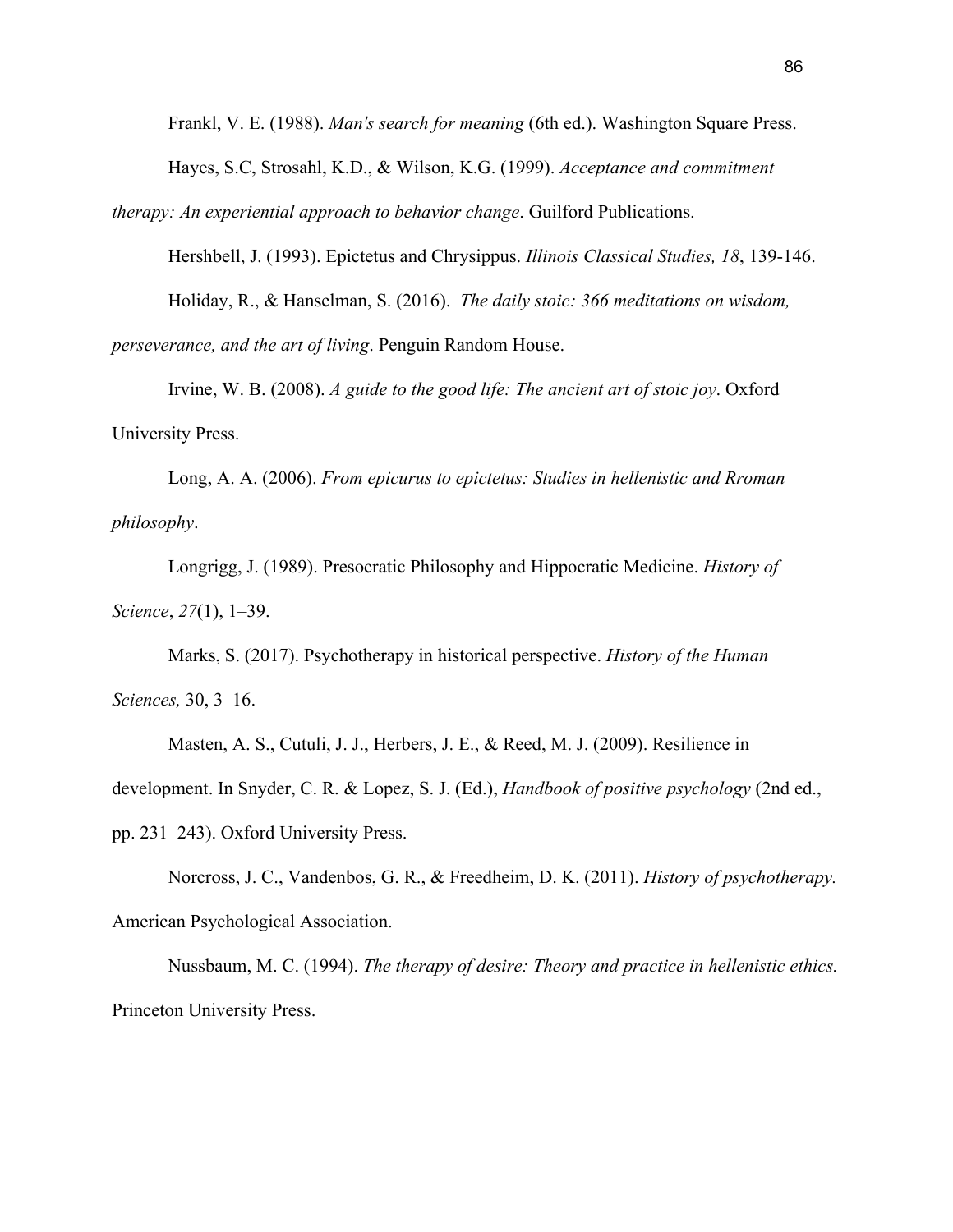Robertson, D. (2010). T*he Philosophy of cognitive-behavioural therapy: Stoic philosophy as rational and cognitive psychotherapy*. Karnac Books.

Robertson, D. (2013). *Stoicism and the art of happiness*. Hodder Education.

Sallam, H. N. (2010). Aristotle, godfather of evidence-based medicine. *Facts, Views & Vision in ObGyn*, 2(1), 11–19.

Seneca, L. A. (1889). *Minor dialogues: Together with the dialogue on clemency* (G. Bell,

Trans.). Chiswick Press. (Original work published ca. 65 ACE).

Seneca, L. A. (1928). *Moral essays: Volume 1* (J. Basore, Trans.). Harvard University

Press. (Original work published ca. 65 ACE).

Seneca, L. A. (1969). *Seneca: Letters from a stoic.* (R. Campbell, Trans.). Penguin

Books. (Original work published ca. 65 ACE).

Seneca, L. A. (2007). *Seneca: Dialogues and essays.* (R. Davie, Trans.). Oxford

University Press. (Original work published ca. 65 ACE).

Seneca, L. A. (2010). *Seneca: Selected letters* (E. Fantham, Trans.). Oxford University

Press. (Original work published ca. 65 ACE).

Seneca, L. A. (2016). *Seneca's Letters from a Stoic* (R. Gummere, Trans.). Dover

Publications. (Original work published ca. 65 ACE)

[Southwick](https://www.amazon.ca/s/ref=dp_byline_sr_book_1?ie=UTF8&field-author=Steven+M.+Southwick&search-alias=books-ca), S. M. & [Charney,](https://www.amazon.ca/s/ref=dp_byline_sr_book_2?ie=UTF8&field-author=Dennis+S.+Charney&search-alias=books-ca) D. S. (2012). *Resilience: The science of mastering life's greatest challenges.* Cambridge University Press.

Schulenberg, S. E., Hutzell, R. R., Nassif, C., & Rogina, J. (2007). Logotherapy for clinical practice*. Psychotherapy Theory, Research, Practice, Training*, 45(4), 447-463. Sellars, J. (2014). *Stoicism.* Routledge.